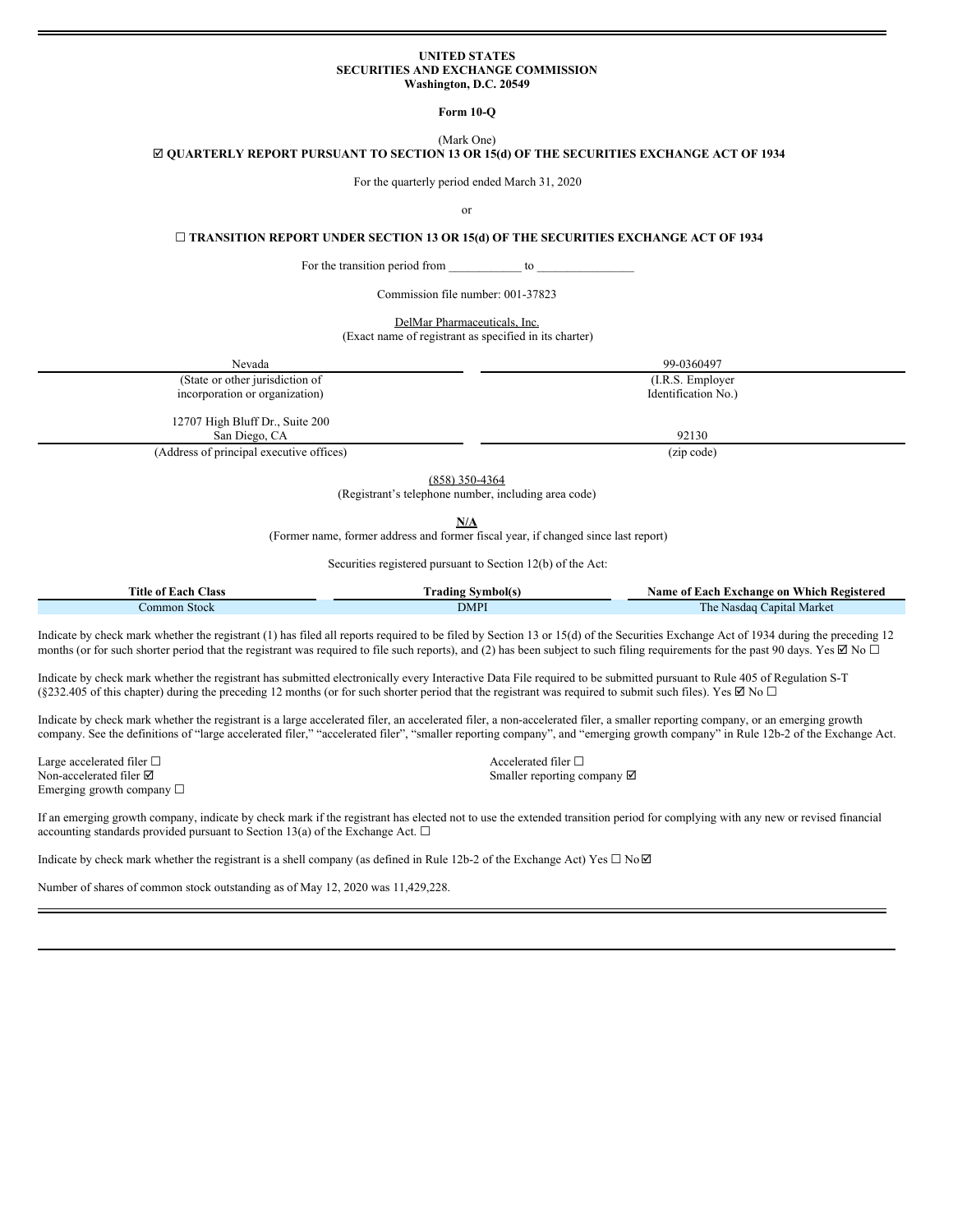## **TABLE OF CONTENTS**

|          |                                                                                        | Page No. |
|----------|----------------------------------------------------------------------------------------|----------|
|          | <b>PART I. - FINANCIAL INFORMATION</b>                                                 |          |
| Item 1.  | <b>Financial Statements.</b>                                                           |          |
| Item 2.  | Management's Discussion and Analysis of Financial Condition and Results of Operations. | 21       |
| Item 3.  | <b>Quantitative and Qualitative Disclosures About Market Risk.</b>                     | 36       |
| Item 4   | Controls and Procedures.                                                               | 36       |
|          | <b>PART II - OTHER INFORMATION</b>                                                     |          |
| Item 1.  | Legal Proceedings.                                                                     | 37       |
| Item 1A. | <b>Risk Factors.</b>                                                                   | 37       |
| Item 2.  | Unregistered Sales of Equity Securities and Use of Proceeds.                           | 38       |
| Item 3.  | Defaults Upon Senior Securities.                                                       | 38       |
| Item 4.  | Mine Safety Disclosures.                                                               | 38       |
| Item 5.  | Other Information.                                                                     | 38       |
| Item 6.  | Exhibits.                                                                              | 38       |
|          |                                                                                        |          |

i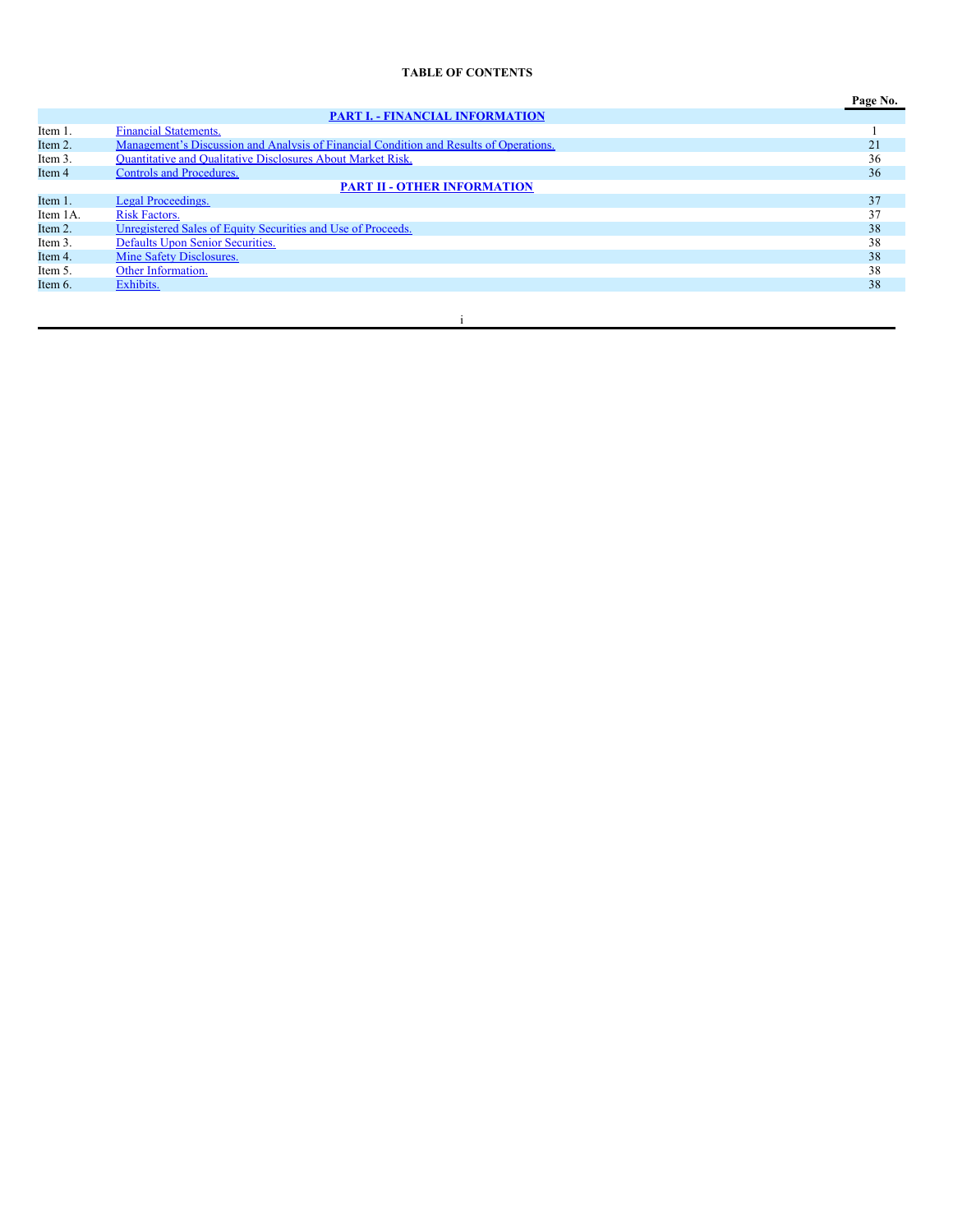<span id="page-2-1"></span>**Item 1. Financial Statements.**

# <span id="page-2-0"></span>**DelMar Pharmaceuticals, Inc.**

Condensed Consolidated Interim Financial Statements (Unaudited)

## **For the nine months ended March 31, 2020**

(expressed in US dollars unless otherwise noted)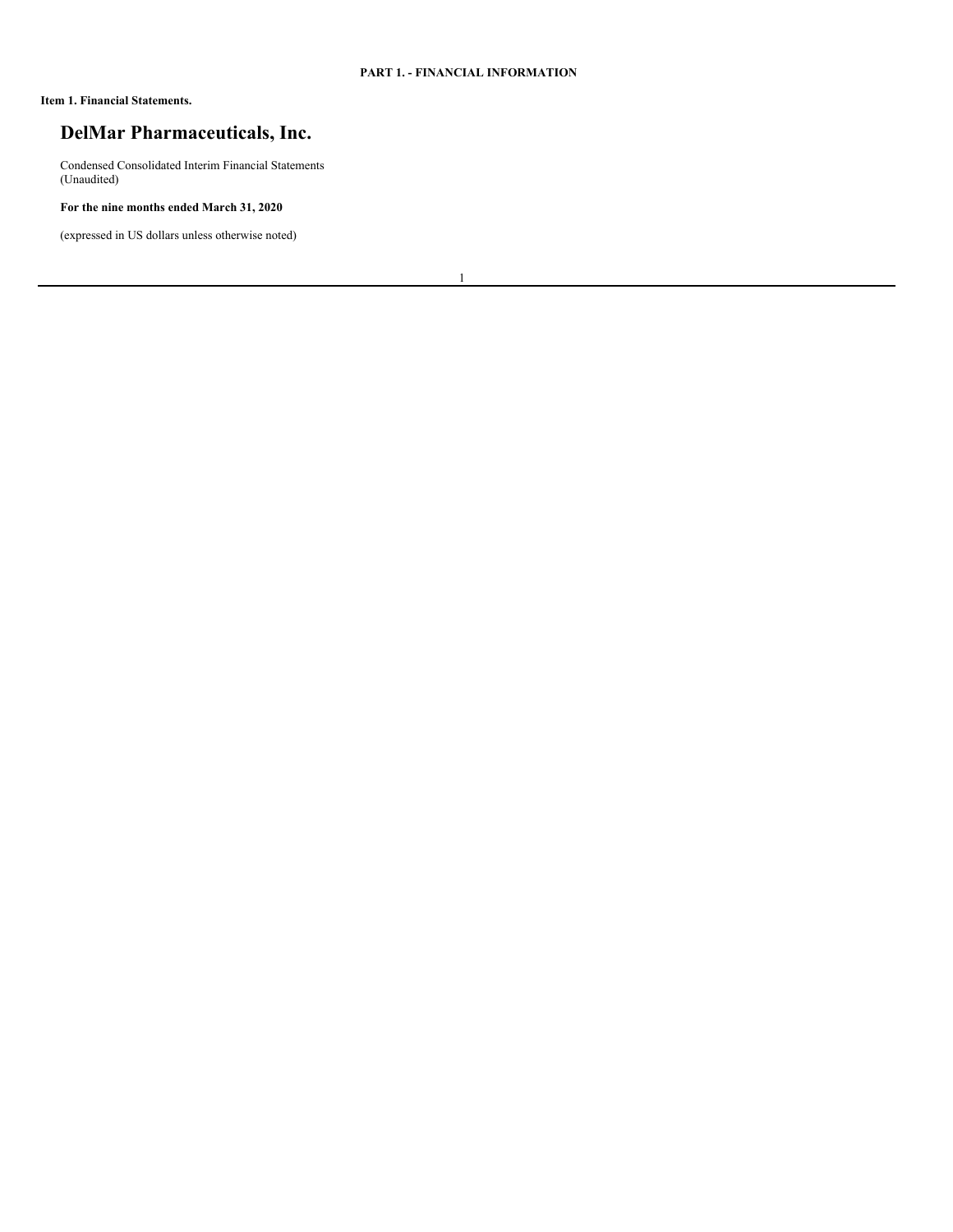|                                                                                                                                            | <b>Note</b>             | March 31,<br>2020<br>\$<br>(unaudited) | <b>June 30,</b><br>2019<br>\$ |
|--------------------------------------------------------------------------------------------------------------------------------------------|-------------------------|----------------------------------------|-------------------------------|
| <b>Assets</b>                                                                                                                              |                         |                                        |                               |
| <b>Current assets</b>                                                                                                                      |                         |                                        |                               |
| Cash and cash equivalents                                                                                                                  |                         | 4,973,378                              | 3,718,758                     |
| Prepaid expenses and deposits                                                                                                              |                         | 114,865                                | 280,248                       |
| Interest, taxes and other receivables                                                                                                      |                         | 10,339                                 | 26,187                        |
|                                                                                                                                            |                         | 5,098,582                              | 4,025,193                     |
| Intangible assets - net                                                                                                                    |                         | 3,659                                  | 12,062                        |
| <b>Total assets</b>                                                                                                                        |                         | 5,102,241                              | 4,037,255                     |
| <b>Liabilities</b>                                                                                                                         |                         |                                        |                               |
| <b>Current liabilities</b>                                                                                                                 |                         |                                        |                               |
| Accounts payable and accrued liabilities                                                                                                   |                         | 1,085,571                              | 1,744,517                     |
| Related party payables                                                                                                                     | $\overline{\mathbf{3}}$ | 296,184                                | 325,208                       |
|                                                                                                                                            |                         |                                        |                               |
| <b>Total liabilities</b>                                                                                                                   |                         | 1,381,755                              | 2,069,725                     |
| Stockholders' equity                                                                                                                       |                         |                                        |                               |
|                                                                                                                                            |                         |                                        |                               |
| <b>Preferred stock</b>                                                                                                                     |                         |                                        |                               |
| Authorized                                                                                                                                 |                         |                                        |                               |
| 5,000,000 shares, \$0.001 par value                                                                                                        |                         |                                        |                               |
| Issued and outstanding                                                                                                                     | 3,5                     | 278,530                                | 278,530                       |
| 278,530 Series A shares at March 31, 2020 (June 30, 2019 – 278,530)<br>648,613 Series B shares at March 31, 2020 (June 30, 2019 – 673,613) | 5                       | 4,524,897                              | 4,699,304                     |
| 1 special voting share at March 31, 2020 (June 30, $2019 - 1$ )                                                                            |                         |                                        |                               |
|                                                                                                                                            |                         |                                        |                               |
| <b>Common stock</b>                                                                                                                        |                         |                                        |                               |
| Authorized                                                                                                                                 |                         |                                        |                               |
| 95,000,000 shares at March 31, 2020 and June 30, 2019, \$0.001 par value                                                                   |                         |                                        |                               |
| 11,427,132 issued at March 31, 2020 (June 30, 2019 – 3,839,358)                                                                            | 5                       | 11,427                                 | 3,839                         |
| Additional paid-in capital                                                                                                                 | 5                       | 56,395,453                             | 50,954,741                    |
| <b>Warrants</b>                                                                                                                            | $\overline{5}$          | 8,382,588                              | 6,588,283                     |
|                                                                                                                                            |                         |                                        |                               |
| <b>Accumulated deficit</b>                                                                                                                 |                         | (65,893,587)                           | (60, 578, 345)                |
| Accumulated other comprehensive income                                                                                                     |                         | 21,178                                 | 21,178                        |
| Total stockholders' equity                                                                                                                 |                         | 3,720,486                              | 1,967,530                     |
| Total liabilities and stockholders' equity                                                                                                 |                         | 5,102,241                              | 4,037,255                     |
|                                                                                                                                            |                         |                                        |                               |

**Nature of operations, corporate history, and going concern (note 1) Subsequent events (note 8)**

The accompanying notes are an integral part of these condensed consolidated interim financial statements.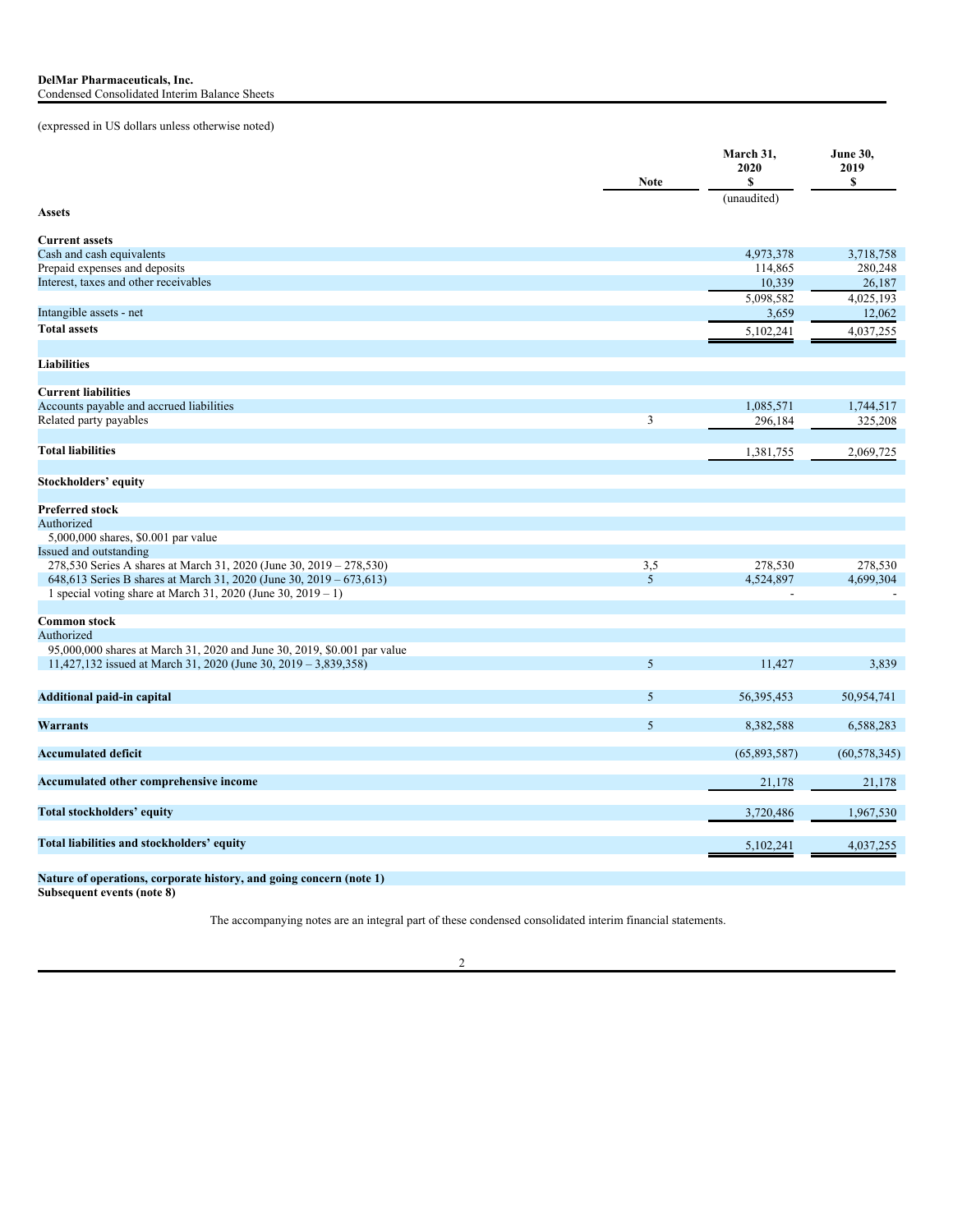## **DelMar Pharmaceuticals, Inc.**

Condensed Consolidated Interim Statements of Operations (Unaudited)

(expressed in US dollars unless otherwise noted)

|                                                             | <b>Note</b>    | Three months<br>ended<br>March 31,<br>2020<br>S | Three months<br>ended<br>March 31,<br>2019<br>S | Nine months<br>ended<br>March 31,<br>2020<br>\$ | Nine months<br>ended<br>March 31,<br>2019<br>\$ |
|-------------------------------------------------------------|----------------|-------------------------------------------------|-------------------------------------------------|-------------------------------------------------|-------------------------------------------------|
| <b>Expenses</b>                                             |                |                                                 |                                                 |                                                 |                                                 |
| Research and development                                    | 5              | 898,720                                         | 735,844                                         | 2,332,388                                       | 2,702,213                                       |
| General and administrative                                  | 5              | 1,077,642                                       | 935,530                                         | 3,045,017                                       | 2,796,884                                       |
|                                                             |                | 1,976,362                                       | 1,671,374                                       | 5,377,405                                       | 5,499,097                                       |
| Other (income) loss                                         |                |                                                 |                                                 |                                                 |                                                 |
| Change in fair value of derivative liability                | $\overline{4}$ |                                                 | 189                                             |                                                 | (852)                                           |
| Foreign exchange (gain) loss                                |                | (2,416)                                         | 5,819                                           | (536)                                           | 16,754                                          |
| Interest income                                             |                | (16,964)                                        | (13, 397)                                       | (73,965)                                        | (49, 513)                                       |
|                                                             |                | (19,380)                                        | (7, 389)                                        | (74, 501)                                       | (33,611)                                        |
| Net loss for the period                                     |                | 1,956,982                                       | 1,663,985                                       | 5,302,904                                       | 5,465,486                                       |
| <b>Computation of basic loss per share</b>                  |                |                                                 |                                                 |                                                 |                                                 |
| Net loss for the period                                     |                | 1,956,982                                       | 1,663,985                                       | 5,302,904                                       | 5,465,486                                       |
| Series B Preferred stock dividend                           | 5              | 1,473                                           | 23,202                                          | 6,071                                           | 75,477                                          |
| Net loss for the period attributable to common stockholders |                | 1,958,455                                       | 1,687,187                                       | 5,308,975                                       | 5,540,963                                       |
| Basic and fully diluted loss per share                      |                | 0.17                                            | 0.67                                            | 0.52                                            | 2.27                                            |
|                                                             |                |                                                 |                                                 |                                                 |                                                 |
| Basic and fully diluted number of shares                    |                | 11,417,456                                      | 2,518,452                                       | 10,116,541                                      | 2,444,065                                       |

The accompanying notes are an integral part of these condensed consolidated interim financial statements.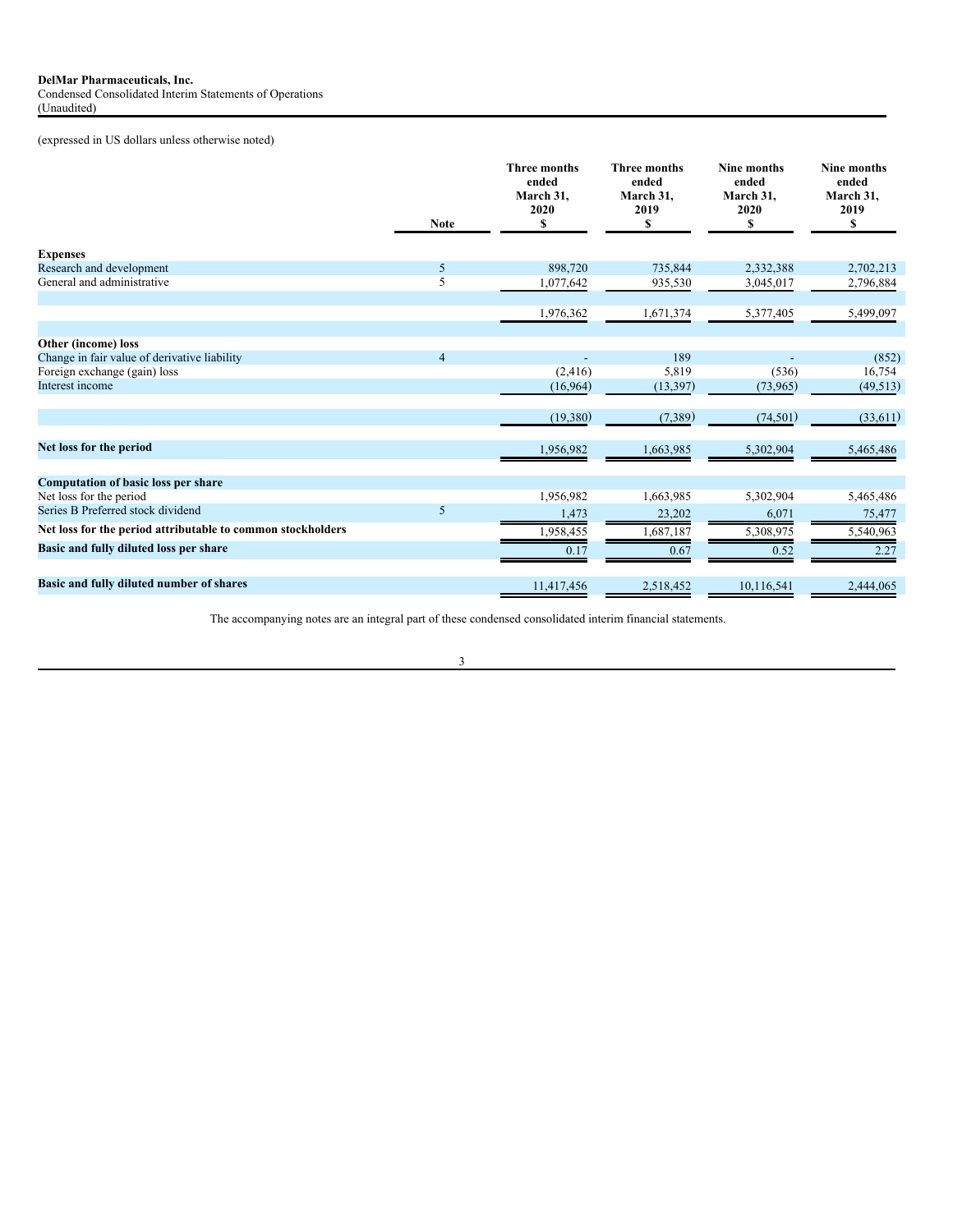## **DelMar Pharmaceuticals, Inc.**

Condensed Consolidated Interim Statements of Stockholders' Equity (Unaudited)

## (expressed in US dollars unless otherwise noted)

For the three and nine months ended March 31, 2020

|                                                | <b>Number</b><br>of<br>shares | Common<br>stock<br>\$    | <b>Additional</b><br>paid-in<br>capital<br>\$ | Accumulated<br>other<br>comprehensive<br>income<br>\$ | Preferred<br>stock<br>S  | Warrants<br>S            | Accumulated<br>deficit<br>\$ | Stockholders'<br>equity<br>\$ |
|------------------------------------------------|-------------------------------|--------------------------|-----------------------------------------------|-------------------------------------------------------|--------------------------|--------------------------|------------------------------|-------------------------------|
| <b>Balance - June 30, 2019</b>                 | 3,839,358                     | 3,839                    | 50,954,741                                    | 21,178                                                | 4,977,834                | 6,588,283                | (60, 578, 345)               | 1,967,530                     |
| Issuance of shares and warrants - net of issue |                               |                          |                                               |                                                       |                          |                          |                              |                               |
| costs                                          | 4,895,000                     | 4,895                    | 2,489,251                                     |                                                       |                          | 4,088,820                |                              | 6,582,966                     |
| Exercise of warrants for cash                  | 2,655,000                     | 2,655                    | 2,421,830                                     |                                                       | $\overline{a}$           | (2,397,935)              |                              | 26,550                        |
| Conversion of Series B preferred stock to      |                               |                          |                                               |                                                       |                          |                          |                              |                               |
| common stock                                   | 6,250                         | 6                        | 174,401                                       |                                                       | (174, 407)               |                          |                              |                               |
| Shares issued for services                     | 6,925                         | $\tau$                   | 4,836                                         |                                                       |                          |                          |                              | 4,843                         |
| Stock option expense                           | $\overline{a}$                | $\omega$                 | 50,985                                        |                                                       |                          |                          | $\omega$                     | 50,985                        |
| Series A preferred cash dividend               |                               | $\blacksquare$           | $\overline{a}$                                |                                                       | $\overline{a}$           |                          | (2,089)                      | (2,089)                       |
| Series B preferred stock dividend              | 3,700                         | $\overline{4}$           | 2,042                                         |                                                       | $\overline{\phantom{a}}$ | $\blacksquare$           | (2,046)                      |                               |
| Loss for the period                            |                               |                          |                                               |                                                       |                          |                          | (1,605,871)                  | (1,605,871)                   |
|                                                |                               |                          |                                               |                                                       |                          |                          |                              |                               |
| Balance - September 30, 2019                   | 11,406,233                    | 11,406                   | 56,098,086                                    | 21,178                                                | 4,803,427                | 8,279,168                | (62, 188, 351)               | 7,024,914                     |
| Warrants issued for services                   |                               |                          |                                               |                                                       | $\overline{a}$           | 34,672                   |                              | 34,672                        |
| Shares issued for services                     | 4,747                         | 5                        | 3,339                                         |                                                       |                          |                          |                              | 3,344                         |
| Stock option expense                           |                               | $\blacksquare$           | 159,852                                       |                                                       |                          |                          | $\overline{\phantom{a}}$     | 159,852                       |
| Series A preferred cash dividend               |                               | $\sim$                   |                                               | $\overline{\phantom{a}}$                              | ÷                        | $\blacksquare$           | (2,089)                      | (2,089)                       |
| Series B preferred stock dividend              | 3,700                         | $\overline{4}$           | 2,548                                         | $\overline{a}$                                        | $\overline{a}$           | $\blacksquare$           | (2,552)                      |                               |
| Loss for the period                            |                               |                          |                                               |                                                       |                          |                          | (1,740,051)                  | (1,740,051)                   |
|                                                |                               |                          |                                               |                                                       |                          |                          |                              |                               |
| Balance - December 31, 2019                    | 11,414,680                    | 11,415                   | 56,263,825                                    | 21,178                                                | 4,803,427                | 8,313,840                | (63,933,043)                 | 5,480,642                     |
| Warrants issued for services                   |                               | $\overline{\phantom{a}}$ |                                               |                                                       | $\overline{a}$           | 98,625                   |                              | 98,625                        |
| Shares issued for services                     | 8,752                         | 8                        | 4,091                                         |                                                       | $\overline{a}$           |                          |                              | 4,099                         |
| Warrants expired                               |                               | $\sim$                   | 29,877                                        |                                                       | L.                       | (29, 877)                |                              |                               |
| Stock option expense                           |                               |                          |                                               |                                                       |                          |                          |                              |                               |
|                                                |                               | $\blacksquare$           | 96,191                                        |                                                       | $\overline{a}$           | $\overline{\phantom{a}}$ | $\overline{\phantom{a}}$     | 96,191                        |
| Series A preferred cash dividend               |                               | $\overline{\phantom{a}}$ | ÷                                             | $\overline{\phantom{a}}$                              | $\blacksquare$           | $\blacksquare$           | (2,089)                      | (2,089)                       |
| Series B preferred stock dividend              | 3,700                         | $\overline{4}$           | 1,469                                         |                                                       |                          | $\overline{a}$           | (1, 473)                     |                               |
| Loss for the period                            |                               |                          |                                               |                                                       |                          |                          | (1,956,982)                  | (1,956,982)                   |
| <b>Balance - March 31, 2020</b>                | 11,427,132                    | 11,427                   | 56,395,453                                    | 21,178                                                | 4,803,427                | 8,382,588                | (65,893,587)                 | 3.720.486                     |

The accompanying notes are an integral part of these condensed consolidated interim financial statements.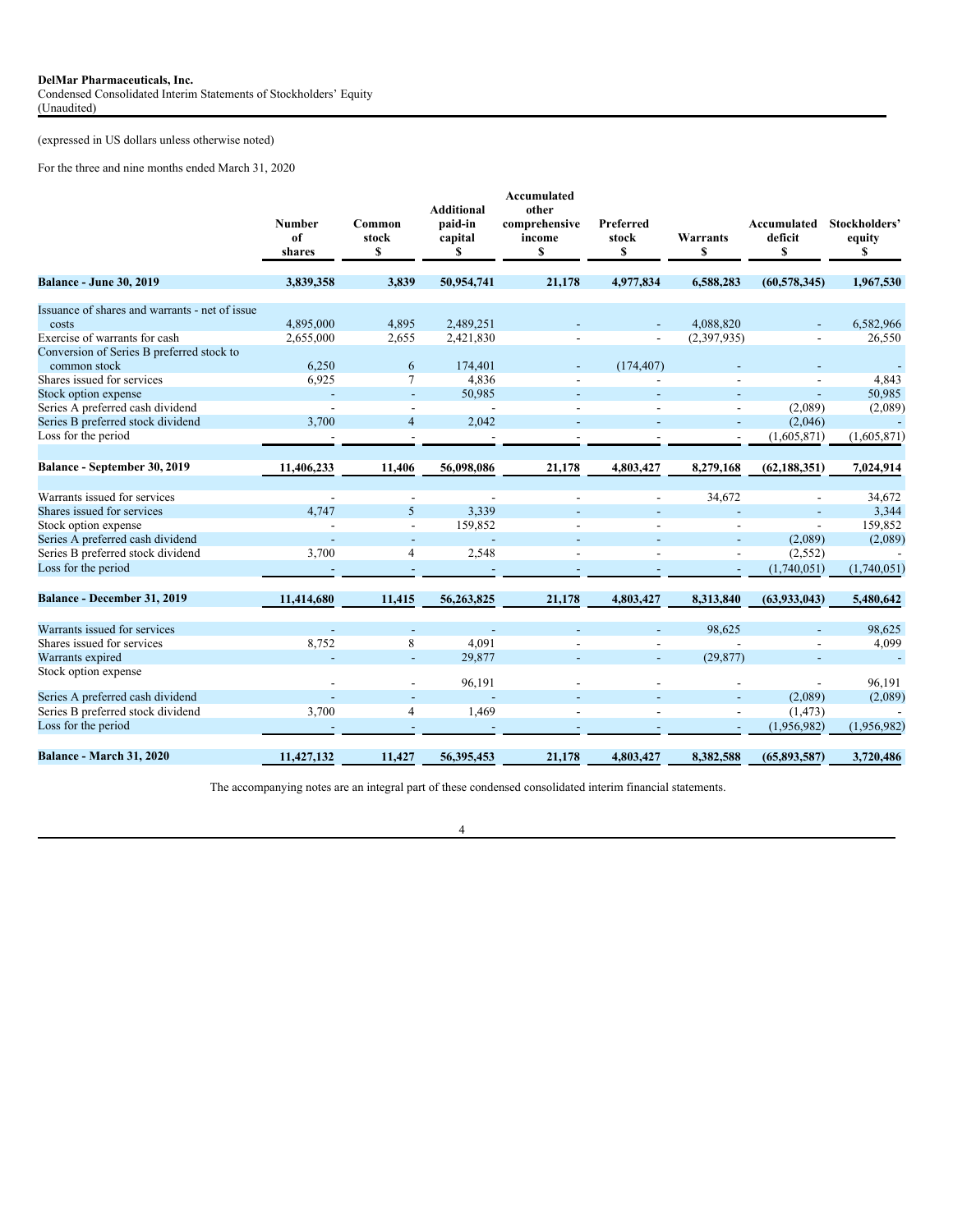## **DelMar Pharmaceuticals, Inc.**

Condensed Consolidated Interim Statements of Stockholders' Equity …*continued* (Unaudited)

## (expressed in US dollars unless otherwise noted)

For the three and nine months ended March 31, 2019

|                                                           | <b>Number</b><br>of<br>shares | Common<br>stock<br>\$    | <b>Additional</b><br>paid-in<br>capital<br>S | Accumulated<br>other<br>comprehensive<br>income<br>S | Preferred<br>stock<br>S | Warrants<br>S            | Accumulated<br>deficit<br>S | Stockholders'<br>equity<br>S |
|-----------------------------------------------------------|-------------------------------|--------------------------|----------------------------------------------|------------------------------------------------------|-------------------------|--------------------------|-----------------------------|------------------------------|
| <b>Balance - June 30, 2018</b>                            | 2,296,667                     | 2,297                    | 43,198,193                                   | 21,178                                               | 6,425,410               | 8,229,482                | (52, 441, 337)              | 5,435,223                    |
| Warrants issued for services                              |                               |                          |                                              |                                                      |                         | 30.661                   |                             | 30.661                       |
| Shares issued for services                                | 706                           | $\mathbf{1}$             | 4,138                                        |                                                      |                         |                          |                             | 4,139                        |
| Performance stock unit expense                            |                               |                          | 61,514                                       |                                                      |                         |                          |                             | 61,514                       |
| Stock option expense                                      |                               | $\overline{\phantom{a}}$ | 132,902                                      |                                                      |                         |                          | $\overline{\phantom{a}}$    | 132,902                      |
| Series A preferred cash dividend                          |                               |                          |                                              |                                                      |                         |                          | (2,089)                     | (2,089)                      |
| Series B preferred stock dividend                         | 4,960                         | $\overline{4}$           | 36,081                                       |                                                      |                         |                          | (36,085)                    |                              |
| Loss for the period                                       |                               |                          |                                              |                                                      |                         |                          | (1,991,804)                 | (1,991,804)                  |
| Balance - September 30, 2018                              | 2,302,333                     | 2,302                    | 43,432,828                                   | 21,178                                               | 6,425,410               | 8,260,143                | (54, 471, 315)              | 3,670,546                    |
|                                                           |                               |                          |                                              |                                                      |                         |                          |                             |                              |
| Exercise and exchange of warrants                         | 296,667                       | 297                      | 2,936,881                                    |                                                      | $\overline{a}$          | (2,210,697)              |                             | 726,481                      |
| Conversion of Series B preferred stock to<br>common stock | 10,000                        | 10                       | 279,041                                      | $\overline{\phantom{a}}$                             | (279, 051)              |                          |                             |                              |
| Warrants issued for services                              | $\overline{a}$                | $\blacksquare$           | ÷.                                           | $\overline{\phantom{a}}$                             | $\blacksquare$          | (2,859)                  | $\blacksquare$              | (2,859)                      |
| Shares issued for services                                | 607                           | $\overline{a}$           | 2.617                                        |                                                      | $\overline{a}$          |                          | $\overline{a}$              | 2,617                        |
| Performance stock unit expense                            | $\overline{a}$                | ÷.                       | 61,514                                       |                                                      | $\overline{a}$          |                          | ÷.                          | 61,514                       |
| Stock option expense                                      | $\overline{a}$                | $\sim$                   | 122,751                                      |                                                      |                         | $\blacksquare$           | $\overline{a}$              | 122,751                      |
| Series A preferred cash dividend                          |                               | ÷                        |                                              |                                                      |                         |                          | (2,089)                     | (2,089)                      |
| Series B preferred stock dividend                         | 4,735                         | 5                        | 16,185                                       |                                                      |                         | $\overline{\phantom{a}}$ | (16, 190)                   |                              |
| Loss for the period                                       |                               |                          |                                              |                                                      |                         |                          | (1,809,697)                 | (1,809,697)                  |
| Balance - December 31, 2018                               | 2,614,342                     | 2,614                    | 46,851,817                                   | 21,178                                               | 6,146,359               | 6,046,587                | (56, 299, 291)              | 2,769,264                    |
| Exercise and exchange of warrants - issue<br>costs        |                               | $\overline{\phantom{a}}$ | (16, 186)                                    |                                                      |                         |                          |                             | (16, 186)                    |
| Warrants issued for services                              |                               |                          |                                              |                                                      |                         | 8,732                    |                             | 8,732                        |
| Shares issued for services                                | 956                           | $\mathbf{1}$             | 3,512                                        |                                                      | ÷                       |                          | ٠                           | 3,513                        |
| Performance stock unit expense                            |                               | $\overline{\phantom{a}}$ | 60,177                                       |                                                      | $\overline{a}$          |                          | $\overline{a}$              | 60,177                       |
| Stock option expense                                      |                               | $\blacksquare$           | 99,735                                       |                                                      |                         |                          | $\omega$                    | 99,735                       |
| Series A preferred cash dividend                          |                               |                          | $\overline{a}$                               |                                                      |                         |                          | (2,089)                     | (2,089)                      |
| Series B preferred stock dividend                         | 4,735                         | 5                        | 23,197                                       |                                                      | ÷,                      | $\blacksquare$           | (23,202)                    |                              |
| Loss for the period                                       |                               |                          |                                              |                                                      |                         |                          | (1,663,985)                 | (1,663,985)                  |
| <b>Balance - March 31, 2019</b>                           | 2.620.033                     | 2.620                    | 47.022.252                                   | 21,178                                               | 6.146.359               | 6,055,319                | (57,988,567)                | 1.259.161                    |

The accompanying notes are an integral part of these condensed consolidated interim financial statements.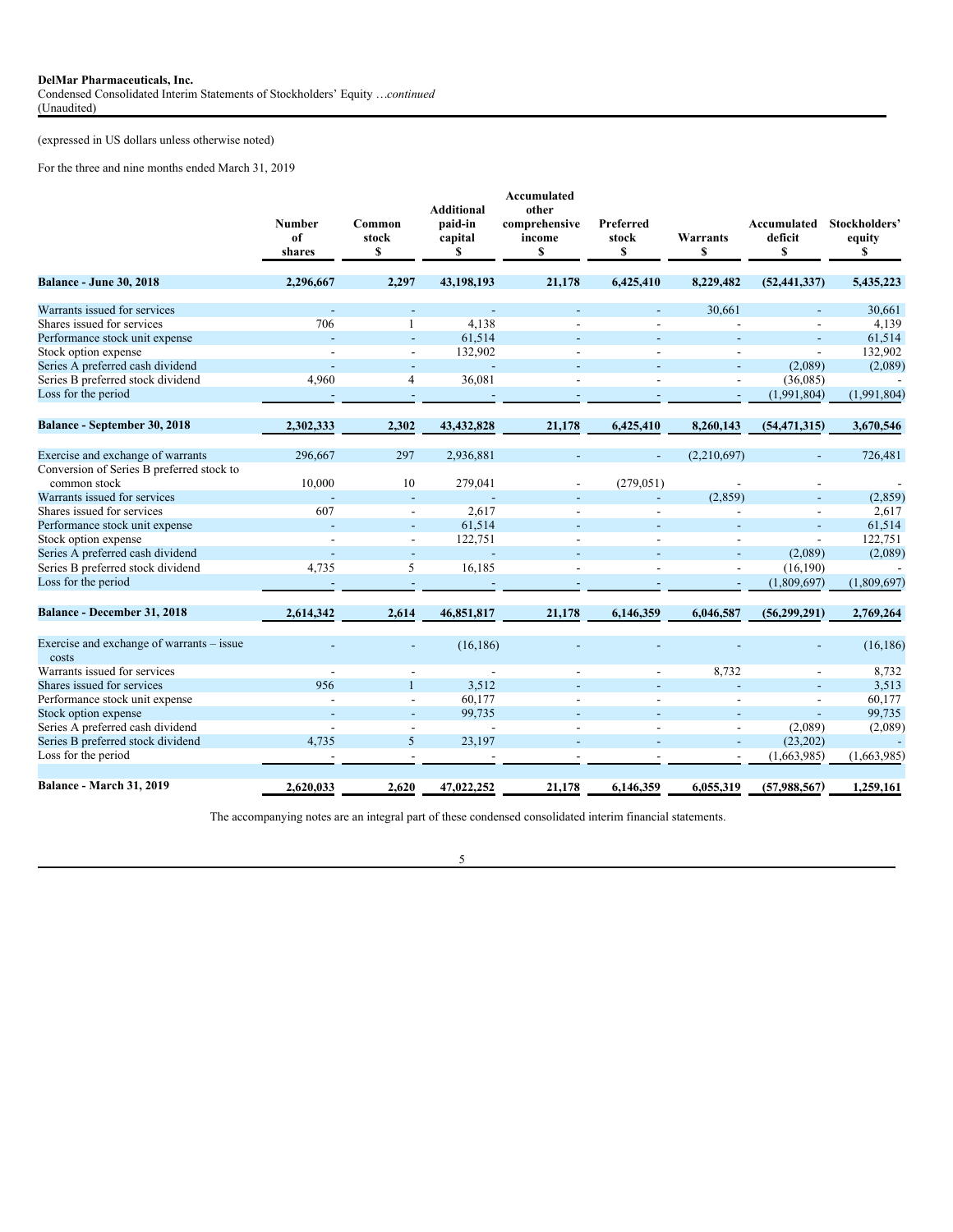Condensed Consolidated Interim Statements of Cash Flows (Unaudited) **March 31, 2020**

(expressed in US dollars unless otherwise noted)

|                                                                            |                | Nine months ended March 31, |             |
|----------------------------------------------------------------------------|----------------|-----------------------------|-------------|
|                                                                            |                | 2020                        | 2019        |
|                                                                            | <b>Note</b>    | S                           | S           |
| Cash flows from operating activities                                       |                |                             |             |
| Loss for the period                                                        |                | (5,302,904)                 | (5,465,486) |
| Adjustments to reconcile net loss to net cash used in operating activities |                |                             |             |
| Amortization of intangible assets                                          |                | 8,403                       | 13,548      |
| Change in fair value of derivative liability                               | $\overline{4}$ |                             | (852)       |
| Warrants issued for services                                               |                | 133,297                     | 36,534      |
| Shares issued for services                                                 |                | 12,286                      | 10,269      |
| Performance stock unit expense                                             |                |                             | 183,205     |
| Stock option expense                                                       | 5              | 307,028                     | 355,388     |
| Changes in operating assets and liabilities                                |                |                             |             |
| Prepaid expenses and deposits                                              |                | 165,383                     | 794,859     |
| Interest, taxes and other receivables                                      |                | 15,848                      | 30,433      |
| Accounts payable and accrued liabilities                                   |                | (658, 946)                  | (425, 383)  |
| Related party payables                                                     |                | (29, 024)                   | (47, 189)   |
| Net cash used in operating activities                                      |                | (5,348,629)                 | (4,514,674) |
| <b>Cash flows from financing activities</b>                                |                |                             |             |
| Net proceeds from the issuance of shares and warrants                      | 5              | 6,582,966                   |             |
| Net proceeds from the exercise of warrants                                 | 5              | 26.550                      | 726,179     |
| Series A preferred stock dividend                                          | 3              | (6,267)                     | (6,267)     |
| Deferred financing costs                                                   |                |                             | (25,000)    |
| Net cash provided by financing activities                                  |                | 6,603,249                   | 694,912     |
|                                                                            |                |                             |             |
| Increase (decrease) in cash and cash equivalents                           |                | 1,254,620                   | (3,819,762) |
| Cash and cash equivalents - beginning of period                            |                | 3,718,758                   | 5,971,995   |
| Cash and cash equivalents - end of period                                  |                | 4,973,378                   | 2,152,233   |
|                                                                            |                |                             |             |
| Supplementary information (note 7)                                         |                |                             |             |

The accompanying notes are an integral part of these condensed consolidated interim financial statements.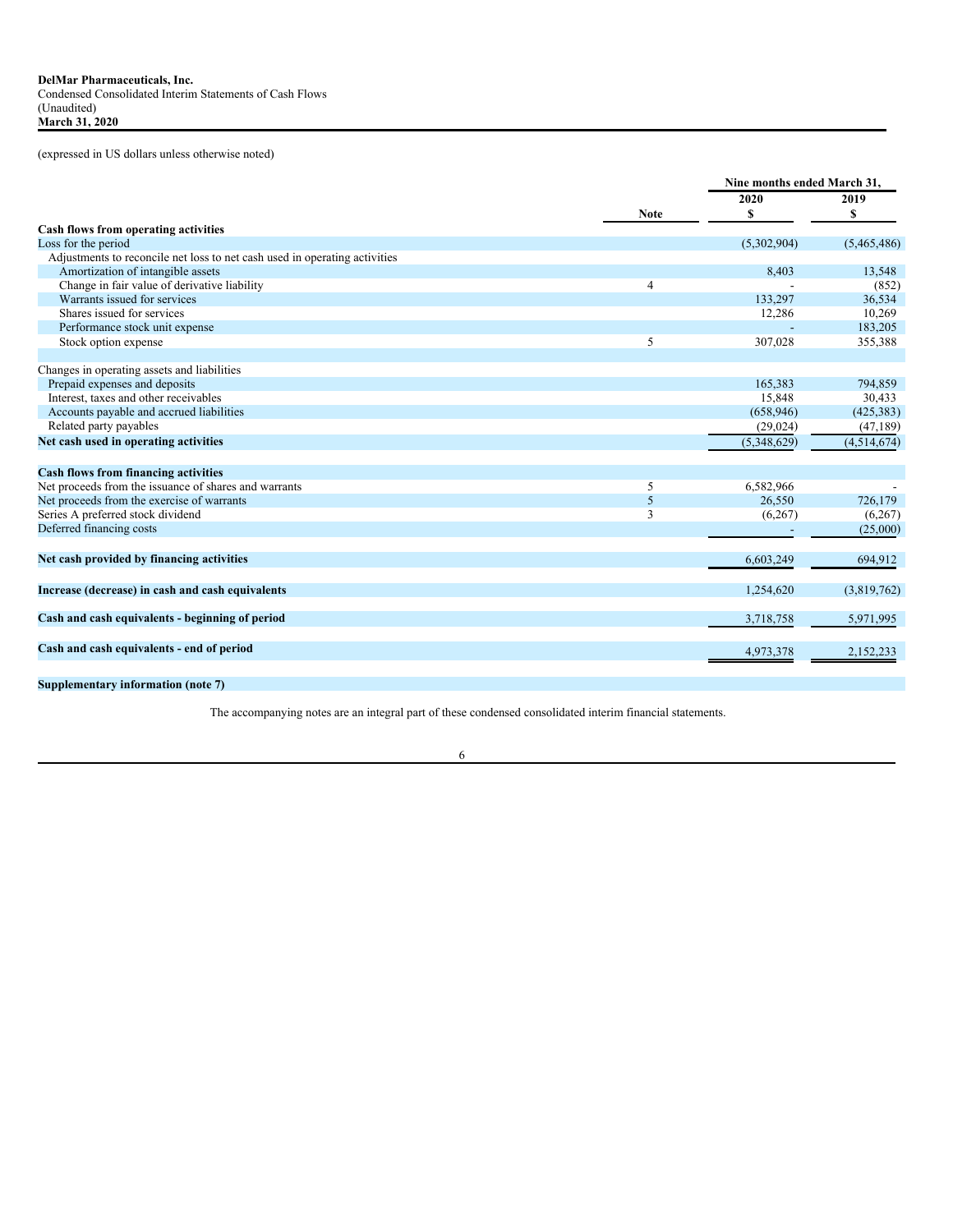#### **1 Nature of operations, corporate history, and going concern**

#### **Nature of operations**

DelMar Pharmaceuticals, Inc. (the "Company") is a clinical stage drug development company with a focus on the treatment of solid tumor cancers. The Company is currently conducting two phase 2 clinical trials in the United States and China with its product candidate, VAL-083, as a potential new treatment for glioblastoma multiforme, the most common and aggressive form of brain cancer. Historical research indicates that VAL-083 is also active in other solid tumor cancers such as ovarian, lung, pediatric brain cancer, as well as other solid tumors of the central nervous system. The Company may pursue opportunities in these cancers in the future. In order to accelerate the Company's development timelines, it leverages existing preclinical and clinical data from a wide range of sources. The Company may seek marketing partnerships in order to potentially offset clinical costs and to generate future royalty revenue from approved indications of its product candidate.

### **Corporate history**

The Company is a Nevada corporation formed on June 24, 2009 under the name Berry Only, Inc. On January 25, 2013, the Company entered into and closed an exchange agreement (the "Exchange Agreement"), with Del Mar Pharmaceuticals (BC) Ltd. ("Del Mar (BC)"), 0959454 B.C. Ltd. ("Callco"), and 0959456 B.C. Ltd. ("Exchangeco") and the security holders of Del Mar (BC). Upon completion of the Exchange Agreement, Del Mar (BC) became a wholly-owned subsidiary of the Company (the "Reverse Acquisition").

DelMar Pharmaceuticals, Inc. is the parent company of Del Mar (BC), a British Columbia, Canada corporation incorporated on April 6, 2010, which is a clinical stage company with a focus on the development of drugs for the treatment of cancer. The Company is also the parent company to Callco and Exchangeco which are British Columbia, Canada corporations. Callco and Exchangeco were formed to facilitate the Reverse Acquisition.

References to the Company refer to the Company and its wholly-owned subsidiaries, Del Mar (BC), Callco and Exchangeco.

#### **Going concern**

These condensed consolidated interim financial statements have been prepared on a going concern basis, which assumes that the Company will continue its operations for the foreseeable future and contemplates the realization of assets and the settlement of liabilities in the normal course of business.

For the nine months ended March 31, 2020, the Company reported a loss of \$5,302,904, and a negative cash flow from operations of \$5,348,629. The Company had an accumulated deficit of \$65,893,587 and had cash and cash equivalents of \$4,973,378 as of March 31, 2020. The Company is in the development stage and has not generated any revenues to-date. The Company does not have the prospect of achieving revenues until such time that its product candidate is commercialized, or partnered, which may not ever occur. In the near future, the Company will require additional funding to maintain its clinical trials, research and development projects, and for general operations. These circumstances indicate substantial doubt exists about the Company's ability to continue as a going concern within one year from the date of filing of these condensed consolidated financial statements.

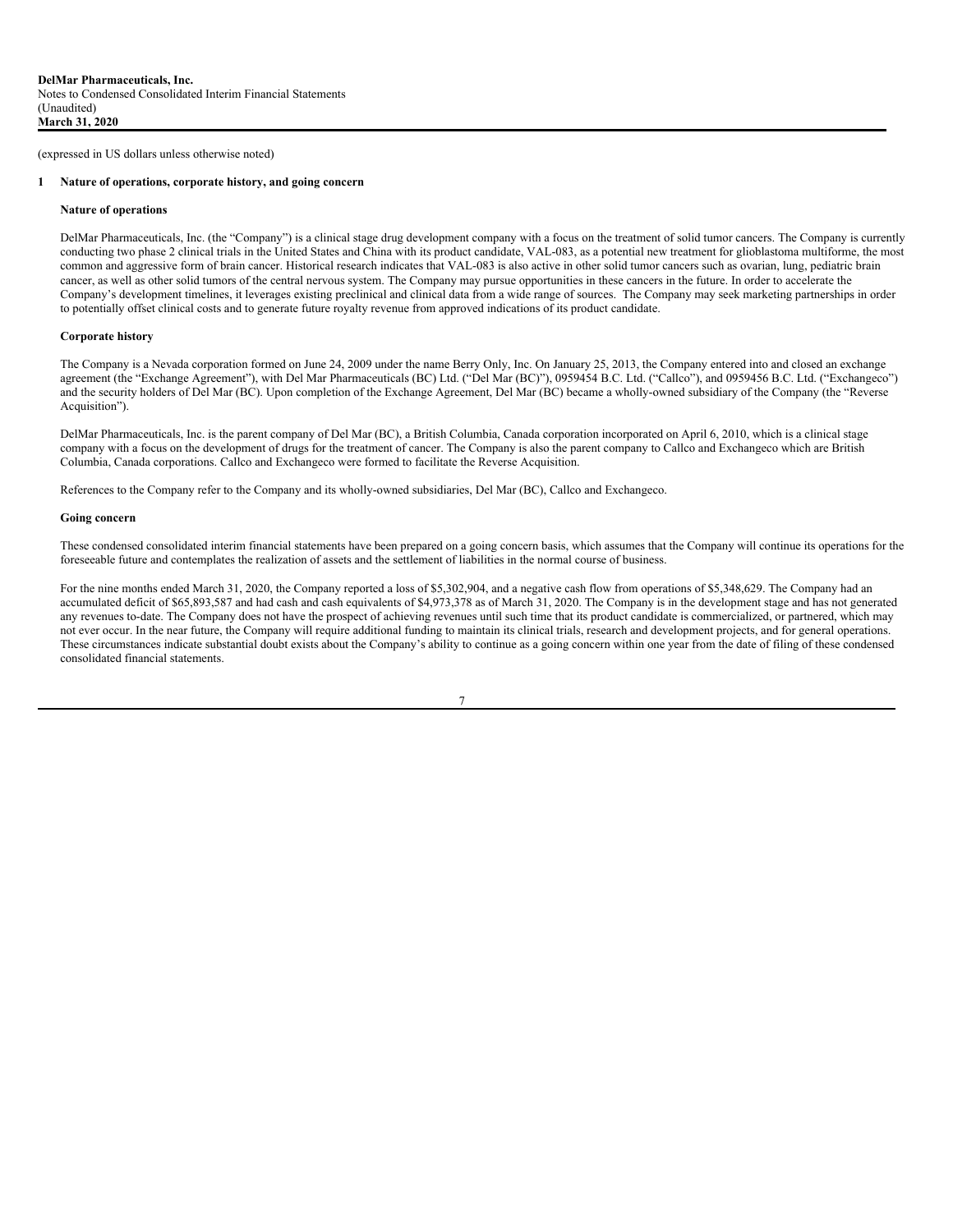Consequently, management is pursuing various financing alternatives to fund the Company's operations so it can continue as a going concern. However, the coronavirus ("COVID-19") pandemic has created significant economic uncertainty and volatility in the credit and capital markets. Management plans to secure the necessary financing through the issue of new equity and/or the entering into of strategic partnership arrangements but the ultimate impact of the COVID-19 pandemic on the Company's ability to raise additional capital is unknown and will depend on future developments, which are highly uncertain and cannot be predicted with confidence, including the duration of the COVID-19 outbreak and any new information which may emerge concerning the severity of the COVID-19 pandemic. The Company may not be able to raise sufficient additional capital and may tailor its drug candidate development program based on the amount of funding the Company is able to raise in the future. Nevertheless, there is no assurance that these initiatives will be successful.

These financial statements do not give effect to any adjustments to the amounts and classification of assets and liabilities that may be necessary should the Company be unable to continue as a going concern. Such adjustments could be material.

### **2 Significant accounting policies**

#### **Reverse stock split**

On May 7, 2019, the Company filed a Certificate of Change with the Secretary of State of Nevada that effected a 1-for-10 (1:10) reverse stock split of its common stock, par value \$0.001 per share, which became effective on May 8, 2019. Pursuant to the Certificate of Change, the Company's authorized common stock was decreased in the same proportion as the split resulting in a decrease from 70,000,000 authorized shares of common stock to 7,000,000 shares authorized. The par value of its common stock was unchanged at \$0.001 per share, post-split. All common shares, warrants, stock options, conversion ratios, and per share information in these condensed consolidated interim financial statements give retroactive effect to the 1-for-10 reverse stock split. The Company's authorized and issued preferred stock was not affected by the split.

### **Amended articles of incorporation**

On June 26, 2019, the Company amended its articles of incorporation to increase the number of authorized shares of common stock from 7,000,000 to 95,000,000 shares.

#### **Basis of presentation**

The condensed consolidated interim financial statements of the Company have been prepared in accordance with United States Generally Accepted Accounting Principles ("U.S. GAAP") and are presented in United States dollars. The functional currency of the Company and each of its subsidiaries is the United States dollar.

The accompanying condensed consolidated interim financial statements include the accounts of the Company and its wholly-owned subsidiaries, Del Mar BC, Callco, and Exchangeco. All intercompany balances and transactions have been eliminated in consolidation.

The principal accounting policies applied in the preparation of these condensed consolidated interim financial statements are set out below and have been consistently applied to all periods presented.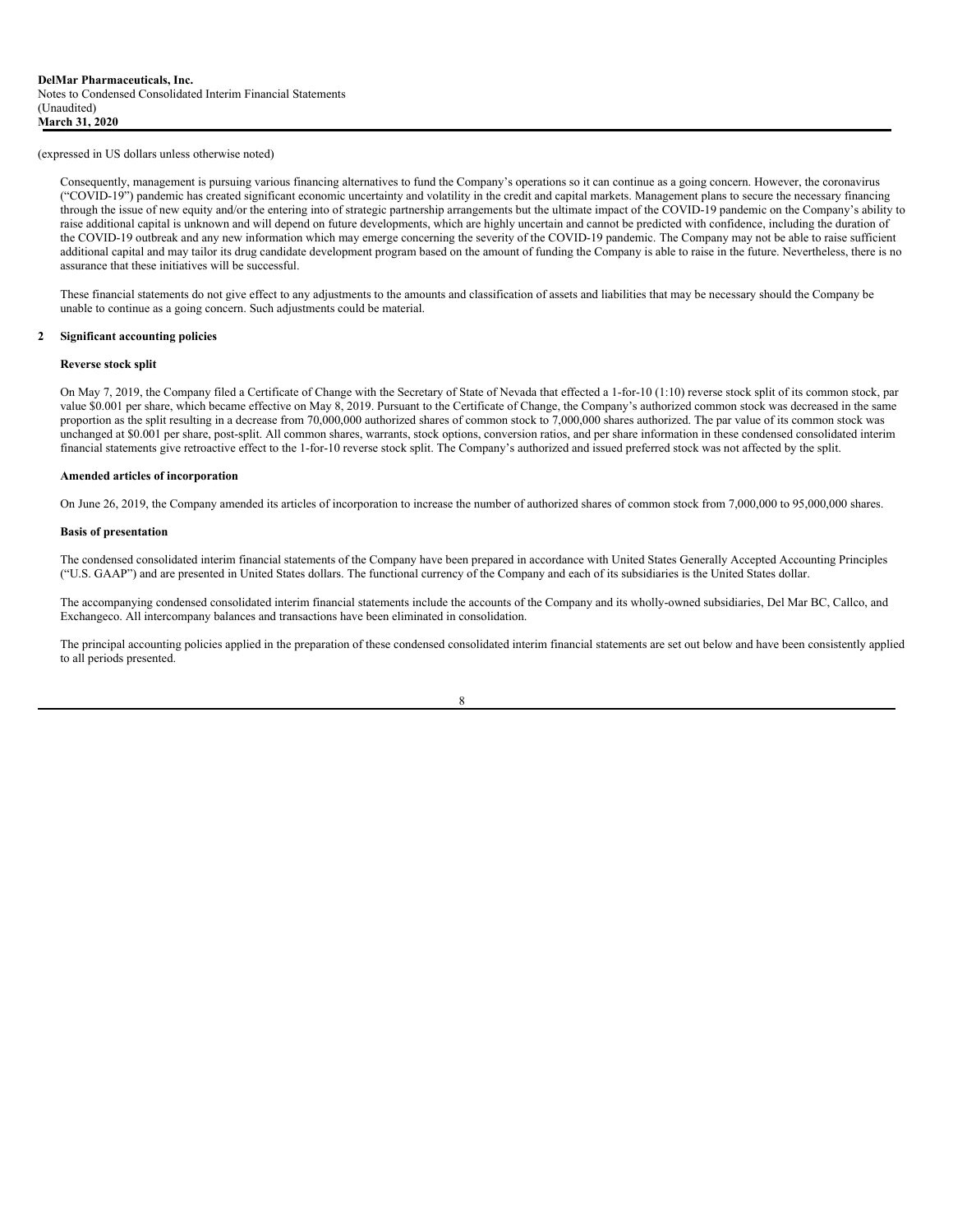#### **Unaudited interim financial data**

The accompanying unaudited condensed consolidated interim financial statements have been prepared in accordance with the rules and regulations of the Securities and Exchange Commission ("SEC") for interim financial information. Accordingly, they do not include all of the information and the notes required by U.S. GAAP for complete financial statements. These unaudited condensed consolidated interim financial statements should be read in conjunction with the audited financial statements of the Company as of, and for the fiscal year ended, June 30, 2019 included in the Form 10-K filed with the SEC on September 9, 2019. In the opinion of management, the unaudited condensed consolidated interim financial statements reflect all adjustments, consisting of normal and recurring adjustments, necessary for a fair presentation. The results for three and nine months ended March 31, 2020 are not necessarily indicative of the results to be expected for the fiscal year ending June 30, 2020, or for any other future annual or interim period.

#### **Use of estimates**

The preparation of financial statements in conformity with US GAAP requires management to make estimates and assumptions about future events that affect the reported amounts of assets, liabilities, expenses, contingent assets, and contingent liabilities as at the end of, or during, the reporting period. Actual results could significantly differ from those estimates. Significant areas requiring management to make estimates include the derivative liability, the valuation of equity instruments issued for services, and clinical trial accruals. Further details of the nature of these assumptions and conditions may be found in the relevant notes to these condensed consolidated interim financial statements.

### **Accruals for research and development expenses and clinical trials**

As part of the process of preparing its financial statements, the Company is required to estimate its expenses resulting from its obligations under contracts with vendors, clinical research organizations and consultants, and under clinical site agreements in connection with conducting clinical trials. The financial terms of these contracts are subject to negotiations, which vary from contract to contract and may result in payment terms that do not match the periods over which materials or services are provided under such contracts. The Company's objective is to reflect the appropriate expenses in its financial statements by matching those expenses with the period in which services are performed and efforts are expended. The Company accounts for these expenses according to the timing of various aspects of the expenses. The Company determines accrual estimates by taking into account discussion with applicable personnel and outside service providers as to the progress of clinical trials, or the services completed. During the course of a clinical trial, the Company adjusts its clinical expense recognition if actual results differ from its estimates. The Company makes estimates of its accrued expenses as of each balance sheet date based on the facts and circumstances known to it at that time. The Company's clinical trial accruals are dependent upon the timely and accurate reporting of contract research organizations and other third-party vendors. Although the Company does not expect its estimates to be materially different from amounts actually incurred, its understanding of the status and timing of services performed relative to the actual status and timing of services performed may vary and may result in it reporting amounts that are too high or too low for any particular period. For the three and nine months ended March 31, 2020 and 2019, there were no material adjustments to the Company's prior period estimates of accrued expenses for clinical trials.

#### **Loss per share**

Income or loss per share is calculated based on the weighted average number of common shares outstanding. For the three and nine month periods ended March 31, 2020 and 2019 diluted loss per share does not differ from basic loss per share since the effect of the Company's warrants, stock options, performance stock units, and convertible preferred shares is anti-dilutive. As of March 31, 2020, potential common shares of 10,209,456 (2019 – 862,502) related to outstanding warrants, 778,750 (2019 – 292,683) relating to stock options, nil (2019 – 120,000) relating to performance stock units, and 162,177 (2019 – 210,279) relating to outstanding Series B convertible preferred shares were excluded from the calculation of net loss per common share.

 $\alpha$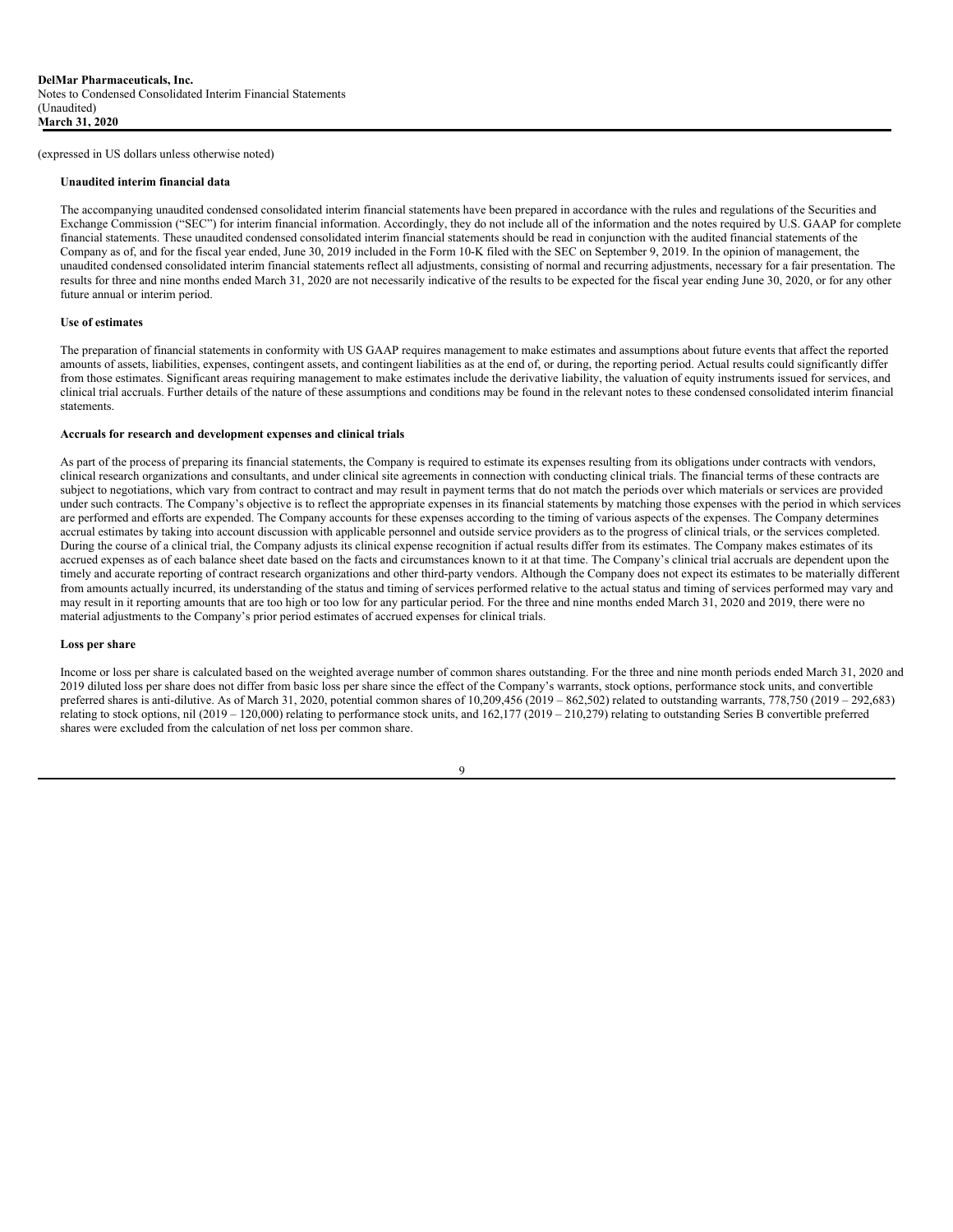#### **Recent accounting pronouncements**

From time to time, new accounting pronouncements are issued by the Financial Accounting Standards Board ("FASB") or other standard setting bodies that are adopted by the Company as of the specified effective date.

### Recently adopted

### *Accounting Standard Update ("ASU") 2016-02 — Leases (Topic 842)*

The new standard establishes a right-of-use ("ROU") model that requires a lessee to record a ROU asset and a lease liability on the consolidated balance sheet for all leases with terms longer than 12 months. Leases will be classified as either finance or operating, with classification affecting the pattern of expense recognition in the consolidated income statement. ASU 2016-02 is effective for annual periods beginning after December 15, 2018, including interim periods within those annual periods, with early adoption permitted. A modified retrospective transition approach is required for lessees for capital and operating leases existing at, or entered into after, the beginning of the earliest comparative period presented in the financial statements, with certain practical expedients available. The adoption of ASU 2016-02 did not have a material impact on the Company's results of operations or financial results.

### *ASU 2018-07 — Stock Compensation (Topic 718) Improvements to Nonemployee Shares-based Payment Accounting*

The amendments in this update are intended to the reduce cost and complexity and to improve financial reporting for share-based payments issued to nonemployees. The ASU expands the scope of Topic 718, Compensation —Stock Compensation, which currently only includes share-based payments issued to employees, to also include sharebased payments issued to nonemployees for goods and services. The existing guidance on nonemployee share-based payments is significantly different from current guidance for employee share-based payments. This ASU expands the scope of the employee share-based payments guidance to include share-based payments issued to nonemployees. By doing so, the FASB improves the accounting of nonemployee share-based payments issued to acquire goods and services used in its own operations. The amendments in this ASU are effective for public companies for fiscal years beginning after December 15, 2018, including interim periods within that fiscal year. The adoption of ASU 2018- 07 did not have a material impact on the Company's results of operations or financial results.

#### Not yet adopted

ASU 2017-11 - I. Accounting for Certain Financial Instruments with Down Round Features, II. Replacement of the Indefinite Deferral for Mandatorily Redeemable Financial Instruments of Certain Non-public Entities and Certain Mandatorily Redeemable Noncontrolling Interests with a Scope Exception

 $1<sub>0</sub>$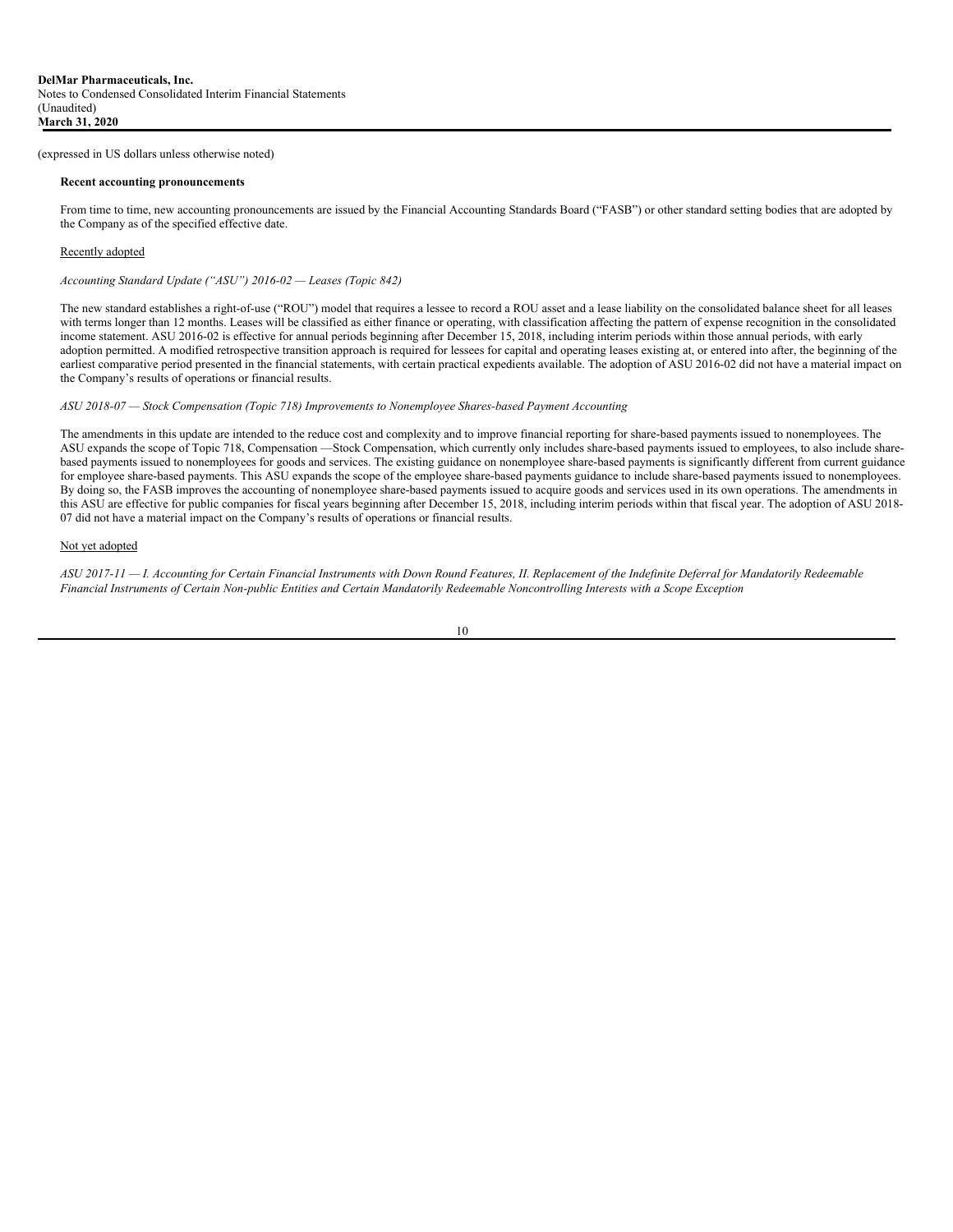The amendments in this update are intended to reduce the complexity associated with the accounting for certain financial instruments with characteristics of liabilities and equity. Specifically, a down round feature would no longer cause a freestanding equity-linked financial instrument (or an embedded conversion option) to be accounted for as a derivative liability at fair value with changes in fair value recognized in current earnings. In addition, the indefinite deferral of certain provisions of Topic 480 have been recharacterized to a scope exception. The re-characterization has no accounting effect. ASU 2017-11 is effective for public business entities for fiscal years, and interim periods within those fiscal years, beginning after December 15, 2019. Early adoption is permitted. The Company has not yet evaluated the impact of adoption of this ASU on its condensed consolidated interim financial statements and related disclosures.

During the nine months ended March 31, 2020, other than ASU 2017-11, there have been no new, or existing recently issued, accounting pronouncements that are of significance, or potential significance, that impact the Company's condensed consolidated interim financial statements.

### **3 Related party transactions**

The Series A Preferred Stock is held by Valent Technologies, LLC ("Valent"), an entity owned by Dr. Dennis Brown, the Company's Chief Scientific Officer. Therefore, Valent is a related party to the Company. For the three months ended March 31, 2020 and 2019 respectively, the Company recorded \$2,089 related to the dividend payable to Valent on the Series A Preferred Stock and for the nine months ended March 31, 2020 and 2019 respectively, the Company recorded \$6,267 related to the dividend (note 5). The dividends have been recorded as a direct increase in accumulated deficit.

### **4 Derivative liability**

The Company has issued common stock purchase warrants. Based on the terms of certain of these warrants the Company determined that the warrants were a derivative liability which is recognized at fair value at the date of the transaction and re-measured at fair value each reporting period with the changes in fair value recorded in the condensed consolidated interim statement of operations.

The derivative liabilities balance was zero at March 31, 2020 and June 30, 2019. The derivative liabilities balance consisted of 2,180 agent warrants at March 31, 2020 and June 30, 2019.

Changes in the Company's derivative liability are summarized as follows:

|                                  | Three months ended<br>March 31, |      |
|----------------------------------|---------------------------------|------|
|                                  | 2020                            | 2019 |
|                                  |                                 |      |
| <b>Opening balance</b>           | $\overline{\phantom{a}}$        | 76   |
| Change in fair value of warrants |                                 | 189  |
|                                  |                                 |      |
| <b>Closing balance</b>           |                                 | 265  |
| Less current portion             |                                 |      |
|                                  |                                 |      |
| Long term portion                |                                 | 265  |
|                                  |                                 |      |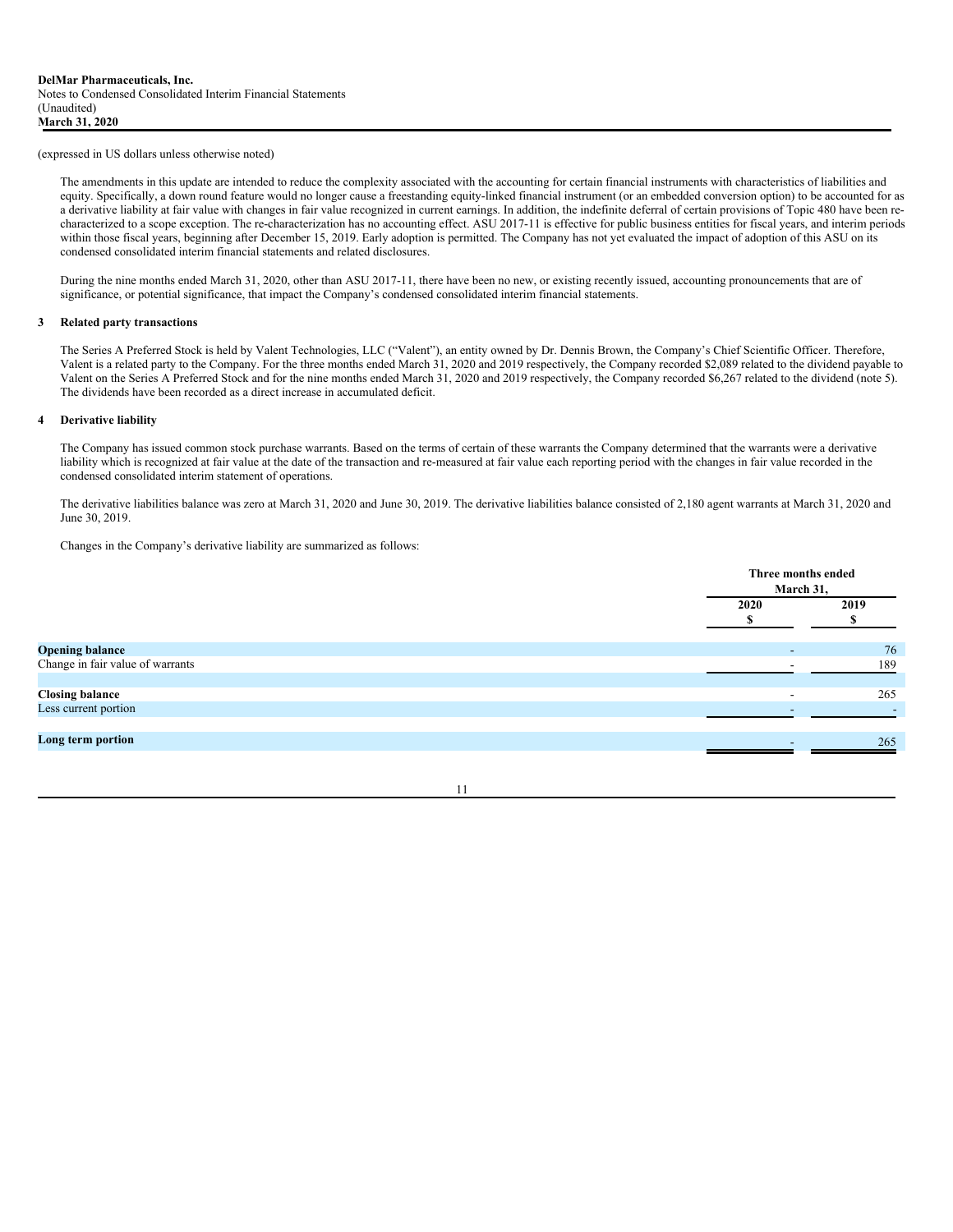(expressed in US dollars unless otherwise noted)

|                                  | Nine months ended        |       |
|----------------------------------|--------------------------|-------|
|                                  | March 31,                |       |
|                                  | 2020                     | 2019  |
|                                  |                          |       |
| <b>Opening balance</b>           | $\overline{\phantom{0}}$ | 1,117 |
| Change in fair value of warrants |                          | (852) |
|                                  |                          |       |
| <b>Closing balance</b>           |                          | 265   |
| Less current portion             | -                        |       |
|                                  |                          |       |
| Long term portion                | $\overline{\phantom{a}}$ | 265   |
|                                  |                          |       |

## **5 Stockholders' equity**

Series B Preferred stock

|                                                        | <b>Series B Preferred Stock</b><br>2020 |            |
|--------------------------------------------------------|-----------------------------------------|------------|
|                                                        | Number of<br>shares                     |            |
| <b>Balance – June 30, 2019</b>                         | 673,613                                 | 4,699,304  |
| Conversion of Series B Preferred stock to common stock | (25,000)                                | (174, 407) |
|                                                        |                                         |            |
| <b>Balance – March 31, 2020</b>                        | 648,613                                 | 4,524,897  |

During the year ended June 30, 2016, the Company issued an aggregate of 902,238 shares of Series B Preferred Stock at a purchase price of \$8.00 per share. Each share of Series B Preferred Stock is convertible into 0.25 shares of common stock equating to a conversion price of \$32.00 (the "Conversion Price") and will automatically convert to common stock at the earlier of 24 hours following regulatory approval of VAL-083 with a minimum closing bid price of \$80.00, or five years from the respective final closing dates. The holders of the Series B Preferred Stock are entitled to an annual cumulative, in arrears, dividend at the rate of 9% payable quarterly. The 9% dividend accrues quarterly commencing on the date of issue and is payable quarterly on June 30, September 30, December 31, and March 31 of each year commencing on June 30, 2016. Dividends are payable solely by delivery of shares of common stock, in an amount for each holder equal to the aggregate dividend payable to such holder with respect to the shares of Series B Preferred Stock held by such holder divided by the Conversion Price. The Series B Preferred Stock does not contain any repricing features. Each share of Series B Preferred Stock entitles its holder to vote with the common stock on an as-converted basis.

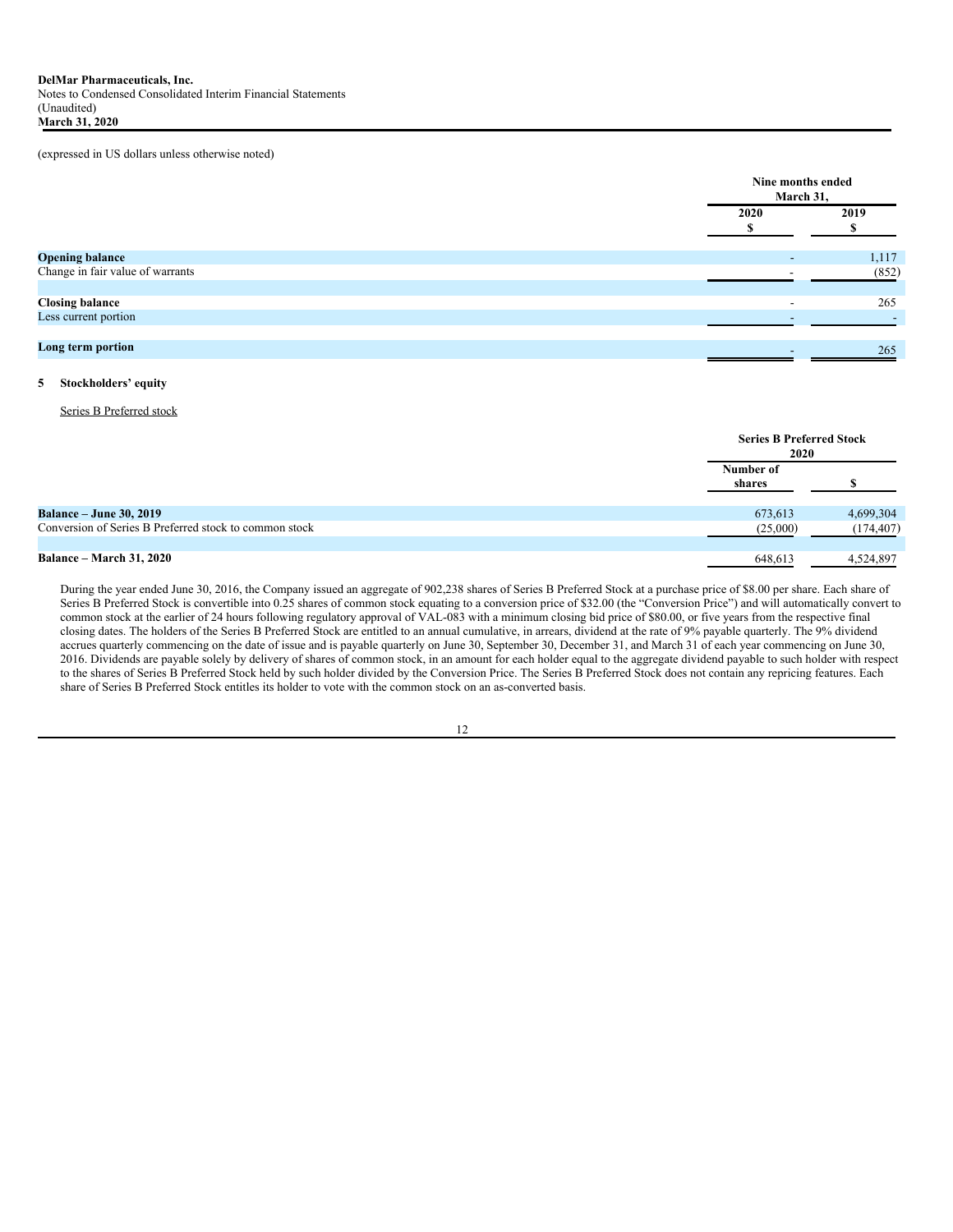The Series B Preferred Stock shall with respect to distributions of assets and rights upon the occurrence of a liquidation, rank (i) senior to the Company's common stock and (ii) senior to the Special Voting Preferred Stock and (iii) senior to any other class or series of capital stock of the Company hereafter created which does not expressly rank pari passu with, or senior to, the Series B Preferred Stock. The Series B Preferred Stock shall be pari passu in liquidation to the Company's Series A Preferred Stock. The liquidation value of the Series B Preferred Stock at March 31, 2020 is the stated value of \$5,188,904 (June 30, 2019 - \$5,388,904).

In addition, the Company and the holders entered into a royalty agreement, pursuant to which the Company will pay the holders of the Series B Preferred Stock, in aggregate, a low, single-digit royalty based on their pro rata ownership of the Series B Preferred Stock on products sold directly by the Company or sold pursuant to a licensing or partnering arrangement (the "Royalty Agreement").

Upon conversion of a holder's Series B Preferred Stock to common stock, such holder shall no longer receive ongoing royalty payments under the Royalty Agreement but will be entitled to receive any residual royalty payments that have vested. Rights to the royalties shall vest during the first three years following the applicable closing date, in equal thirds to holders of the Series B Preferred Stock on each of the three vesting dates, upon which vesting dates such royalty amounts shall become vested royalties.

Pursuant to the Series B Preferred Stock dividend, during the three months ended March 31, 2020, the Company issued 3,700 (2019 – 4,735) shares of common stock for an amount of \$1,473 (2019 – \$23,202) and during the nine months ended March 31, 2020, the Company issued 11,100 (2019 – 14,430) shares of common stock for an amount of \$6,071 (2019 – \$75,477). These dividends have been recognized as a direct increase in accumulated deficit.

A total of 648,613 (2019 – 841,113) shares of Series B Preferred Stock are outstanding as of March 31, 2020, such that a total of 162,177 (2019 – 210,279) shares of common stock are issuable upon conversion of the Series B Preferred Stock as at March 31, 2020. Converted shares are rounded up to the nearest whole share.

#### Series A Preferred Stock

Effective September 30, 2014, the Company filed a Certificate of Designation of Series A Preferred Stock (the "Series A Certificate of Designation") with the Secretary of State of Nevada. Pursuant to the Series A Certificate of Designation, the Company designated 278,530 shares of preferred stock as Series A Preferred Stock. The shares of Series A Preferred Stock have a stated value of \$1.00 per share (the "Series A Stated Value") and are not convertible into common stock. The holder of the Series A Preferred Stock is entitled to dividends at the rate of 3% of the Series A Stated Value per year, payable quarterly in arrears. Upon any liquidation of the Company, the holder of the Series A Preferred Stock will be entitled to be paid, out of any assets of the Company available for distribution to stockholders, the Series A Stated Value of the shares of Series A Preferred Stock held by such holder, plus any accrued but unpaid dividends thereon, prior to any payments being made with respect to the common stock. The Series A Preferred Stock is held by Valent (note 3).

The Series A Preferred Stock shall with respect to distributions of assets and rights upon the occurrence of a liquidation, rank (i) senior to the Company's common stock, and (ii) senior to the Company's Special Voting Preferred Stock and (iii) senior to any other class or series of capital stock of the Company hereafter created which does not expressly rank pari passu with, or senior to, the Series A Preferred Stock. The Series A Preferred Stock shall be pari passu in liquidation to the Company's Series B Preferred Stock. The liquidation value of the Series A Preferred stock at March 31, 2020 and June 30, 2019 is the stated value of \$278,530.

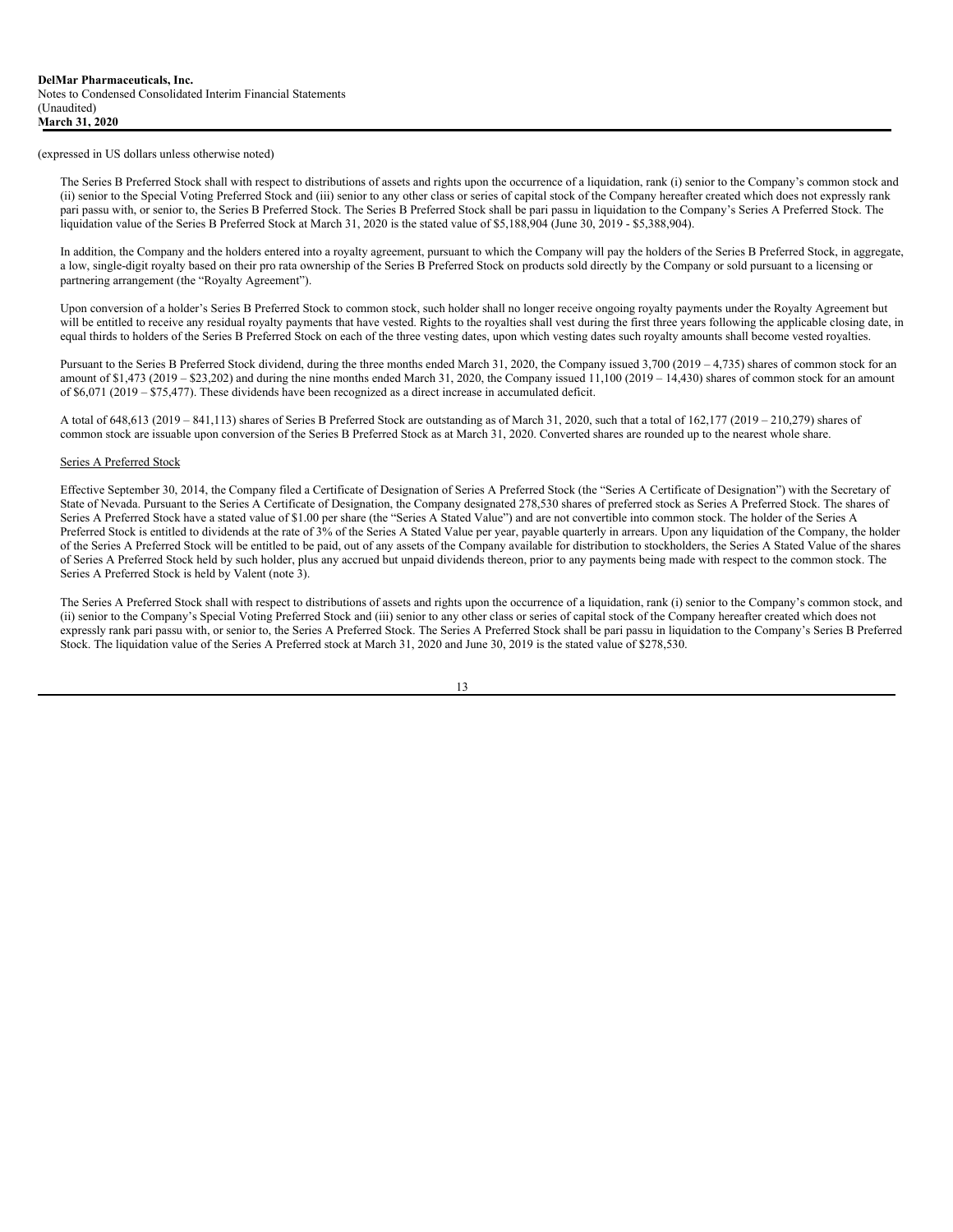There was no change to the Series A Preferred stock for the three or nine month periods ended March 31, 2020 or 2019.

#### **Common stock**

### **Stock Issuances**

Nine months ended March 31, 2020

#### *Underwritten public of ering*

On August 16, 2019, the Company closed on the sale of (i) 4,895,000 shares of its common stock, par value \$0.001 per share (the "Common Stock"), (ii) pre-funded warrants ("PFW") to purchase an aggregate of 2,655,000 shares of Common Stock and (iii) common warrants to purchase an aggregate of 7,762,500 shares of Common Stock ("2020 Investor Warrants"), including 800,000 shares of Common Stock and 2020 Investor Warrants to purchase an aggregate of 1,012,500 shares of Common Stock sold pursuant to a partial exercise by the underwriters of the underwriters' option to purchase additional securities, in the Company's underwritten public offering (the "Offering"). Each share of Common Stock or PFW, as applicable, was sold together with a 2020 Investor Warrant to purchase one share of Common Stock at a combined effective price to the public of \$1.00 per share of Common Stock and accompanying 2020 Investor Warrant.

The net proceeds from the Offering, including from the partial exercise of the underwriters' option to purchase additional securities, were \$6,582,966, after deducting underwriting discounts and commissions, and other offering expenses.

The 2020 Investor Warrants are exercisable at \$1.00 per share until their expiry on August 16, 2024 and the PFW are exercisable at \$0.01 per share at any time after August 16, 2019. The Company also issued 377,500 warrants to the underwriters of the Offering. The underwriter warrants are exercisable at \$1.15 per share commencing February 10, 2020 until their expiry on August 14, 2022.

During the nine months ended March 31, 2020, all of the 2,655,000 PFW were exercised at \$0.01 per PFW for proceeds of \$26,550.

#### **2017 Omnibus Incentive Plan**

As approved by the Company's stockholders at the annual meeting of stockholders held on April 11, 2018, on July 7, 2017, as amended on February 1, 2018, the Company's board of directors approved adoption of the Company's 2017 Omnibus Equity Incentive Plan (the "2017 Plan"). The board of directors also approved a form of Performance Stock Unit Award Agreement to be used in connection with grants of performance stock units ("PSUs") under the 2017 Plan. Under the 2017 Plan, 780,000 shares of Company common stock are reserved for issuance, less the number of shares of common stock issued under the Del Mar (BC) 2013 Amended and Restated Stock Option Plan (the "Legacy Plan") or that are subject to grants of stock options made, or that may be made, under the Legacy Plan. A total of 164,235 shares of common stock have been issued under the Legacy Plan and/or are subject to outstanding stock options granted under the Legacy Plan, and a total of 614,515 shares of common stock have been issued under the 2017 Plan and/or are subject to outstanding stock options granted under the 2017 Plan leaving 1,250 shares of common stock available at March 31, 2020 for issuance under the 2017 Plan if all such options under the Legacy Plan were exercised.

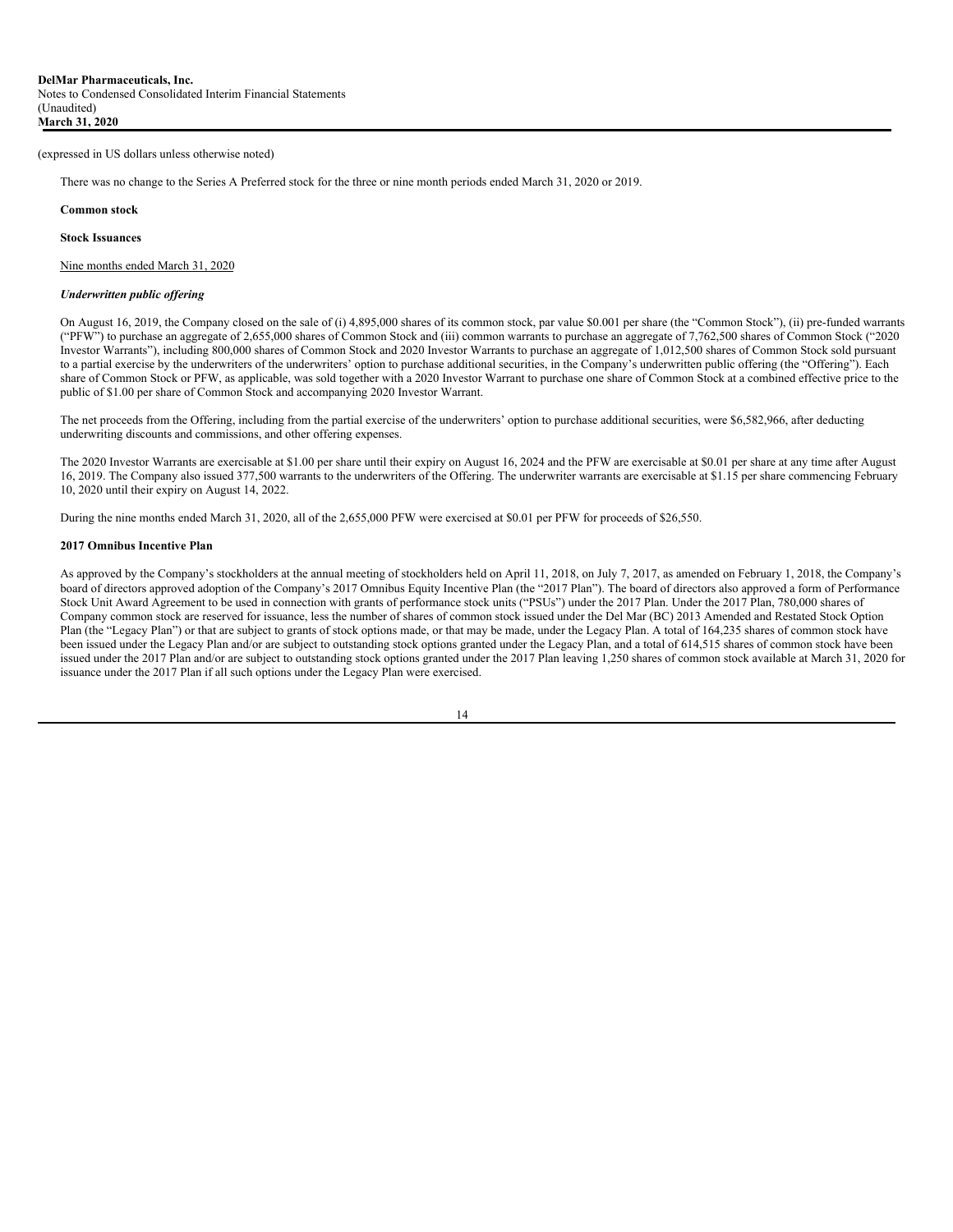The maximum number of shares of Company common stock with respect to which any one participant may be granted awards during any calendar year is 8% of the Company's fully diluted shares of common stock on the date of grant (excluding the number of shares of common stock issued under the 2017 Plan and/or the Legacy Plan or subject to outstanding awards granted under the 2017 Plan and/or the Legacy Plan). No award will be granted under the 2017 Plan on or after July 7, 2027, but awards granted prior to that date may extend beyond that date.

During the nine months ended March 31, 2020, and subject to approval by the Company's stockholders, the Company's board of directors approved an increase in the number of shares of common stock available to be issued under the 2017 Plan by 1,500,000. The increase brings the total number of shares available under the 2017 Plan to 2,280,000.

During the nine months ended March 31, 2020, the Company's board of directors approved an aggregate 1,041,016 stock options to officers and directors of the Company. Of the total grant, 549,199 stock options are subject to stockholder approval of the 2017 Plan share increase. The total grant date aggregate fair value of the remaining 491,817 stock options granted was \$238,760. All of these stock options granted to officers and directors have an exercise price of \$0.61 and expire on September 5, 2029. Of the 1,041,016 stock options approved by the board of directors, 375,000 vest pro rata monthly over one year from the date of approval by the board of directors and 666,016 vest as to one-sixth on the six-month anniversary of the date of approval by the board of directors with the remaining five-sixths vesting pro rate monthly over 30 months commencing on the seven-month anniversary of the board of directors' approval date.

In addition, during the nine months ended March 31, 2020, the Company granted 250,000 stock options to an officer of the Company, subject to stockholder approval of the share increase to the 2017 Plan. The options have an exercise price of \$0.735 and expire November 12, 2029. The options vest upon the achievement of certain clinical development milestones.

#### **Stock Options**

Stock option disclosure in the tables below excludes 799,199 stock option grants approved by the board of directors that are subject to approval by the Company's stockholders of the share reserve increase under the 2017 Plan. Of these options, 549,199 are exercisable at \$0.61 per share until September 5, 2029 and 250,000 are exercisable at \$0.735 until November 12, 2029.

The following table sets forth the aggregate stock options outstanding under all plans as of March 31, 2020:

|                                | Number of<br>stock<br>options<br>outstanding | Weighted<br>average<br>exercise<br>price |
|--------------------------------|----------------------------------------------|------------------------------------------|
| <b>Balance - June 30, 2019</b> | 288,183                                      | 22.31                                    |
| Granted                        | 491,817                                      | 0.61                                     |
| Expired                        | (1,250)                                      | (40.00)                                  |
| Balance – March 31, 2020       | 778,750                                      | 8.58                                     |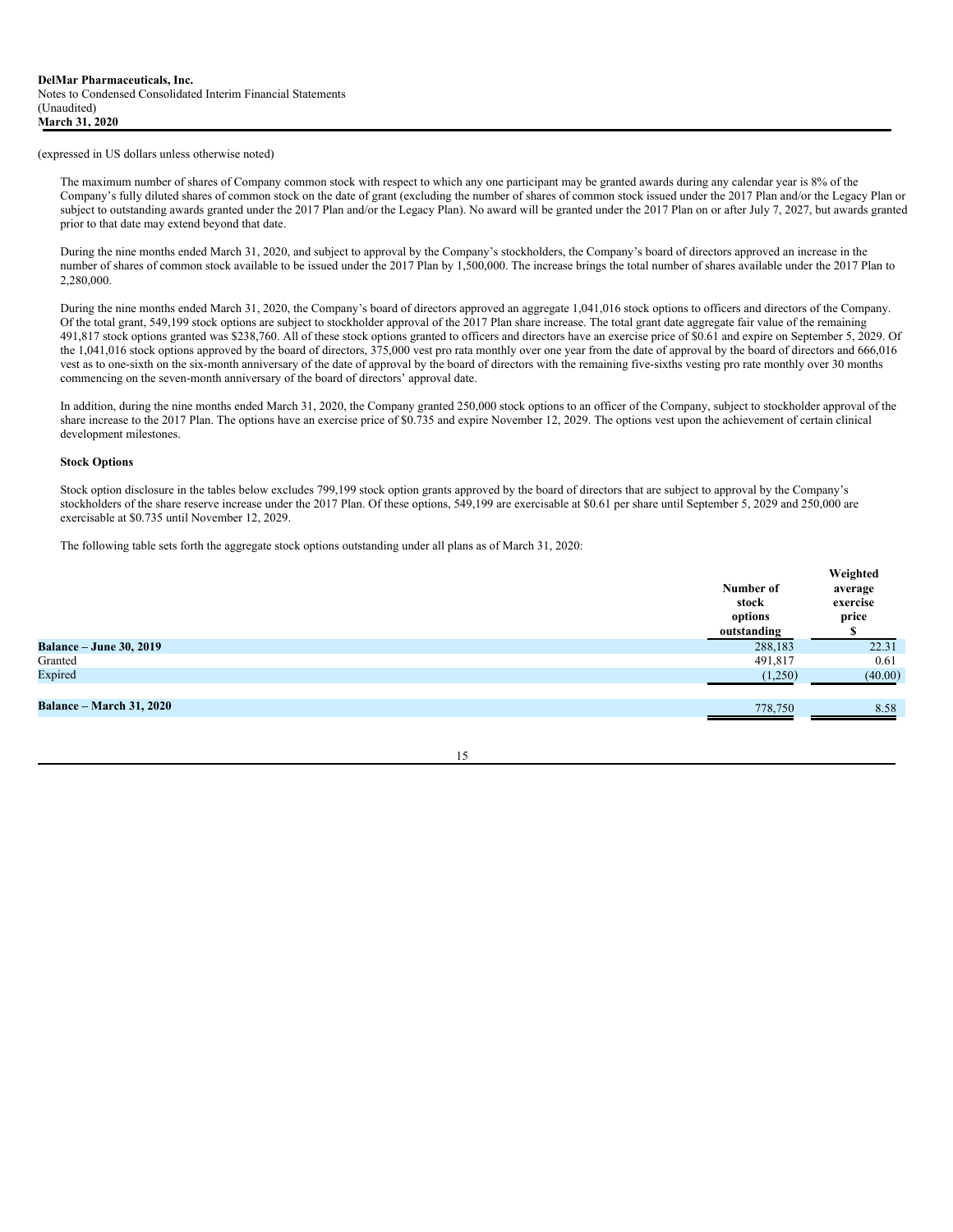### (expressed in US dollars unless otherwise noted)

The following table summarizes stock options outstanding and exercisable under all plans at March 31, 2020:

| <b>Exercise price</b><br>\$ | <b>Number</b><br><b>Outstanding at</b><br>March 31,<br>2020 | Weighted<br>average<br>remaining<br>contractual<br>life<br>(years) | <b>Number</b><br>exercisable<br>at<br>March 31,<br>2020 |
|-----------------------------|-------------------------------------------------------------|--------------------------------------------------------------------|---------------------------------------------------------|
| 0.61                        | 491,817                                                     | 9.43                                                               | 288,168                                                 |
| 6.10                        | 30,000                                                      | 8.60                                                               | 24,445                                                  |
| 7.00                        | 5,451                                                       | 8.23                                                               | 3,180                                                   |
| 8.70                        | 12,000                                                      | 7.59                                                               | 12,000                                                  |
| 9.83                        | 83,647                                                      | 8.14                                                               | 51,117                                                  |
| 10.60                       | 3,600                                                       | 8.03                                                               | 2,400                                                   |
| 11.70                       | 30,000                                                      | 2.91                                                               | 30,000                                                  |
| 14.11                       | 2,500                                                       | 2.17                                                               | 2,500                                                   |
| 20.00                       | 13,125                                                      | 1.52                                                               | 13,125                                                  |
| 21.10                       | 14,400                                                      | 7.27                                                               | 12,000                                                  |
| 29.60                       | 4,500                                                       | 4.84                                                               | 4,500                                                   |
| 37.60                       | 4,500                                                       | 5.86                                                               | 4,500                                                   |
| 41.00                       | 4,000                                                       | 6.61                                                               | 4,000                                                   |
| 42.00                       | 41,250                                                      | 2.81                                                               | 41,250                                                  |
| 44.80                       | 3,000                                                       | 5.86                                                               | 3,000                                                   |
| 49.50                       | 22,460                                                      | 4.31                                                               | 22,460                                                  |
| 53.20                       | 8,000                                                       | 6.10                                                               | 8,000                                                   |
| 61.60                       | 1,500                                                       | 3.00                                                               | 1,500                                                   |
| 92.00                       | 3,000                                                       | 3.17                                                               | 3,000                                                   |
|                             | 778,750                                                     |                                                                    | 531,145                                                 |
|                             |                                                             |                                                                    |                                                         |

Included in the number of stock options outstanding are 2,500 stock options granted at an exercise price of CA \$20.00. The exercise price of these options shown in the above table have been converted to US \$14.11 using the period ending closing exchange rate. Stock options issued during the nine months ended March 31, 2020 have been valued using a Black-Scholes pricing model with the following assumptions:

|                | March 31,<br>2020 |
|----------------|-------------------|
| Dividend rate  | $0\%$             |
| Volatility     | 99% to 102%       |
| Risk-free rate | 1.50%             |
| $Term - years$ | 5.5 to 6.5        |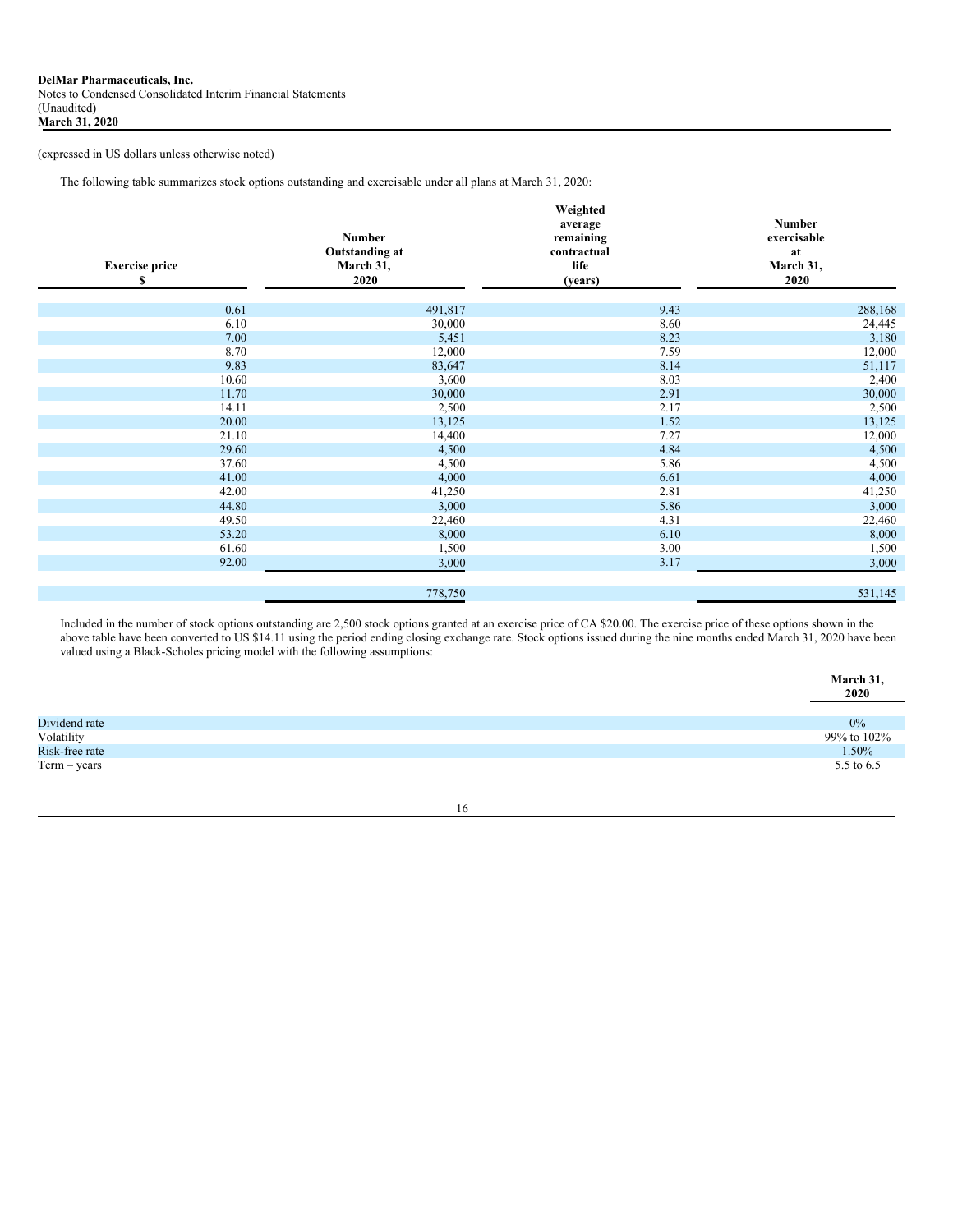### (expressed in US dollars unless otherwise noted)

The estimated volatility of the Company's common stock at the date of issuance of the stock options is based on the historical volatility of the Company. The risk-free interest rate is based on rates published by the government for bonds with a maturity similar to the expected remaining life of the stock options at the valuation date. The expected life of the stock options has been estimated using the plain vanilla method.

The Company has recognized the following amounts as stock option expense for the periods noted:

|                            |        | Three months ended<br>March 31, |         | Nine months ended<br>March 31, |  |
|----------------------------|--------|---------------------------------|---------|--------------------------------|--|
|                            | 2020   | 2019                            | 2020    | 2019                           |  |
|                            |        |                                 |         |                                |  |
| Research and development   | 22,754 | 12,889                          | 55,058  | 64,466                         |  |
| General and administrative | 73,437 | 86,846                          | 251,970 | 290,922                        |  |
|                            |        |                                 |         |                                |  |
|                            | 96,191 | 99,735                          | 307,028 | 355,388                        |  |

All of the stock option expense for the periods ended March 31, 2020 and 2019 has been recognized as additional paid in capital. The aggregate intrinsic value of stock options outstanding at March 31, 2020 was \$0 (2019 - \$0) and the aggregate intrinsic value of stock options exercisable at March 31, 2020 was \$0 (2019 - \$0). As of March 31, 2020, there was \$96,061 in unrecognized compensation expense that will be recognized over the next 2.43 years. No stock options granted under the Company's equity plans have been exercised during the nine months ended March 31, 2020. Upon the exercise of stock options new shares will be issued.

The following table sets forth unvested stock options under all plans at March 31, 2020:

|                            | Number of<br><b>Options</b> | Weighted<br>average<br>exercise<br>price | Weighted<br>average<br>grant date<br>fair value |
|----------------------------|-----------------------------|------------------------------------------|-------------------------------------------------|
| Unvested at June 30, 2019  | 84,990                      | 11.35                                    | 5.82                                            |
| Granted                    | 491,817                     | 0.61                                     | 0.40                                            |
| Vested                     | (329, 202)                  | 2.15                                     | 1.18                                            |
| Unvested at March 31, 2020 | 247,605                     | 2.25                                     | 1.23                                            |
|                            |                             |                                          |                                                 |

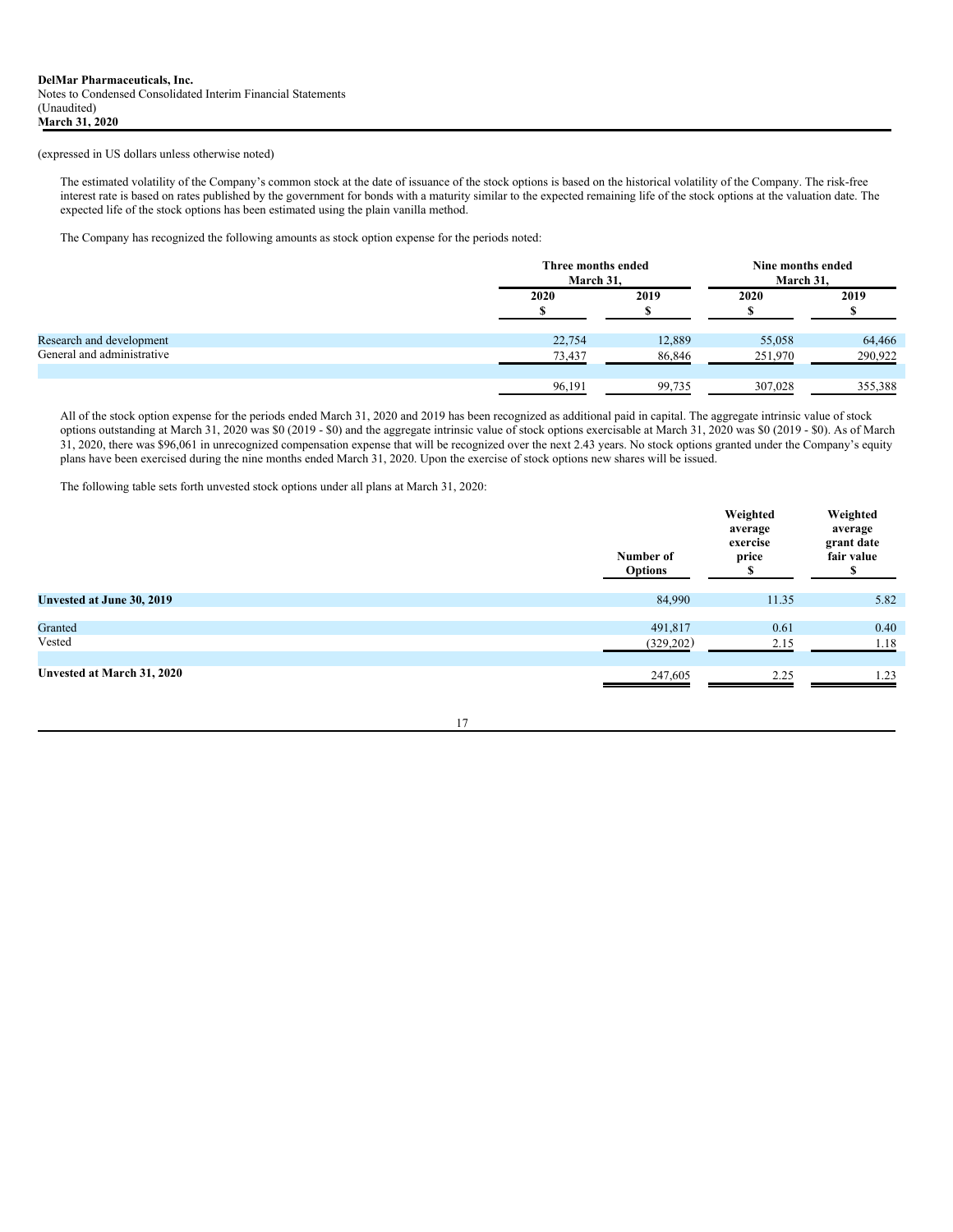(expressed in US dollars unless otherwise noted)

### **Warrants**

The following table summarizes changes in the Company's outstanding warrants as of March 31, 2020:

| <b>Description</b>                                     | <b>Number</b> |
|--------------------------------------------------------|---------------|
|                                                        |               |
| <b>Balance – June 30, 2019</b>                         | 1,543,596     |
|                                                        |               |
| 2020 Investor Warrants issued in underwritten offering | 7,762,500     |
| PFW issued in underwritten offering                    | 2,655,000     |
| 2020 Underwriter Warrants                              | 377,500       |
| Exercise of PFW                                        | (2,655,000)   |
| Warrants issued for services (1)                       | 530,000       |
| Expiry of warrants for services (2)                    | (4,140)       |
|                                                        |               |
| <b>Balance - March 31, 2020</b>                        | 10.209.456    |

(1) The Company issued 530,000 warrants for services during the nine months ended March 31, 2020. 280,000 warrants are exercisable at \$0.75 per share until November 18, 2023 and they vest pro rata monthly commencing December 18, 2019. 250,000 warrants are exercisable at \$0.64 per share until January 20, 2024 and they vest pro rata monthly commencing February 20, 2020. The total fair value of the warrants issued was \$233,176 with \$133,297 being recognized during the nine months ended March 31, 2020.

(2) On February 27, 2020, 4,140 warrants at an exercise price of \$59.30 expired.

The following table summarizes the Company's outstanding warrants as of March 31, 2020:

| <b>Description of warrants</b> | <b>Number</b> | Exercise<br>price \$ | <b>Expiry date</b>               |
|--------------------------------|---------------|----------------------|----------------------------------|
|                                |               |                      |                                  |
| 2020 Investor warrants         | 7,762,500     | 1.00                 | August 16, 2024                  |
| 2019 Investor warrants         | 760,500       | 3.10                 | June 5, 2024                     |
| 2018 Investor warrants         | 280,000       | 12.50                | September 22, 2022               |
| 2017 Investor warrants         | 207,721       | 35.00                | April 19, 2022                   |
| 2015 Investor warrants         | 97,905        | 30.00                | July 31, 2020                    |
| Warrants issued for services   | 250,000       | 0.64                 | January 20, 2024                 |
| Warrants issued for services   | 280,000       | 0.75                 | November 18, 2023                |
| Warrants issued for services   | 26,500        | 30.00                | July 1, 2020 to February 1, 2021 |
| Warrants issued for services   | 6,000         | 17.80                | January 25, 2023                 |
| Warrants issued for services   | 33,600        | 11.70                | February 27, 2023                |
| Warrants issued for services   | 12,000        | 9.00                 | September 15, 2023               |
| Warrants issued for services   | 2,000         | 9.00                 | October 11, 2021                 |
| 2020 Underwriter Warrants      | 377,500       | 1.15                 | August 14, 2022                  |
| 2019 Agent warrants            | 46,800        | 3.875                | June 3, 2024                     |
| 2018 Agent warrants            | 40,000        | 12.50                | September 20, 2022               |
| 2017 Agent warrants            | 13,848        | 40.60                | April 12, 2022                   |
| 2016 Agent warrants            | 10,402        | 40.00                | May 12, 2021                     |
| 2015 Agent warrants            | 2,180         | 30.00                | July 15, 2020                    |
|                                | 10,209,456    |                      |                                  |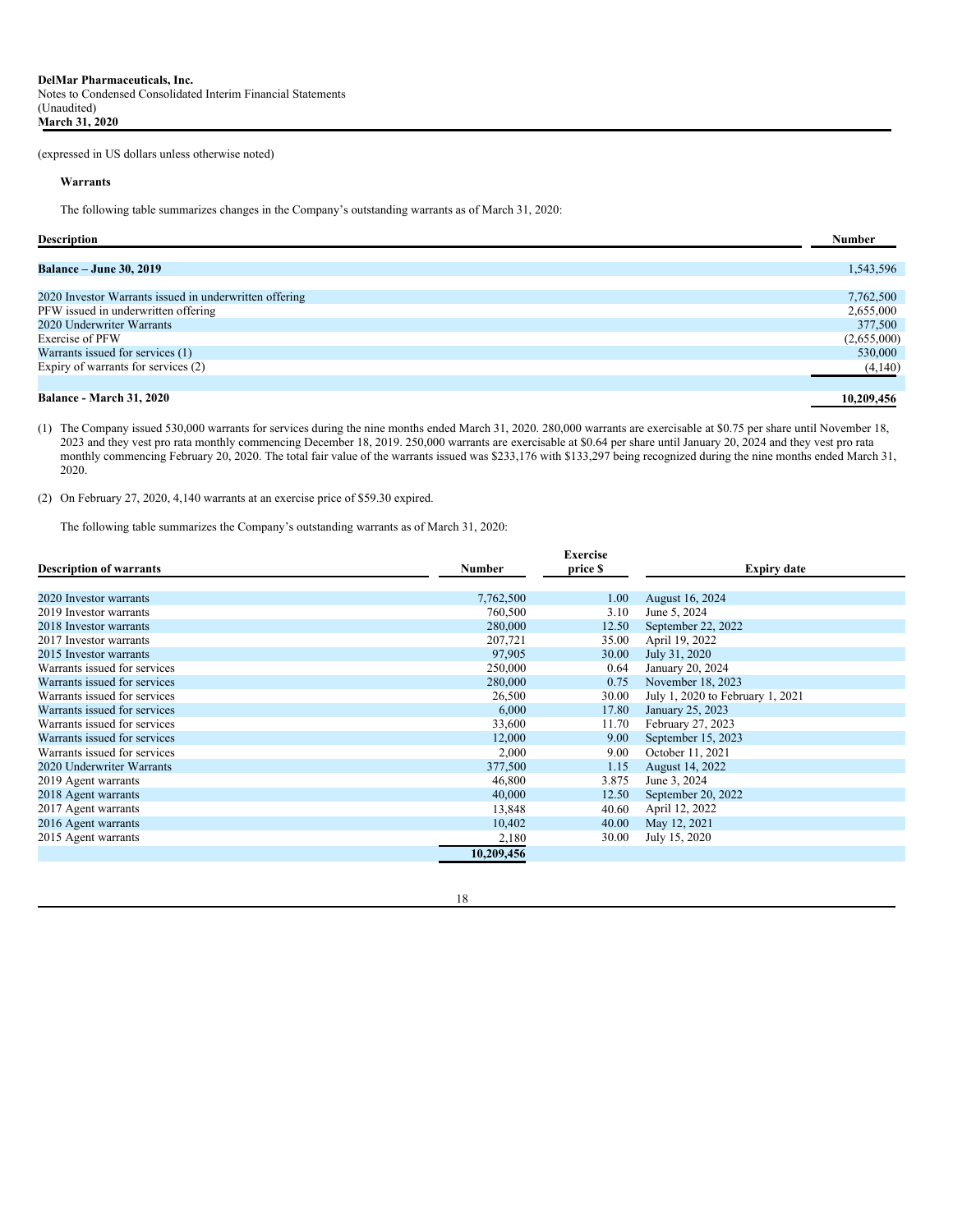#### **6 Financial instruments**

The Company has financial instruments that are measured at fair value. To determine the fair value, the Company uses the fair value hierarchy for inputs used in measuring fair value that maximizes the use of observable inputs and minimizes the use of unobservable inputs by requiring that the most observable inputs be used when available. Observable inputs are inputs market participants would use to value an asset or liability and are developed based on market data obtained from independent sources. Unobservable inputs are inputs based on assumptions about the factors market participants would use to value an asset or liability. The three levels of inputs that may be used to measure fair value are as follows:

- Level one inputs utilize quoted prices (unadjusted) in active markets for identical assets or liabilities;
- Level two inputs are inputs other than quoted prices included in Level 1 that are observable for the asset or liability, either directly or indirectly such as interest rates, foreign exchange rates, and yield curves that are observable at commonly quoted intervals; and
- Level three unobservable inputs developed using estimates and assumptions, which are developed by the reporting entity and reflect those assumptions that a market participant would use.

Assets and liabilities are classified based on the lowest level of input that is significant to the fair value measurements. Changes in the observability of valuation inputs may result in a reclassification of levels for certain securities within the fair value hierarchy.

The Company's financial instruments consist of cash and cash equivalents, other receivables, accounts payable, related party payables and derivative liability. The carrying values of cash and cash equivalents, other receivables, accounts payable and related party payables approximate their fair values due to the immediate or short-term maturity of these financial instruments.

### Derivative liability

The Company accounts for certain warrants under the authoritative guidance on accounting for derivative financial instruments indexed to, and potentially settled in, a company's own stock, on the understanding that in compliance with applicable securities laws, the warrants require the issuance of securities upon exercise and do not sufficiently preclude an implied right to net cash settlement. The Company classifies these warrants on its balance sheet as a derivative liability which is fair valued at each reporting period subsequent to the initial issuance. The Company has used a Black-Scholes Option Pricing Model (based on a closed-form model that uses a fixed equation) to estimate the fair value of the warrants which is equivalent to the fair value of the warrants calculated using the Binomial-Lattice Pricing Model. Determining the appropriate fair-value model and calculating the fair value of warrants requires considerable judgment. Any change in the estimates (specifically probabilities and volatility) used may cause the value to be higher or lower than that reported. The estimated volatility of the Company's common stock at the date of issuance, and at each subsequent reporting period, is based on the historical volatility of the Company. The risk-free interest rate is based on rates published by the government for bonds with a maturity similar to the expected remaining life of the warrants at the valuation date. The expected life of the warrants is assumed to be equivalent to their remaining contractual term.

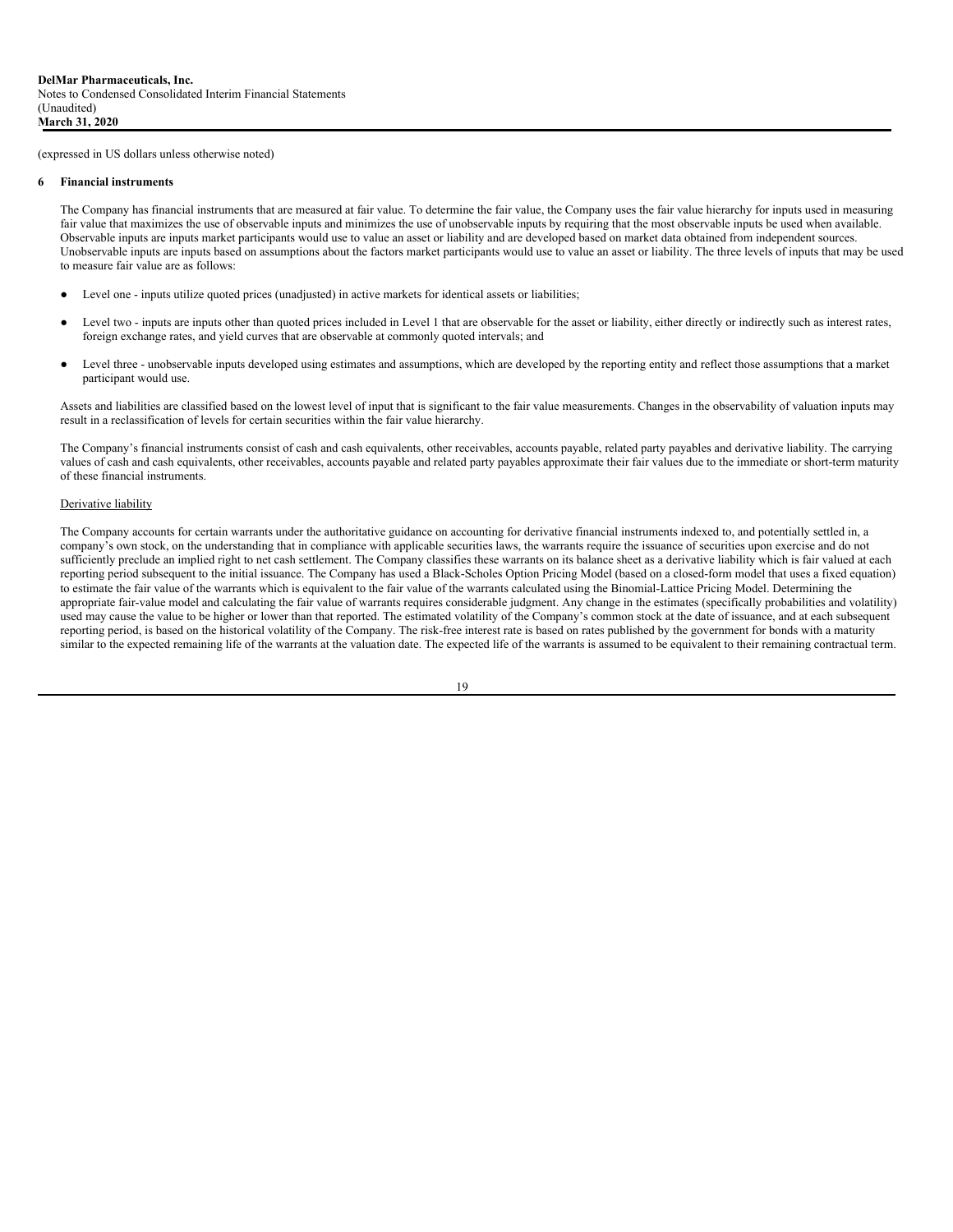a) Fair value of derivative liability

The derivative is not traded in an active market and the fair value is determined using valuation techniques. The Company uses judgment to select a variety of methods to make assumptions that are based on specific management plans and market conditions at the end of each reporting period. The Company uses a fair value estimate to determine the fair value of the derivative liability. The carrying value of the derivative liability would be higher, or lower, as management estimates around specific probabilities change. The estimates may be significantly different from those amounts ultimately recorded in the consolidated financial statements because of the use of judgment and the inherent uncertainty in estimating the fair value of these instruments that are not quoted in an active market. All changes in the fair value are recorded in the consolidated statement of operations and comprehensive loss each reporting period. This is considered to be a Level 3 financial instrument as volatility is considered a Level 3 input.

The fair value of derivative liabilities at March 31, 2020 and June 30, 2019 was \$0.

### **7 Supplementary statement of cash flows information**

|                                                         | Nine months ended<br>March 31, |                          |
|---------------------------------------------------------|--------------------------------|--------------------------|
|                                                         | 2020                           | 2019                     |
| Series B Preferred share common stock dividend (note 5) | 6,071                          | 75,477                   |
| Income taxes paid                                       |                                | $\overline{\phantom{a}}$ |
| Interest paid                                           | -                              |                          |

#### **8 Subsequent events**

The Company has evaluated its subsequent events from March 31, 2020 through the date these condensed consolidated financial statements were issued and has determined that there are no subsequent events requiring disclosure in these condensed consolidated financial statements other than the items noted below.

Subsequent to March 31, 2020, the Company issued 2,096 shares of common stock for services.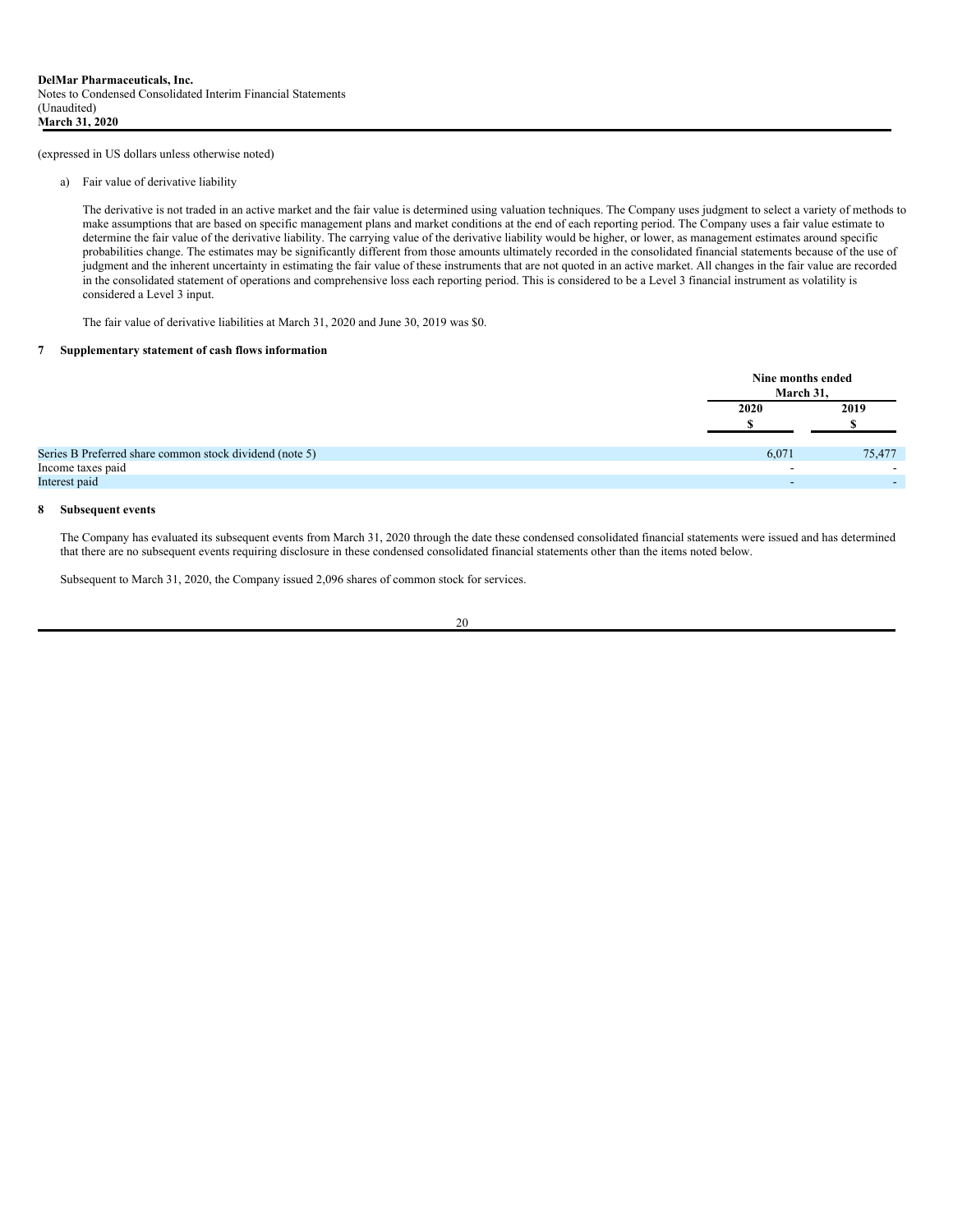#### <span id="page-22-0"></span>**Item 2. Management's Discussion and Analysis of Financial Condition and Results of Operations.**

This Management's Discussion and Analysis ("MD&A") contains "forward-looking statements", within the meaning of the Private Securities Litigation Reform Act of 1995, which represent our projections, estimates, expectations, or beliefs concerning, among other things, financial items that relate to management's future plans or objectives or to our future economic and financial performance. In some cases, you can identify these statements by terminology such as "may", "should", "plans", "believe", "will", "anticipate", "estimate", "expect" "project", or "intend", including their opposites or similar phrases or expressions. You should be aware that these statements are projections or estimates as to future events and are subject to a number of factors that may tend to influence the accuracy of the statements. These forward-looking statements should not be regarded as a representation by us or any other person that our events or plans will be achieved. You should not unduly rely on these forward-looking statements, which speak only as of the date of this report. Except as may be required under applicable securities laws, we undertake no obligation to publicly revise any forward-looking statement to reflect circumstances or events after the date of this report or to reflect the occurrence of unanticipated events.

You should review the factors and risks we describe under "Risk Factors" in our report on Form 10-K for the year ended June 30, 2019 and in our other filings with the Securities and Exchange Commission, available at www.sec.gov. Actual results may differ materially from any forward-looking statement.

References to "we", "us", and "our", refer to DelMar Pharmaceuticals, Inc. and our wholly-owned subsidiaries, Del Mar (BC), Callco and Exchangeco.

### **Impact of Coronavirus ("COVID-19") on our Operations, Financial Condition, Liquidity and Results of Operations**

In December 2019, a novel strain of coronavirus, COVID-19, was reported to have surfaced in Wuhan, China and on March 11, 2020 was declared a pandemic by the World Health Organization. The ultimate impact of the COVID-19 pandemic on our operations is unknown and will depend on future developments, which are highly uncertain and cannot be predicted with confidence, including the duration of the COVID-19 outbreak, new information which may emerge concerning the duration and severity of the COVID-19 pandemic, and any additional preventative and protective actions that governments, or us, may determine are needed.

To date, the COVID-19 pandemic has not caused significant disruption to our clinical studies. Each of our ongoing Phase 2 clinical studies is being conducted at a single site which has reduced the risk of disruption. Patient visits are currently taking place on schedule for both the MD Anderson Cancer Center ("MDACC") study being conducted in Houston, Texas and the Sun Yat-sen University Cancer Center ("SYSUCC") study being conducted in China. In addition, thus far, any disruptions to patient treatments have been within allowances under each study protocol. Access to the sites by our clinical monitors has been limited during the COVID-19 pandemic but the recording of study data in both studies and patient treatments at both study sites are being conducted per protocol at this time.

We have cash available to fund planned operations into the fourth quarter of calendar 2020. Consequently, management is pursuing various financing alternatives to fund our operations so we can continue as a going concern. However, the COVID-19 pandemic has created significant economic uncertainty and volatility in the credit and capital markets. Management plans to secure the necessary financing through the issue of new equity and/or the entering into of strategic partnership arrangements but the ultimate impact of the COVID-19 pandemic on our ability to raise additional capital is unknown and will depend on future developments, which are highly uncertain and cannot be predicted with confidence, including the duration of the COVID-19 outbreak and new information which may emerge concerning the severity of the COVID-19 pandemic. We may not be able to raise sufficient additional capital and may tailor our drug candidate development program based on the amount of funding we are able to raise in the future. Nevertheless, there is no assurance that these initiatives will be successful.

### **Recent Highlights**

- On May 5, 2020 we announced enrollment of our 22<sup>nd</sup> patient (study over 90% enrolled) in the adjuvant arm of our ongoing Phase 2 clinical study investigating adjuvant treatment (pre-temozolomide -- or TMZ – maintenance therapy) of MGMT-unmethylated glioblastoma multiforme ("GBM") with VAL-083. The adjuvant arm of the Phase 2 study of VAL-083 being conducted at the MDACC is designed to enroll up to 24 newly-diagnosed patients who have undergone surgery and chemoradiation with TMZ but will now receive VAL-083 in place of standard of care TMZ for adjuvant therapy. Additionally, in the recurrent arm of the study, which is also being conducted at MDACC, 72 patients out of a planned 83 patients have been enrolled as of May 5, 2020.
- On March 26, 2020 we received a listing extension from the Staff of the Listing Qualifications Department of The Nasdaq Capital Market LLC ("Nasdaq"). The extension granted us until September 21, 2020 to regain compliance with the \$1.00 Minimum Bid Price requirement for continued listing on Nasdaq. On April 20, 2020, we received a second notification letter from Nasdaq stating that in response to the current extraordinary market conditions, Nasdaq had filed a rule change with the Securities and Exchange Commission to suspend the compliance period for the minimum closing bid price requirement from April 16, 2020 through June 30, 2020. As a result, we have until December 7, 2020 to regain compliance. We can regain compliance if at any time during the suspension or during the remaining compliance period resuming after the suspension the closing bid price of our common stock is at least \$1.00 per share for a minimum of ten consecutive business days.
- On February 19, 2020 we announced we had enrolled the final patient in our ongoing Phase 2 clinical study investigating the first-line treatment of VAL-083 with radiation therapy in newly-diagnosed, MGMT-unmethylated GBM being conducted at SYSUCC.
- On January 29, 2020 we announced the publication of previously released interim clinical data in the February 2020 issue of peer-reviewed journal, Glioma. The article highlights results from the first 22 patients of our ongoing Phase 2 clinical study investigating the first-line treatment of VAL-083 with radiation therapy in newlydiagnosed, MGMT-unmethylated GBM being conducted at SYSUCC.

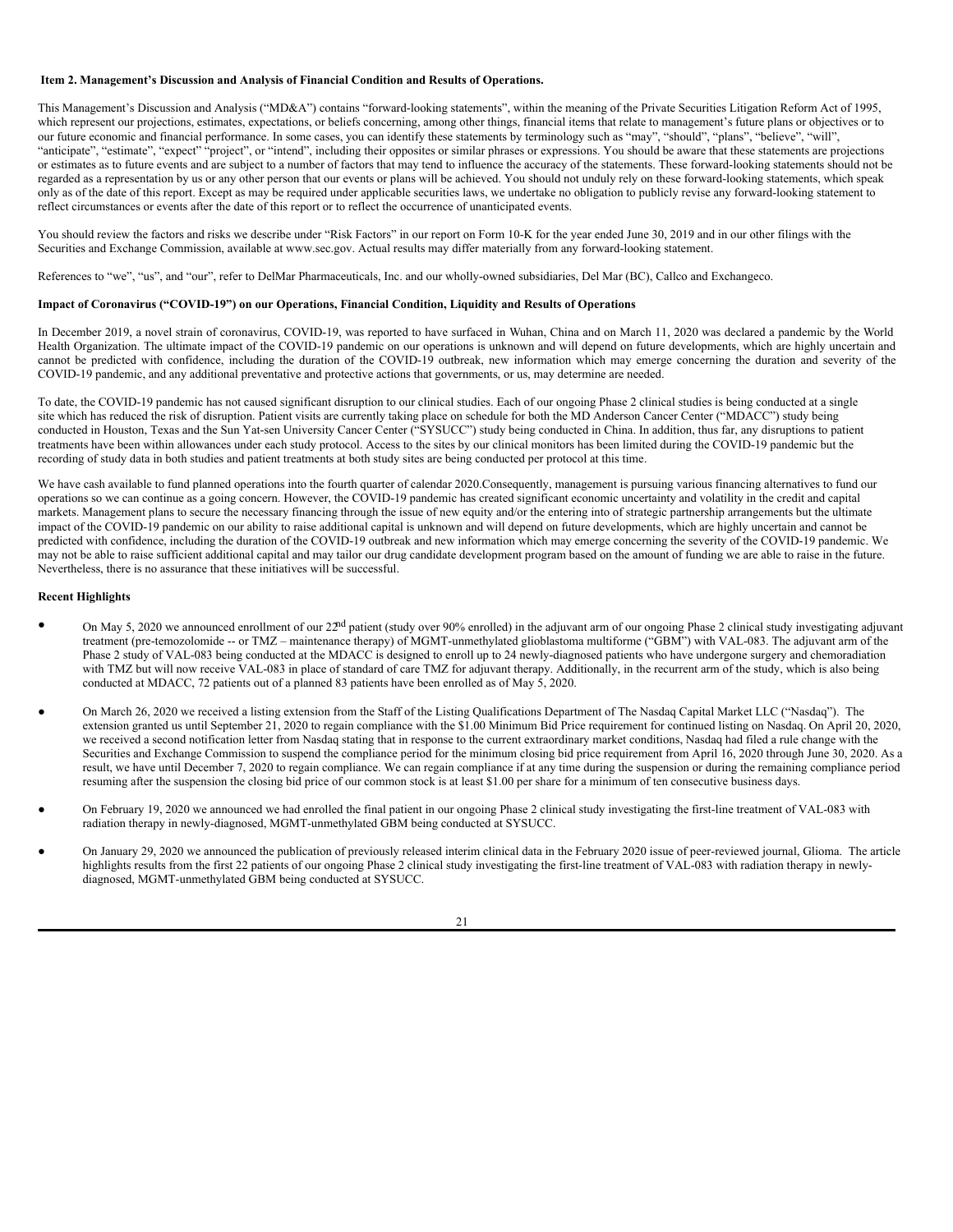### **VAL-083 Clinical Studies**

We are currently developing VAL-083, a novel DNA-targeting agent for the treatment of GBM and potentially other solid tumors, including ovarian cancer. Our recent research has highlighted the opportunities afforded by VAL-083's unique mechanism of action and its potential to address unmet medical needs by focusing our development efforts on patients whose tumors exhibit biological features that make them resistant to, or unlikely to respond to, currently available therapies. For example, our research demonstrating VAL-083's activity in GBM is independent of the MGMT methylation status allows us to focus patient selection based on this important biomarker.

The evaluation of MGMT promoter methylation status has increasingly become common practice in the diagnostic assessment of GBM. In September 2017, the National Comprehensive Cancer Network ("NCCN") updated its guidelines for the standard treatment of GBM based on MGMT methylation status. We believe these guidelines provide for enhanced opportunities for us to capitalize on VAL-083's unique mechanism of action by utilizing MGMT methylation as a biomarker to optimize patient selection for our novel DNA-targeting agent to focus on the majority of GBM patients who are diagnosed with MGMT-unmethylated tumors.

Our current priority is to leverage this research, and VAL-083's unique mechanism of action, to efficiently advance VAL-083 for the most promising indications, including:

- MGMT-unmethylated GBM, currently comprising two ongoing separate Phase 2 clinical studies for:
	- GBM patients in two study arms at MDACC:
		- as adjuvant therapy immediately following chemoradiation; and
		- in Avastin®-naïve recurrent GBM patients;
	- Newly diagnosed GBM patients (ongoing study at SYSUCC); and
- Potential future indications including ovarian cancer, non-small cell lung cancer ("NSCLC"), and other solid tumor indications.

#### *Phase 2 Study in Newly-Diagnosed MGMT-unmethylated GBM*

In September 2017, we initiated a single arm, biomarker driven, open-label Phase 2 study in newly-diagnosed MGMT-unmethylated GBM patients at SYSUCC in Guangzhou, China. The study is being conducted under our collaboration agreement with Guangxi Wuzhou Pharmaceutical Company.

In this Phase 2 study, VAL-083 is being combined with radiotherapy as a potential replacement for standard-of-care chemoradiation with temozolomide in patients with MGMT-unmethylated GBM. The goals of the study are to confirm the safety of the three-day VAL-083 dosing regimen in combination with radiotherapy and to investigate efficacy outcomes of the combination of VAL-083 and radiotherapy in MGMT-unmethylated GBM patients.

We have completed enrollment of this study with a total of 29 newly-diagnosed, MGMT-unmethylated GBM patients. The efficacy endpoints of the study include tumor response, as assessed by the Response Assessment in NeuroOncology ("RANO"), and progression-free survival ("PFS"), progression-free survival at six months ("PFS6"), and overall survival ("OS"), compared to historical results in the target population. The study is being conducted in two parts: (1) Dose-confirmation: VAL-083 in cohorts (20, 30 and 40 mg/m<sup>2</sup>/day IV daily x 3 every 21 days) to assess safety and activity when administered concurrently with x-ray therapy ("XRT") to confirm the maximum tolerated dose ("MTD"), and (2) Expansion: VAL-083 will be studied in up to 20 additional patients at the target dose, as determined by the dose-confirmation part of the study, administered concurrently with XRT. Assessments of safety and tolerability will be used to support further clinical development of VAL-083 in combination with radiotherapy. Pharmacokinetic assessments of VAL-083 in plasma and cerebral spinal fluid ("CSF") will be used to correlate drug exposure in the central nervous system with patient outcomes.

Dose-confirming cohorts studying 20, 30, and 40 mg/m<sup>2</sup>/day x three every 21 days have been completed. Based on the dose confirmation phase of the study, we have selected 30 mg/m<sup>2</sup>/day for combination with irradiation for the treatment of newly-diagnosed MGMT-unmethylated GBM patients.

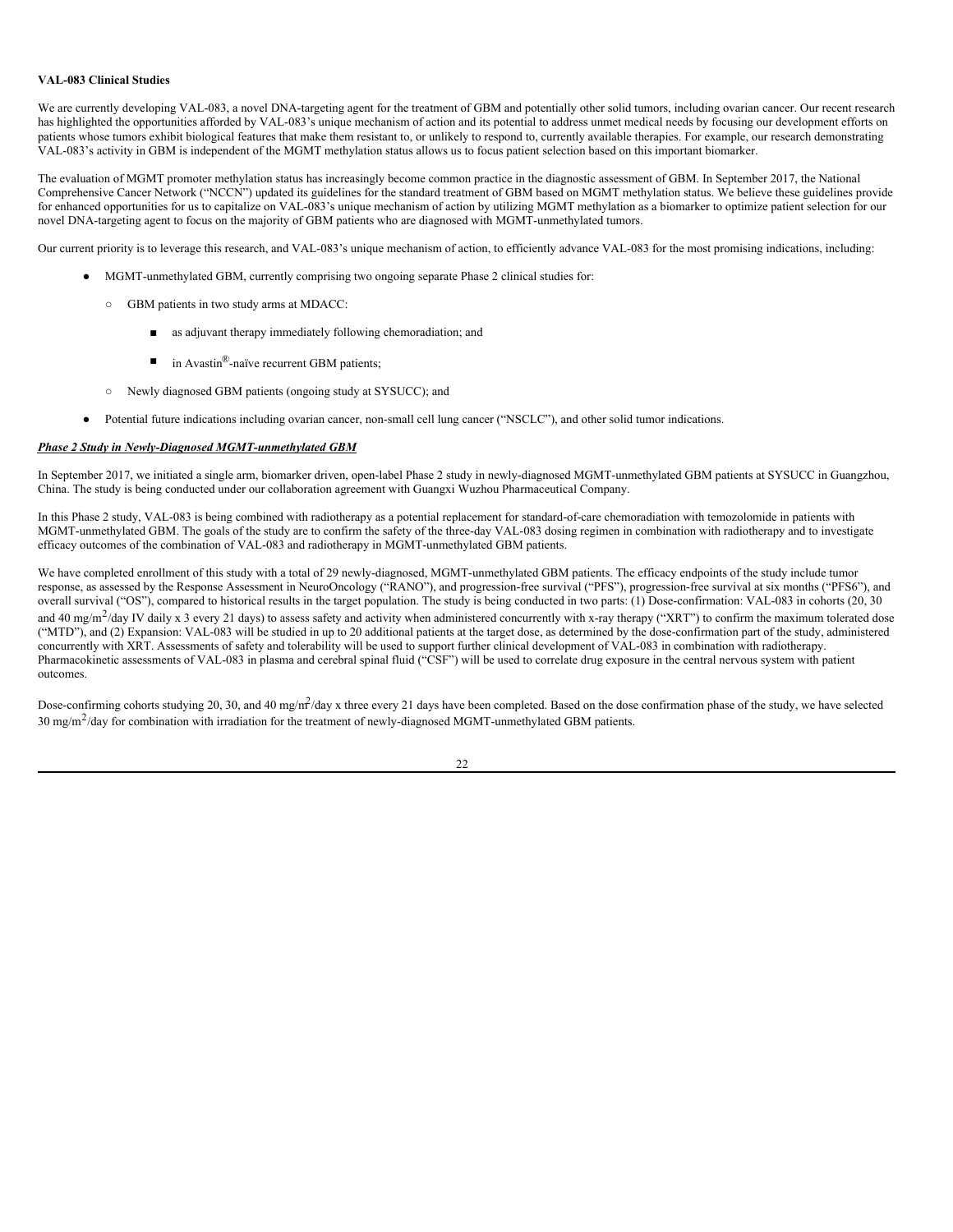This study is fully enrolled at 29 patients. We previously released data with 23 patients enrolled as of the data cut-off date of November 2, 2019. For the 22 patients who had completed at least one cycle of treatment as of that date, median PFS with VAL-083 was 9.9 months (CI 7.3-12.0 months). For the 18 patients initially receiving the intended treatment dose (30 mg/m<sup>2</sup>/day on days 1, 2 and 3 of a 21-day cycle) median PFS was 10.4 months (CI 6.0-12.0 months). While this is not a head-to-head study, historically, temozolomide ("TMZ") has been demonstrated to have 6.9 months PFS in unmethylated GBM patients. Other doses were also examined as part of the dose escalation aspect of the study, and all but the 20 mg/m<sup>2</sup>/day dose also demonstrated superior PFS to the historical comparator. A median of eight cycles of treatment has been received by all patients who had either completed treatment, or remain in active treatment. Nine patients have received ten or more cycles.

Through our research, and that of the NCI, we have previously demonstrated that VAL-083 crosses the blood brain barrier. Preliminary data from the SYSUCC study indicate that the concentration of VAL-083 is generally as high in CSF as in plasma at two hours post-infusion.

### **Concentration of VAL-083 — Two Hours Post Dose**

|                 | <b>Mean Concentrations (ng/mL)</b> |                         | Conc. Ratio @ 2 hours |
|-----------------|------------------------------------|-------------------------|-----------------------|
| Dose $(mg/m^2)$ | Plasma (2 hours post dose)         | CSF (2 hours post dose) | CSF/Plasma            |
| 20              | 110                                | 154                     | 1.40                  |
| 30              |                                    | 154                     | 1.41                  |
| 40              | 170                                | 190                     |                       |

By comparison, temozolomide is typically 80% lower in the CSF than the plasma (Schreck et al. 2018, Oncology (Williston Park)). The accumulation of VAL-083 in the CSF further validates that VAL-083 crosses the blood-brain-barrier and demonstrates that therapeutic drug concentrations in the CSF are achievable for extended periods of time.

### *Phase 2 Study in MGMT-unmethylated GBM in Collaboration with University of Texas MD Anderson Cancer Center*

In February 2017, we initiated a biomarker driven, open-label, single-arm Phase 2 study in collaboration with MDACC. This biomarker-driven study (testing for MGMT methylation status) has been amended to enroll up to 83 patients (35 with a starting dose of 40 mg/m<sup>2</sup>/day and 48 with a starting dose of 30 mg/m<sup>2</sup>/day) to determine the potential of VAL-083 treatment to improve overall survival in GBM patients whose tumors have recurred following treatment with temozolomide. These patients will not have been treated previously with Avastin®. In addition, this study has been amended to add a new adjuvant patient arm. This arm will include 24 patients previously treated with TMZ in combination with radiation who, rather than being treated with additional cycles of TMZ, will begin treatment with VAL-083.

### *Recurrent Study Arm*

The patients in the recurrent study arm are receiving second-line therapy with VAL-083 following TMZ failure. As of May 5, 2020, 72 patients (out of a planned 83) have been enrolled in the recurrent arm of this study.

Previously we released data when we had enrolled 62 patients. Of the 62 patients enrolled as of November 15, 2019, 35 patients (with no additional patients planned) had received an initial dose of 40 mg/m<sup>2</sup>/day and 27 (out of a planned 48) had received an initial dose of 30 mg/m<sup>2</sup>/day (on days 1, 2 and 3 of a 21-day cycle). mOS for the 60 patients who had completed at least one cycle of treatment was 7.5 months (CI 6.0-11.5 months). For the 25 of those patients who initially received the intended treatment dose of 30 mg/m<sup>2</sup>/day, mOS was 10.6 months (CI 5.8-10.6 months). While this is not a head-to-head study, historically lomustine, which is the most commonly used chemotherapy for these recurrent patients, has demonstrated a mOS of 7.2 months (EORTC 26101, MGMT-unmethylated lomustine arm).

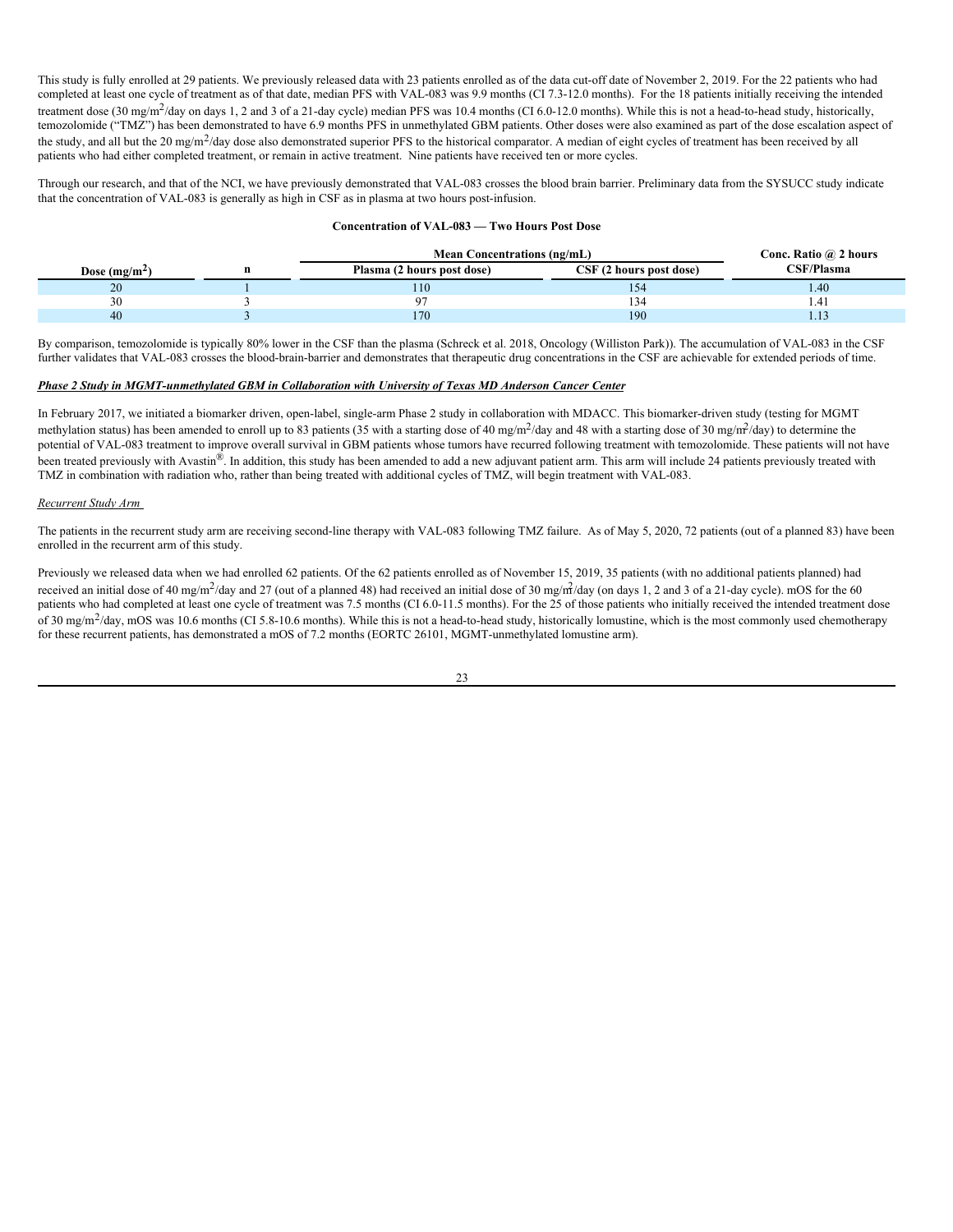The safety profile has been well within the existing safety monitoring guidelines described in the present study protocol. However, in consultation with the principal investigator at MDACC, we have amended the protocol for this clinical study to modify the starting dose of VAL-083 to 30 mg/m<sup>2</sup>/day on days 1, 2 and 3, of a 21-day cycle. This modification may improve tolerance in this patient population and thereby potentially increase overall exposure to VAL-083 by increasing the number of cycles of drug patients may be able to receive. We have modified the patient screening platelet count, from 100,000/µL to 125,000/µL, for the same reasons. Safety data from this study will become part of the overall safety dossier to support future filings with the FDA and other regulatory agencies.

It is important for this GBM patient population, which has been heavily pre-treated with temozolomide, to be able to be treated with multiple cycles of VAL-083 without significant hematological toxicities. We believe the modified dose of VAL-083, in addition to the change in patient eligibility platelet counts, should help provide for enhanced patient safety. We believe a positive outcome from this study can establish a position for VAL-083 in the treatment of MGMT-unmethylated recurrent GBM.

A detailed description of this study can be found at clinicatrials.gov, Identifier Number: NCT02717962.

#### *Adjuvant Study Arm*

On July 24, 2019, we announced the enrollment of the first patient in the adjuvant arm of the Phase 2 study being conducted at MDACC. The adjuvant arm will include up to 24 patients. These patients will have had initial cycles of temozolomide concomitant with radiation but will not have yet started subsequent cycles of TMZ (i.e. maintenance stage TMZ patients). Published data from Tanguturi et al (2017 Nero-Oncology) indicates that MGMT-unmethylated patients receiving current standard of care have a median progression-free survival of 6.9 months. As of May 5, 2020, 22 patients (out of a planned 24) have been enrolled and all patients remain alive on continued therapy.

As noted above, patients in the recurrent arm of the MDACC clinical study have been heavily pre-treated with temozolomide. Based on published data from our MDACC and SYSUCC clinical studies, we believe there is a significant opportunity to treat GBM patients in the pre-temozolomide maintenance stage (i.e., adjuvant). At the AACR's annual meeting in April 2019, we reported that myelosuppression (thrombocytopenia and neutropenia) is the most common adverse event associated with VAL-083. The higher potential for myelosuppression with the 40 mg/m<sup>2</sup>/day of VAL-083 in this study appears to be correlated with the number of cycles of prior TMZ maintenance therapy (> 5 cycles).

### *Safety Across Studies*

Four subjects have experienced a serious adverse event ("SAE") possibly related to VAL-083 in the newly-diagnosed group as of the cut-off date of November 2, 2019. In addition, eleven subjects have experienced a possibly drug-related SAE in the recurrent group, and no patients have experienced a possibly drug-related SAE in the adjuvant group as of the relevant data cut-off date of November 15, 2019.

### **Fast Track Designation**

The FDA has granted us Fast Track designation for VAL-083 in recurrent GBM.

Fast Track designation is designed to expedite the review of drugs that show promise in treating life-threatening diseases and address unmet medical needs, with the goal of getting new treatments to patients earlier. Fast Track designation provides sponsors with an opportunity for increased frequency for communication with the FDA to ensure an optimal development plan and to collect appropriate data needed to support drug approval. Additional benefits of the Fast Track designation may include an Accelerated Approval, a Priority Review, and a Rolling Review. Accelerated Approval is granted to drugs that demonstrate an effect on a surrogate, or intermediate endpoints, reasonably likely to predict clinical benefit. Priority Review shortens the FDA review process for a new drug from ten months to six months and is appropriate for drugs that demonstrate significant improvements in both safety and efficacy of an existing therapy. Rolling Review provides a drug company the opportunity to submit completed sections of its New Drug Application ("NDA") for review by the FDA. Typically, NDA reviews do not commence until the drug company has submitted the entire application to the FDA. Through the Fast Track designation, the FDA attempts to ensure that questions raised during the drug development process are resolved quickly, often leading to earlier approval and increased access for patients.

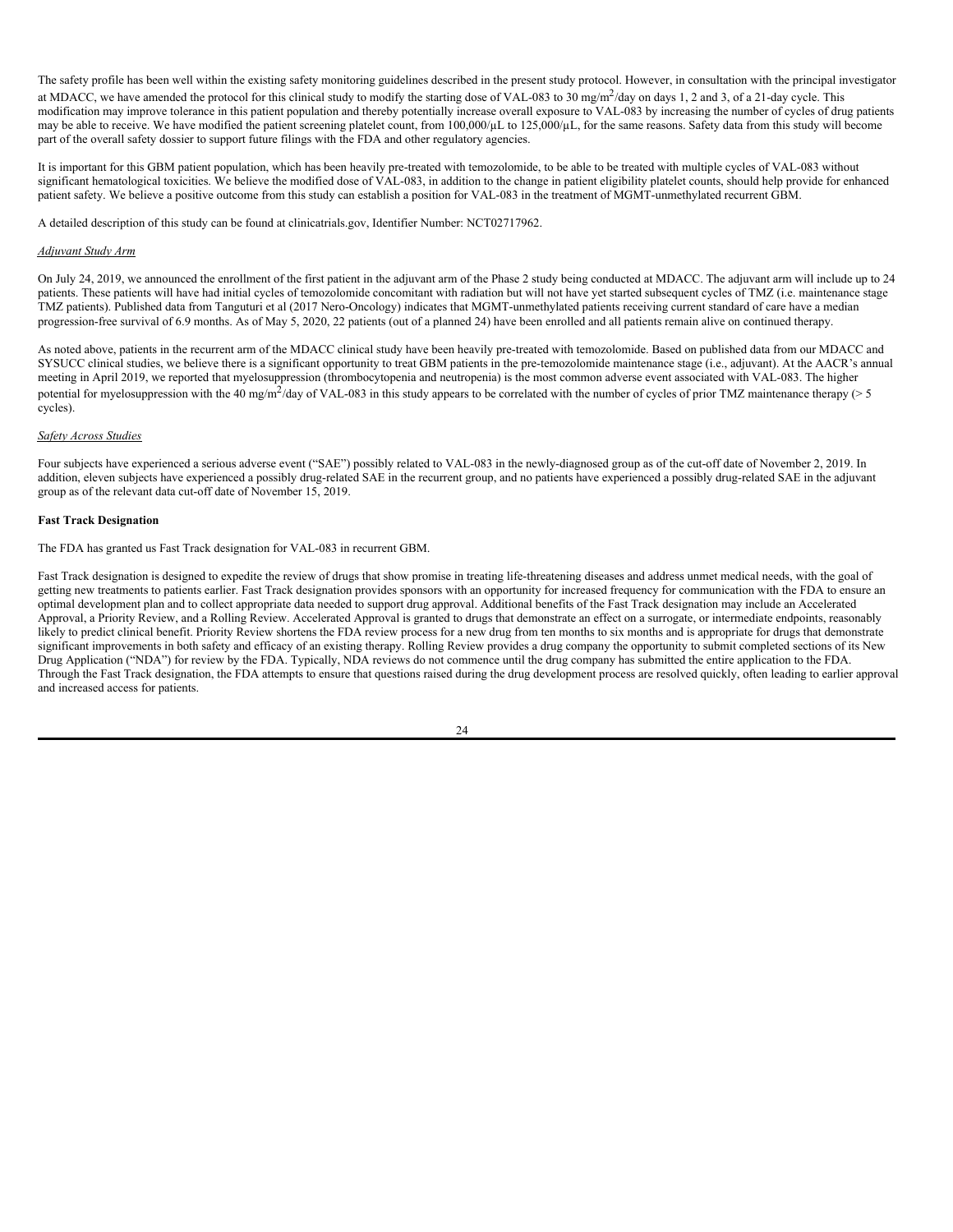#### **MGMT-unmethylated GBM**

GBM is the most common and the most lethal form of glioma. According to the Central Brain Tumor Registry of the United States, GBM occurs with an incidence of 3.20 per 100,000 person-years. Approximately 13,000 new cases of GBM were diagnosed in the United States and 16,000 in Europe during 2017. Within the GBM patient population, approximately two-thirds of patients are unmethylated with respect to their MGMT status.

Measurement of MGMT (O6-methyl guanine methyltransferase) methylation status has become routine in clinical practice as a biomarker that correlates with resistance to the standard-of-care chemotherapy with TMZ (Temodar®), and patient outcomes in GBM. Approximately two-thirds of GBM patients' tumors are characterized as "MGMTunmethylated" and exhibit a high expression of MGMT, a naturally occurring DNA-repair enzyme, the activity of which nullifies the chemotherapeutic activity of TMZ. The lack of specific therapies for MGMT-unmethylated GBM is a significant unmet medical need. Importantly, the 2017 update to the NCCN guidelines states that the treatment benefit of TMZ is likely to be lower in GBM patients with an unmethylated MGMT promoter.

We have demonstrated that VAL-083's anti-tumor mechanism is active independent from the MGMT status*in vitro*. We believe this suggests the potential of VAL-083 as a replacement for the current standard-of-care chemotherapy, temozolomide, in MGMT-unmethylated GBM. We are therefore utilizing MGMT-methylation status to identify GBM patients who are unlikely to respond to temozolomide and including only MGMT-unmethylated patients in our current clinical studies of VAL-083.

We believe that our research, in the context of the 2017 update to the NCCN guidelines, highlights this unmet need and the opportunity for VAL-083 as a potential new standard-of-care in the treatment of MGMT-unmethylated GBM.

### **Current Treatments for Gliomas and Glioblastoma Multiforme**

Gliomas are a type of Central Nervous System ("CNS") tumor that arises from glial cells in the brain or spine. Glial cells are the cells surrounding nerves. Their primary function is to provide support and protection for neurons in the CNS.

GBM is the most common and the most lethal form of glioma. According to the Central Brain Tumor Registry of The United States, GBM occurs with an incidence of 3.20 per 100,000 person-years. Approximately 13,000 new cases of GBM were diagnosed in the United States and 16,000 in Europe during 2017.

Common symptoms of GBM include headaches, seizures, nausea, weakness, paralysis and personality or cognitive changes such as loss of speech or difficulty in thinking clearly. GBM progresses quickly and patients' conditions deteriorate rapidly progressing to death. The outlook for GBM patients is generally poor. The overall median survival in newly diagnosed GBM patients with best available treatments is less than 15 months, and two-year and five-year survival rates are approximately 30% and 10%, respectively. Median overall survival in newly-diagnosed, unmethylated GBM patients is 12.2 months.

In September 2017, the NCCN updated treatment guidelines for GBM. The recommended treatment regimen for GBM includes surgical resection to remove as much of the tumor as possible ("debulking") followed by radiotherapy with concomitant and adjuvant chemotherapy with temozolomide with or without tumor treating fields ("TTF"). GBM patients whose tumors exhibit an unmethylated promoter for the gene encoding the DNA repair enzyme MGMT, a biomarker correlated with resistance to temozolomide, may be treated with radiation alone following surgery.

| ×,<br>I | ۰. |  |
|---------|----|--|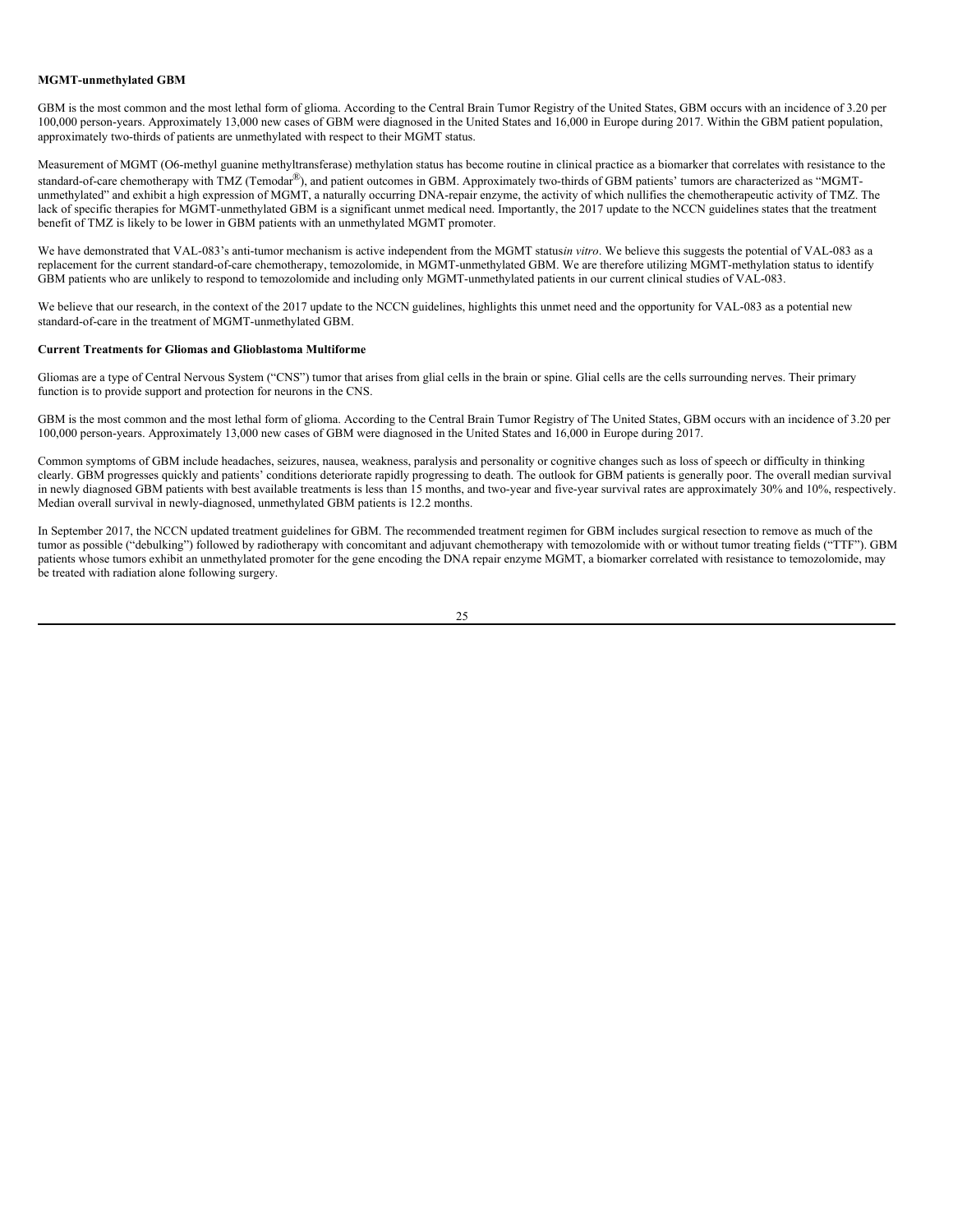Patients with an unmethylated MGMT promoter have high levels of MGMT, a naturally-occurring DNA repair enzyme that repairs tumor-fighting lesions induced by TMZ thus allowing a patient's tumor to continue to grow despite treatment, which leads to poor outcomes. Measurement of MGMT methylation status has become routine in clinical practice as biomarker that correlates with response to TMZ and patient outcomes in GBM.



### **Probability of GBM Patient Survival Correlated to Expression of MGMT Enzyme (Unmethylated promoter = High MGMT Expression and Significantly Shorter Survival)**

TTF (Optune<sup>®</sup>) is a non-invasive technique for adults with GBM. TTF uses alternating electrical fields to disrupt tumor cell division, or cause cell death, thereby preventing the tumor from growing or spreading as quickly. A clinical study reported that GBM patients treated with TTF combined with TMZ experienced longer survival than those treated with TMZ alone.

The majority of GBM patients' tumors recur within  $6 - 12$  months of initial treatment. Experimental therapy through clinical studies is recommended under NCCN guidelines for eligible patients. NCCN guidelines also recommend treatment with systemic chemotherapy, such as lomustine ("CCNU"). For patients who are eligible for additional surgical debulking, local chemotherapy with carmustine ("BCNU") wafers may be employed. CCNU and BCNU target the same DNA-site as TMZ and are also subject to MGMT-related resistance.

Avastin (Avastin<sup>®</sup>, an anti-VEGF antibody) recently received full approval in the US, Canada, Australia, and Japan as a single agent for patients with recurrent GBM following prior therapy. Avastin carries an FDA "black-box warning" related to severe, sometimes fatal, side effects such as gastrointestinal perforations, wound healing complications and hemorrhage. There are no data demonstrating an improvement in disease-related symptoms or increased survival for GBM patients treated with Avastin.

Recurrent GBM patients, especially those whose tumors progress following treatment with Avastin, have limited or no treatment options and a very poor prognosis. According to published literature, the median survival for GBM patients whose tumors progress following Avastin is less than five months.

### **VAL-083 Mechanism of Action**

Chemotherapy forms the basis of treatment in nearly all cancers. We believe that VAL-083 may be effective in treating tumors exhibiting biological features that cause resistance to currently available chemotherapy, particularly for patients who have failed, or become resistant to, other treatment regimens.

Based on published research and our own data, the cytotoxic functional groups, and the mechanism of action of VAL-083 are functionally different from alkylating agents commonly used in the treatment of cancer. VAL-083 has previously demonstrated activity in cell-lines that are resistant to other types of chemotherapy. No evidence of crossresistance has been reported in published clinical studies.

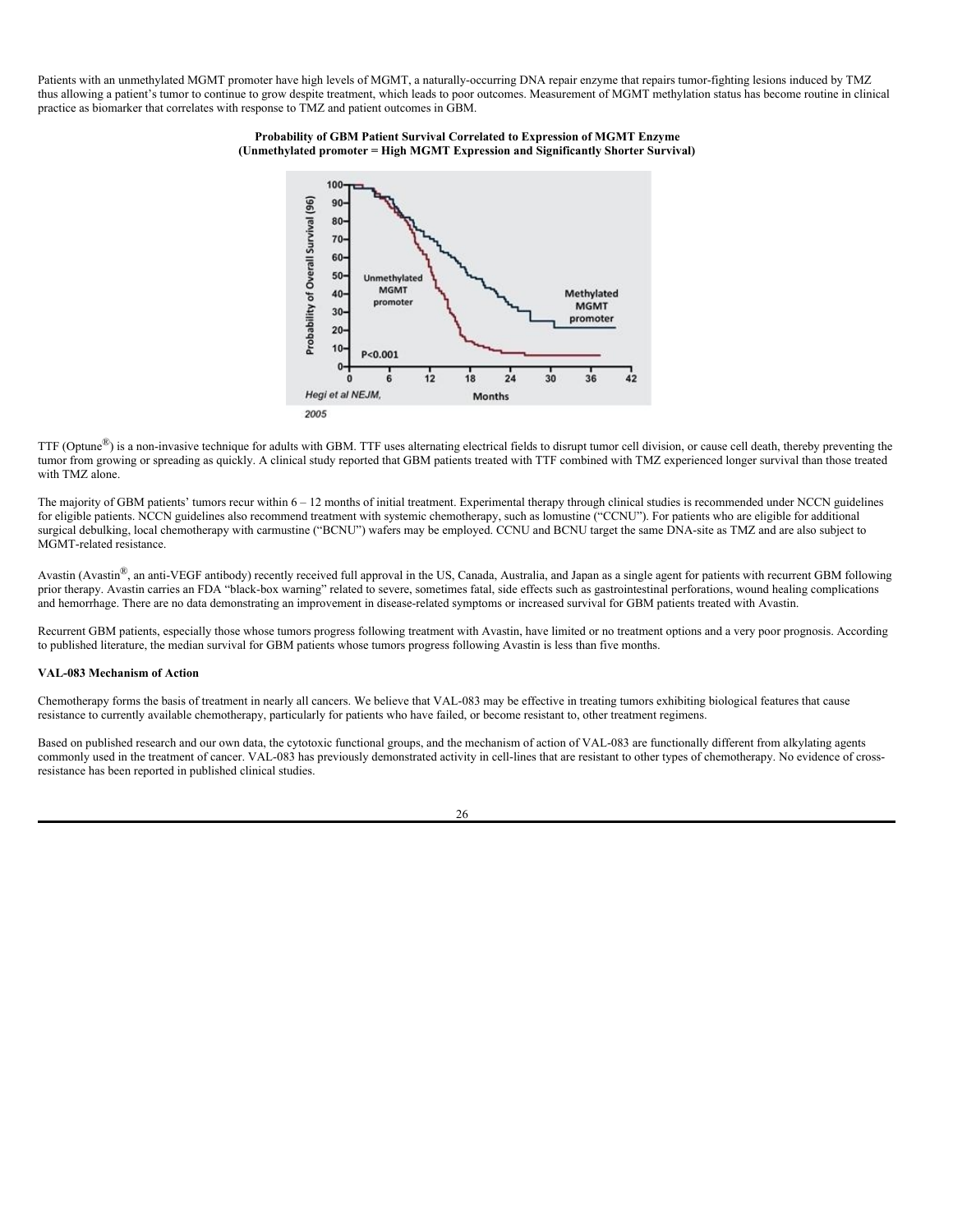Our research suggests that VAL-083 attacks cancer cells via a unique mechanism of action which is distinct from other chemotherapies used in the treatment of cancer. Our data indicate that VAL-083 forms inter-strand crosslinks at the  $N^7$  position of guanine on the DNA of cancer cells. Our data also indicate that this crosslink forms rapidly and is not easily repaired by the cancer cell resulting in cell-cycle arrest and lethal double-strand DNA breaks in cancer cells. VAL-083 readily crosses the blood brain barrier. Published preclinical and clinical research demonstrate that VAL-083 is absorbed more readily in tumor cells than in normal cells.

*In vitro*, our data also demonstrate that VAL-083's distinct mechanism may be able to overcome drug resistance against a range of cancers. For example, VAL-083 is active against MGMT-unmethylated GBM cells which are resistant to treatment with temozolomide and nitrosoureas. VAL-083 also retains a high level of activity in p53 mutated non-small cell lung cancer ("NSCLC"), ovarian cancer and medulloblastoma cell lines that are resistant to platinum-based chemotherapy.

Importantly, clinical activity against each of the tumors mentioned above was established in prior NCI-sponsored Phase 2 clinical studies. We believe that these historical clinical data and our own research support the development of VAL-083 as a potential new treatment for multiple types of cancer.

The main dose-limiting toxicity ("DLT") related to the administration of VAL-083 in previous NCI-sponsored clinical studies and our own clinical studies is myelosuppression, particularly thrombocytopenia. Myelosuppression, including thrombocytopenia, is a common side effect of chemotherapy. Myelosuppression is the decrease in cells responsible for providing immunity, carrying oxygen, and causing normal blood clotting. Thrombocytopenia is a reduction in platelet counts which assist in blood clotting. Modern medicine allows for better management of myelosuppressive side effects. We believe this offers the potential opportunity to improve upon the drug's already established efficacy profile by substantially increasing the dose of VAL-083 that can be safely administered to cancer patients.

There is no evidence of lung, liver, or kidney toxicity even with prolonged treatment by VAL-083. Data from the Chinese market where the drug has been approved for more than 15 years supports the safety findings of the NCI studies.

### **Other Indications for VAL-083 — Potential Future Opportunities**

### *Ovarian Cancer*

Ovarian cancer is the fifth most common cancer in women and is the leading cause of death among women diagnosed with gynecological malignancies. In 2016, approximately 22,300 women in the US were diagnosed with ovarian cancer and 14,300 died from their disease.

VAL-083's activity against ovarian epithelial adenocarcinoma ("OEA") and squamous cell carcinoma of the cervix ("SCC") was reported in prior NCI-sponsored clinical studies. Importantly, NCI-researchers recommended VAL-083 for further advanced studies in the treatment of ovarian cancer.

We have presented data demonstrating that VAL-083's distinct mechanism of action allows activity in tumors that are resistant to other therapies. We have shown that cytotoxicity of VAL-083 against ovarian cancer is independent of sensitivity to cisplatin or p53 status *in vitro.* We have demonstrated that VAL-083 is active in Pt-resistant ovarian cells harboring a range of p53-mutations.

In April 2016, the FDA granted orphan drug designation for the use of VAL-083 in the treatment of ovarian cancer.

In September 2017, we filed an IND for the use of VAL-083 in ovarian cancer, along with a protocol for a Phase 1/2, open-label, multicenter, study of VAL-083 in patients with **Re**current **P**latinum **R**esistant **Ov**arian Cancer (the REPROVe study).

The FDA has allowed this study to begin enrolling patients, but based on ongoing evaluation and input from our ovarian clinical advisory board, we are reassessing the ovarian cancer program. We are in the process of evaluating the best path forward in ovarian cancer and are looking at various strategic options including combination with PARP inhibitors. As a result, we have inactivated the IND while we explore alternative study designs.

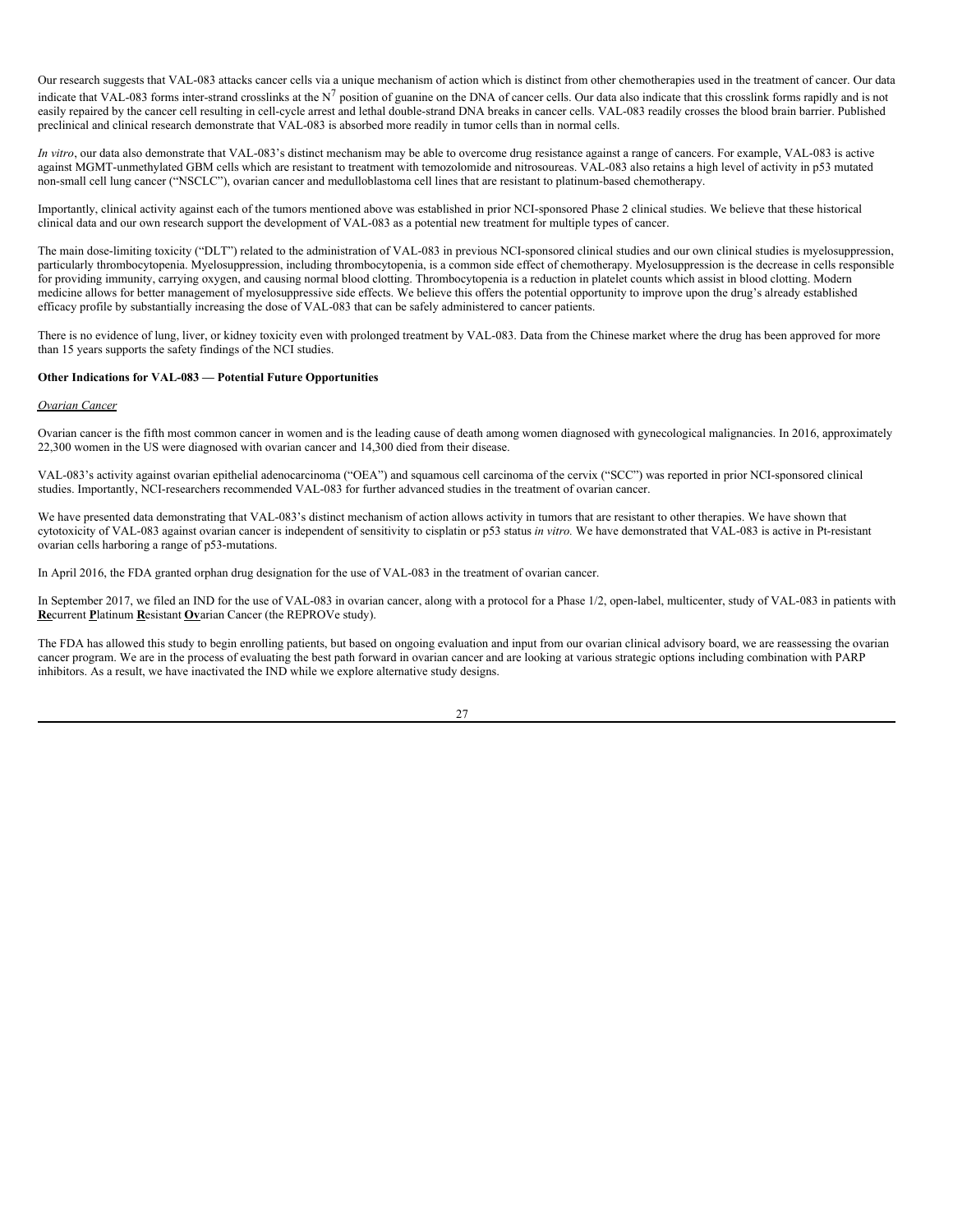### *Lung Cancer*

Lung cancer is a leading cause of cancer death around the world and effective treatment for lung cancer remains a significant global unmet need despite advances in therapy. Incidence of lung cancer in the United States is approximately 47 per 100,000 with the majority (85%) being NSCLC, the most common type of lung cancer. Globally, the market for lung cancer treatment may exceed \$24 billion by 2033 according to a report published by Evaluate Pharma.

The activity of VAL-083 against solid tumors, including lung cancer, has been established in both preclinical and human clinical studies conducted by the NCI. DelMar has developed new nonclinical data to support the utility of VAL-083 in the modern treatment of lung cancer. In an established murine xenograft model of NSCLC, the activity of VAL-083 was compared to standard platinum-based therapy with cisplatin against human NSCLC cell lines A549 (TKI-sensitive) and H1975 (TKI-resistant). In the study, VAL-083 demonstrated superior efficacy and safety in the treatment of TKI-susceptible (A549) tumors and in TKI-resistant (H1975) tumors.

### *Central Nervous System Metastases of Solid Tumors*

The successful management of systemic tumors by modern targeted therapies has led to increased incidence of mortality due to CNS metastases of lung cancer and other solid tumors. In June 2013, we split our Phase 1/2 clinical study protocol into two separate studies: one focusing solely on refractory GBM and the other focusing on secondary brain cancers caused by other tumors that have spread to the brain.

Based on historical clinical activity and our own research, we believe that VAL-083 may be suitable for the treatment of patients with central nervous system metastases who currently have limited treatment options. Subject to the availability of financial and operating resources, we may develop a separate protocol for the continued exploration of VAL-083 in patients with secondary brain cancer caused by a solid tumor spreading to the brain.

### *Pediatric Brain Tumors*

Tumors of the brain and spine make up approximately 20% of all childhood cancers and they are the second most common form of childhood cancer after leukemia.

The activity of VAL-083 against childhood and adolescent brain tumors has been established in both preclinical and human clinical studies conducted by the NCI. We have presented data indicating that VAL-083 offers potential therapeutic alternatives for the treatment of pediatric brain tumors including SHH-p53 mutated medulloblastoma. In March 2016, the FDA granted orphan drug designation for the use of VAL-083 in the treatment of medulloblastoma. Subject to the availability of resources, we intend to collaborate with leading academic researchers for the continued exploration of VAL-083 as a potential treatment of childhood brain tumors.

#### **Corporate History**

We are a Nevada corporation formed on June 24, 2009 under the name Berry Only, Inc. ("Berry'). Prior to a reverse acquisition undertaken on January 25, 2013 Berry did not have any significant assets or operations. We are the parent company of Del Mar Pharmaceuticals (BC) Ltd. ("Del Mar (BC)"), a British Columbia, Canada corporation incorporated on April 6, 2010, that is focused on the development of drugs for the treatment of cancer. We are also the parent company to 0959454 B.C. Ltd., a British Columbia corporation ("Callco"), and 0959456 B.C. Ltd., a British Columbia, Canada corporation ("Exchangeco"). Callco and Exchangeco were formed to facilitate the reverse acquisition.

#### **Outstanding Securities**

As of May 12 2020, we had 11,429,228 shares of common stock issued and outstanding, outstanding warrants to purchase 10,209,456 shares of common stock, 648,613 outstanding shares of Series B Preferred Stock that are convertible into 162,177 shares of common stock, and outstanding stock options to purchase 1,577,949 shares of common stock (of which 799,199 options are subject to stockholder approval of the increase in the number of shares authorized for issuance under the 2017 Plan at the next annual meeting of stockholders). All warrants, and stock options are convertible, or exercisable into, one share of common stock. Each Series B convertible preferred share is convertible into 0.25 shares of common stock.

On May 8, 2019, we effected a one-for-ten reverse stock split (the "Reverse Stock Split") of our issued and outstanding and authorized common stock. All per share amounts and number of shares of common stock in the MD&A and condensed consolidated interim financial statements reflect the Reverse Stock Split. The Reverse Stock Split does not affect the our authorized preferred stock of 5,000,000 shares; except that, pursuant to the terms of the Certificate of Designations of Series B Convertible Preferred Stock for the issued and outstanding shares of our Series B Convertible Preferred Stock, par value \$0.001 per share (the "Series B Preferred Stock"), the conversion price at which shares of Series B Preferred Stock may be converted into shares of common stock will be proportionately adjusted to reflect the Reverse Stock Split.

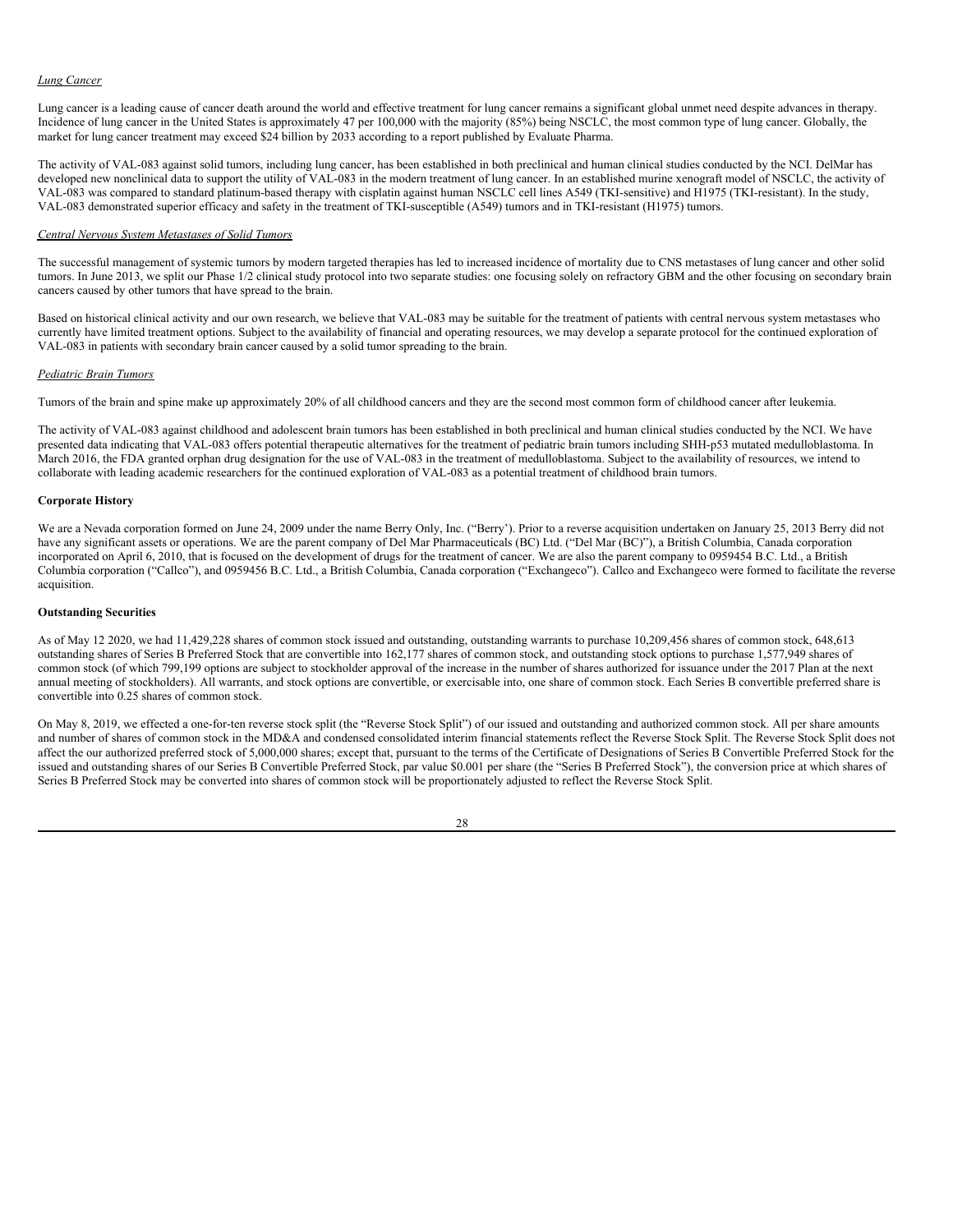On June 26, 2019, we amended our articles of incorporation, as amended, to increase the number of authorized shares of common stock from 7,000,000 to 95,000,000 shares.

### **Related Parties**

We acquired our initial patents and technology rights from Valent, an entity owned by Dr. Dennis Brown, our Chief Scientific Officer. As a result, Valent is a related party to us.

### **Selected Quarterly Information**

The financial information reported herein has been prepared in accordance with accounting principles generally accepted in the United States. Our functional currency at March 31, 2020 and June 30, 2019 is the US\$. The following tables represent selected financial information for us for the periods presented.

*Selected Balance Sheet Data*

|                            | March 31,<br>2020 | <b>June 30,</b><br>2019 |
|----------------------------|-------------------|-------------------------|
| Cash and cash equivalents  | 4,973,378         | 3,718,758               |
| Working capital            | 3,716,827         | .955,468                |
| Total assets               | 5,102,241         | 4,037,255               |
| Total stockholders' equity | 3,720,486         | 967,530                 |

#### *Selected Statement of Operations Data*

### Impact of COVID-19

The ultimate impact of the COVID-19 pandemic on our operations is unknown and will depend on future developments, which are highly uncertain and cannot be predicted with confidence, including the duration of the COVID-19 outbreak, new information which may emerge concerning the severity of the COVID-19 pandemic, and any additional preventative and protective actions that governments, or us, may determine are required.

To date, the COVID-19 pandemic has not caused significant disruption to our clinical studies. Each of our ongoing Phase 2 clinical studies is being conducted at a single site which has reduced the risk of disruption. Patient visits are currently taking place on schedule for both the MDACC study being conducted in Houston, Texas and the SYSUCC study being conducted in China. In addition, thus far, any disruptions to patient treatments have been within allowances under each study protocol. Access to the sites by our clinical monitors has been limited during the COVID-19 pandemic but the recording of study data in both studies and patient treatments at both study sites are being conducted per protocol at this time.

#### **For the three months ended:**

|                                              | March 31,<br>2020 | March 31,<br>2019 |
|----------------------------------------------|-------------------|-------------------|
|                                              |                   |                   |
| <b>Expenses</b>                              |                   |                   |
| Research and development                     | 898,720           | 735,844           |
| General and administrative                   | 1,077,642         | 935,530           |
|                                              | 1,976,362         | 1,671,374         |
| Other (income) loss                          |                   |                   |
| Change in fair value of derivative liability |                   | 189               |
| Foreign exchange (gain) loss                 | (2, 416)          | 5,819             |
| Interest income                              | (16,964)          | (13, 397)         |
|                                              | (19,380)          | (7,389)           |
| Net loss for the period                      | 1,956,982         | 1,663,985         |
| Series B preferred stock dividend            | 1,473             | 23,202            |
| Net loss attributable to common stockholders | 1,958,455         | 1,687,187         |
| Basic and fully diluted number of shares     | 11,417,456        | 2,518,452         |
| Basic and fully diluted loss per share       | 0.17              | 0.67              |
|                                              |                   |                   |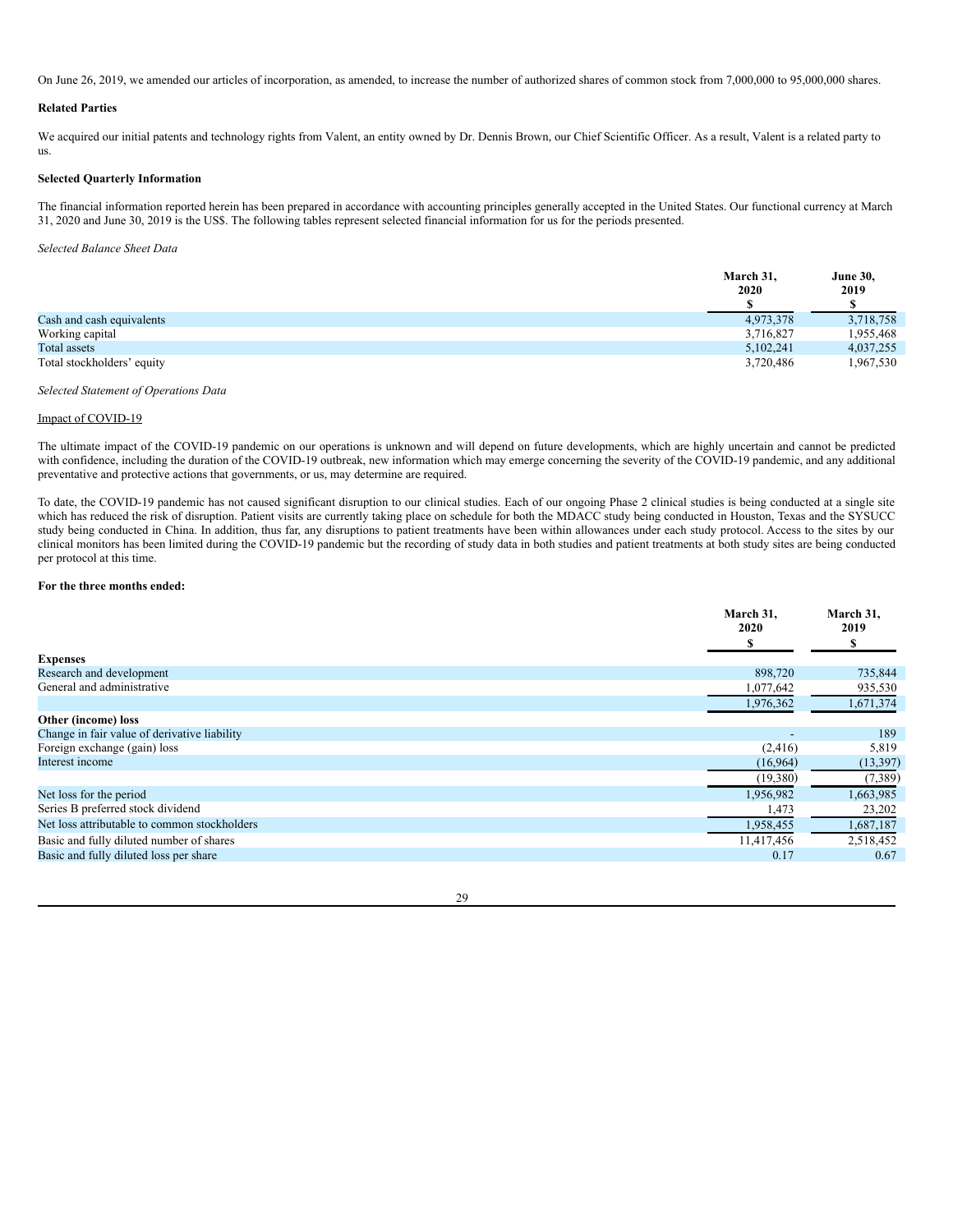## **For the nine months ended:**

|                                              | March 31,<br>2020 | March 31,<br>2019<br>S |
|----------------------------------------------|-------------------|------------------------|
| <b>Expenses</b>                              |                   |                        |
| Research and development                     | 2,332,388         | 2,702,213              |
| General and administrative                   | 3,045,017         | 2,796,884              |
|                                              | 5,377,405         | 5,499,097              |
| Other (income) loss                          |                   |                        |
| Change in fair value of derivative liability |                   | (852)                  |
| Foreign exchange (gain) loss                 | (536)             | 16,754                 |
| Interest income                              | (73,965)          | (49, 513)              |
|                                              | (74, 501)         | (33,611)               |
| Net loss for the period                      | 5,302,904         | 5,465,486              |
| Series B Preferred stock dividend            | 6,071             | 75,477                 |
| Net loss attributable to common stockholders | 5,308,975         | 5,540,963              |
| Basic and fully diluted number of shares     | 10,116,541        | 2,444,065              |
| Basic and fully diluted loss per share       | 0.52              | 2.27                   |

## **Expenses net of non-cash, share-based compensation expense – non-GAAP**

The following table discloses research and development, and general and administrative expenses net of non-cash, share-based compensation payment expense. The disclosure has been provided to reconcile the total operational expenses on a GAAP basis and the non-GAAP operational expenses net of non-cash, stock-based compensation in order to provide an estimate of cash used in research and development, and general and administrative expense. Management uses the cash basis of expenses for forecasting and budget purposes to determine the allocation of resources and to plan for future financing opportunities.

### **For the three months ended:**

| March 31.<br>2020                                                                                   | March 31,<br>2019 |
|-----------------------------------------------------------------------------------------------------|-------------------|
| Research and development - GAAP<br>898,720                                                          | 735,844           |
| Less: non-cash, share-based compensation expense<br>(26, 853)                                       | (16, 401)         |
| Research and development net of non-cash, share-based, compensation expense – Non-GAAP<br>871,867   | 719,443           |
|                                                                                                     |                   |
| General and administrative - GAAP<br>1.077.642                                                      | 935,530           |
| Less: non-cash, share-based compensation expense<br>(172,062)                                       | (155, 756)        |
| General and administrative net of non-cash, share-based, compensation expense – Non-GAAP<br>905,580 | 779,774           |

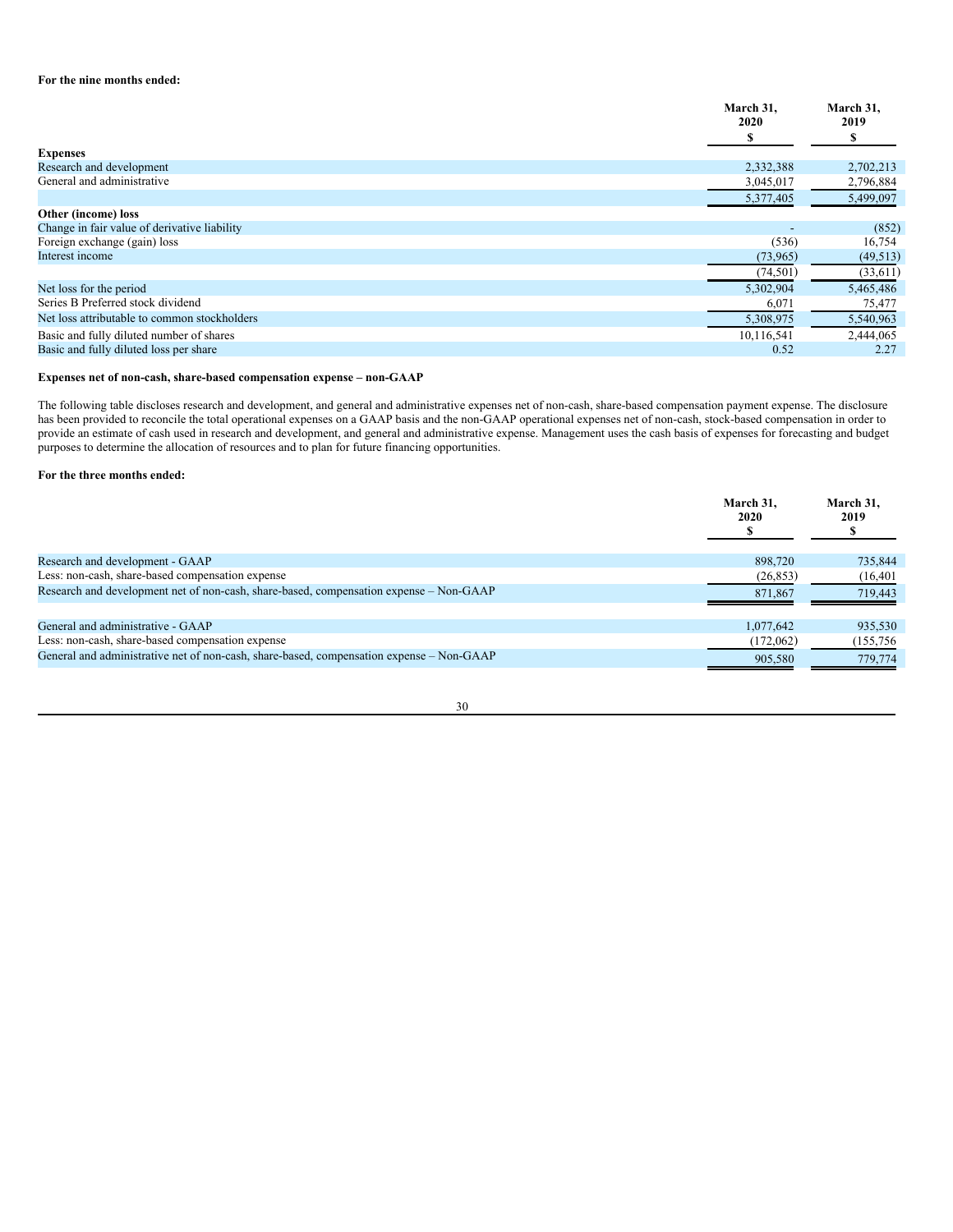|                                                                                          | March 31.<br>2020 | March 31,<br>2019 |
|------------------------------------------------------------------------------------------|-------------------|-------------------|
| Research and development - GAAP                                                          | 2.332.388         | 2,702,213         |
| Less: non-cash, share-based compensation expense                                         | (67, 344)         | (74, 735)         |
| Research and development net of non-cash, share-based, compensation expense – Non-GAAP   | 2.265,044         | 2,627,478         |
|                                                                                          |                   |                   |
| General and administrative - GAAP                                                        | 3.045.017         | 2,796,884         |
| Less: non-cash, share-based compensation expense                                         | (385, 267)        | (510, 661)        |
| General and administrative net of non-cash, share-based, compensation expense – Non-GAAP | 2,659,750         | 2,286,223         |
|                                                                                          |                   |                   |

### **Results of Operations**

### **Comparison of the three months ended March 31, 2020 and March 31, 2019**

|                                              | <b>Three Months Ended</b> |                   |          |                |
|----------------------------------------------|---------------------------|-------------------|----------|----------------|
|                                              | March 31,<br>2020         | March 31.<br>2019 | Change   | Change<br>$\%$ |
| <b>Expenses</b>                              |                           |                   |          |                |
| Research and development                     | 898,720                   | 735.844           | 162,876  | 22             |
| General and administrative                   | 1,077,642                 | 935,530           | 142,112  | 15             |
|                                              | 1,976,362                 | 1,671,374         | 304,988  |                |
| Other (income) loss                          |                           |                   |          |                |
| Change in fair value of derivative liability |                           | 189               | (189)    | (100)          |
| Foreign exchange (gain) loss                 | (2, 416)                  | 5,819             | (8,235)  | (142)          |
| Interest income                              | (16,964)                  | (13,397)          | (3, 567) | 27             |
|                                              | (19,380)                  | (7, 389)          | (11,991) |                |
| Net loss for the period                      | 1,956,982                 | 1,663,985         | 292,997  |                |

#### *Research and Development*

Research and development expenses increased to \$898,720 for the three months ended March 31, 2020 from \$735,844 for the three months ended March 31, 2019. The increase was primarily attributable to an increase in clinical development costs partially offset by lower preclinical research expenses.

The increase in clinical development costs for the three months ended March 31, 2020 compared to the three months ended March 31, 2019 was largely due to enrollment in our ongoing Phase 2 clinical studies. During the current period, we announced we had exceeded 50% enrollment in the adjuvant arm of our Phase 2 study at MDACC. This study began enrolling earlier this fiscal year and as result had no related expenses in the three months ended March 31, 2019. Preclinical research decreased in the three months ended March 31, 2020 compared to the three months ended March 31, 2019 due in part to us deferring certain studies as well as focusing our resources on our clinical studies in the current period.

### *General and Administrative*

General and administrative expenses were \$1,077,642 for the three months ended March 31, 2020 compared to \$935,530 for the three months ended March 31, 2019. The increase was primarily due to an increase in professional fees with smaller increases due to higher office and sundry, as well as non-cash, share-based compensation expenses.

Professional fees increased during the three months ended March 31, 2020 compared to the three months ended March 31, 2019 primarily due higher legal fees as well as increased investor relations costs. Office and sundry increased in the current period compared to the prior period due to higher insurance costs. Non-cash, share-based compensation expense increased during the three months ended March 31, 2020 compared to the three months ended March 31, 2019 largely due to higher expenses recognized for warrants issued for services partially offset by lower stock option expense.

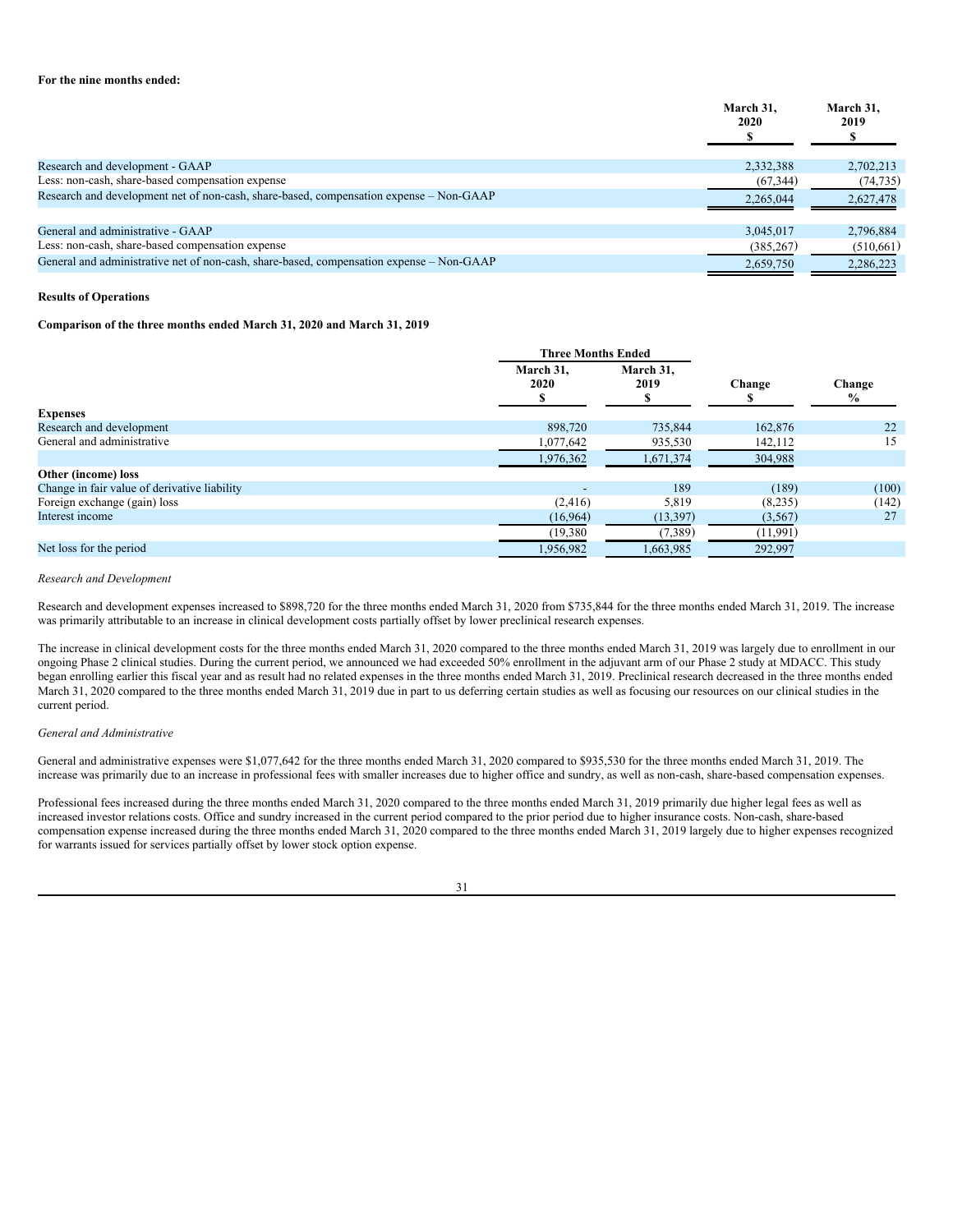#### *Preferred Share Dividends*

For each of the three months ended March 31, 2020 and 2019 we recorded \$2,089 related to the dividend payable to Valent on the Series A preferred stock. The dividend has been recorded as a direct increase in accumulated deficit for both periods.

We issued 3,700 (2019 – 4,735) shares of common stock on March 31, 2020 as a dividend on the Series B Preferred stock and recognized \$1,473 (2019 - \$23,202) as a direct increase in accumulated deficit.

### **Comparison of the nine months ended March 31, 2020 and March 31, 2019**

|                                              | <b>Nine Months Ended</b> |                   |            |                         |
|----------------------------------------------|--------------------------|-------------------|------------|-------------------------|
|                                              | March 31,<br>2020        | March 31,<br>2019 | Change     | Change<br>$\frac{0}{0}$ |
| <b>Expenses</b>                              |                          |                   |            |                         |
| Research and development                     | 2,332,388                | 2.702.213         | (369, 825) | (14)                    |
| General and administrative                   | 3,045,017                | 2,796,884         | 248,133    | 9                       |
| General and administrative                   | 5.377.405                | 5,499,097         | (121,692)  |                         |
| Other (income) loss                          |                          |                   |            |                         |
| Change in fair value of derivative liability |                          | (852)             | 852        | (100)                   |
| Foreign exchange (gain) loss                 | (536)                    | 16,754            | (17,290)   | (103)                   |
| Interest income                              | (73, 965)                | (49, 513)         | (24, 452)  | 49                      |
|                                              | (74, 501)                | (33,611)          | (40, 890)  |                         |
| Net loss for the period                      | 5.302.904                | 5.465.486         | (162, 582) |                         |

#### *Research and Development*

Research and development expenses decreased to \$2,332,388 for the nine months ended March 31, 2020 from \$2,702,213 for the nine months ended March 31, 2019. The decrease was largely attributable to lower preclinical research, personnel, and intellectual property expenses in the current period compared to the prior period.

Preclinical research costs have decreased in the current period due to the completion, or deferral, of studies that were ongoing in the prior period as well as us focusing our resources on our clinical studies in the current period. Personnel costs have decreased in nine months ended March 31, 2020 compared to the nine months ended March 31, 2019 due a reduction in full-time employee head count in the current period compared to the prior period. Intellectual property costs decreased in the nine months ended March 31, 2020 compared to the nine months ended March 31, 2019 as we have refined our patent portfolio by focusing on our most important patent claims in the most strategic jurisdictions. Patent costs can vary considerably depending on the filing of new patents, conversion of the provisional applications to PCT applications, foreign office actions, and actual filing costs.

#### *General and Administrative*

General and administrative expenses were \$3,045,017 for the nine months ended March 31, 2020 compared to \$2,796,884 for the nine months ended March 31, 2019.

A significant portion of the increase was due to higher professional fees, office and sundry, and personnel expenses partially offset by lower non-cash, share-based compensation expense in the current period compared to the prior period.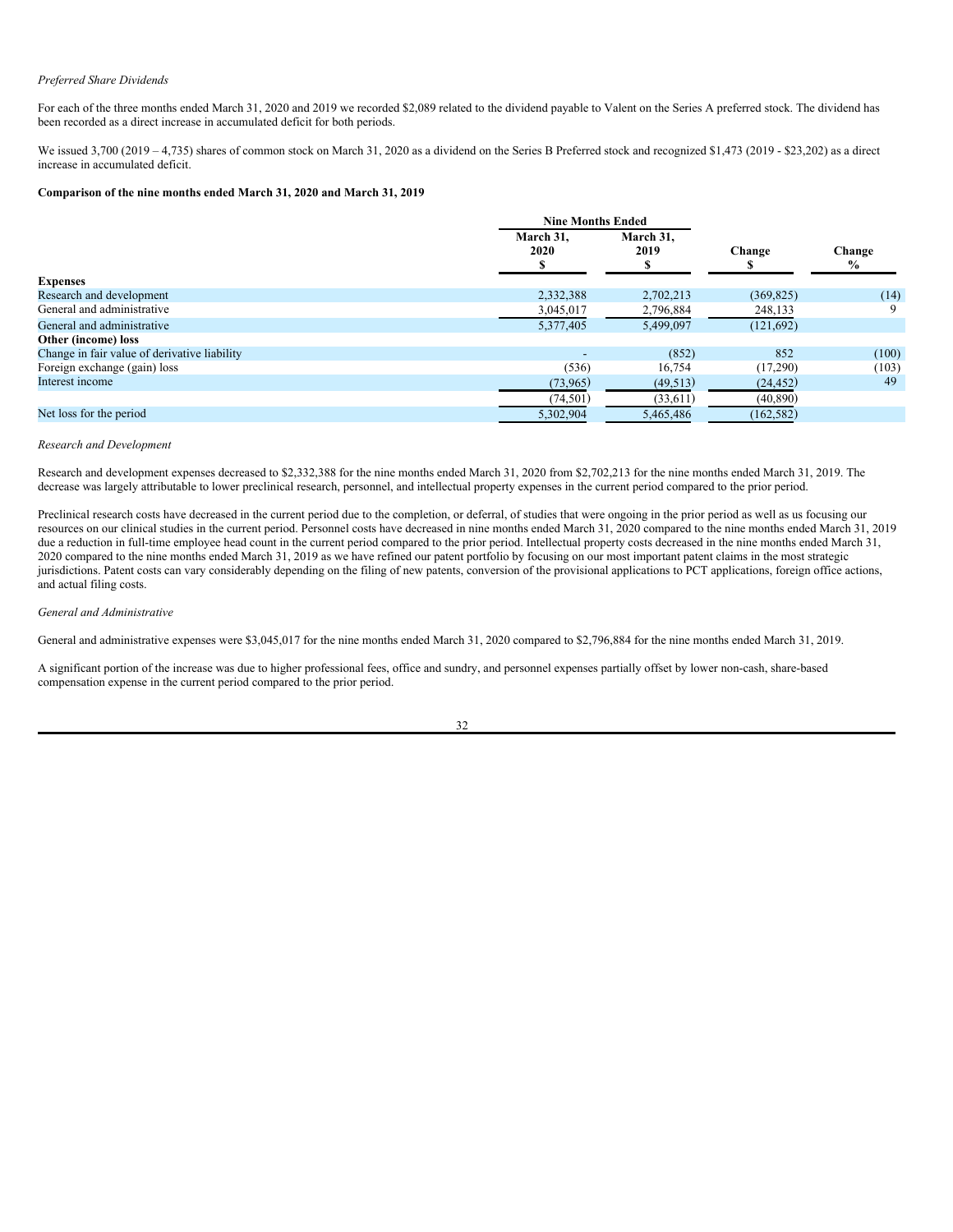Professional fees increased due to a variety of factors including accounting and legal fees and increased investor outreach expenses during the nine months ended March 31, 2020 compared to the nine months ended March 31, 2019. Office and sundry has increased in the nine months ended March 31, 2020 compared to the nine months ended March 31, 2019 due primarily to costs of higher directors' and officers' liability insurance.

In relation to general and administrative expenses during the nine months ended March 31, 2020, we incurred non-cash, share-based compensation expense relating to warrants issued for services and stock option expense while during the nine months ended March 31, 2019, we incurred non-cash, share-based compensation expense relating to performance share units, warrants issued for services, and stock option expense. All performance share units were canceled on April 30, 2019 so there was no related expense incurred during the nine months ended March 31, 2020.

### *Preferred Share Dividends*

For each of the nine-month periods ended March 31, 2020 and 2019 we recorded \$6,267 related to the dividend payable to Valent on the Series A preferred stock. The dividend has been recorded as a direct increase in accumulated deficit for both periods.

During the nine months ended March 31, 2020, we issued 11,100 (2019 – 14,430) shares of common stock as a dividend on the Series B Preferred stock and recognized \$6,071 (2019 - \$75,477) as a direct increase in accumulated deficit.

#### **Liquidity and Capital Resources**

### **Nine months ended March 31, 2020 compared to the nine months ended March 31, 2019**

|                                      | March 31.<br>2020 | March 31.<br>2019 | Change    | Change<br>$\frac{0}{0}$ |
|--------------------------------------|-------------------|-------------------|-----------|-------------------------|
| Cash flows from operating activities | (5,348,629)       | (4,514,674)       | (833.955) | 18                      |
| Cash flows from financing activities | 6,603,249         | 694.912           | 5,908,337 | 850                     |

The COVID-19 pandemic has created significant economic uncertainty and volatility in the credit and capital markets. We have cash available to fund planned operations into the fourth quarter of calendar 2020. Consequently, management is pursuing various financing alternatives to fund our operations so we can continue as a going concern. However, the COVID-19 pandemic has created significant economic uncertainty and volatility in the credit and capital markets. Management plans to secure the necessary financing through the issue of new equity and/or the entering into of strategic partnership arrangements but the ultimate impact of the COVID-19 pandemic on our ability to raise additional capital is unknown and will depend on future developments, which are highly uncertain and cannot be predicted with confidence, including the duration of the COVID-19 outbreak and new information which may emerge concerning the severity of the COVID-19 pandemic. We may not be able to raise sufficient additional capital and may tailor our drug candidate development program based on the amount of funding we are able to raise in the future. Nevertheless, there is no assurance that these initiatives will be successful.

### *Operating Activities*

Net cash used in operating activities increased to \$5,348,629 for the nine months ended March 31, 2020 from \$4,514,674 for the nine months ended March 31, 2019. During the nine months ended March 31, 2020 and 2019 we reported net losses of \$5,302,904 and \$5,465,486, respectively. Non-cash items relating to amortization of intangible assets, warrants and shares issued for services, performance stock unit expense (2019 only), and stock option expense totaled \$461,014 (2019 - \$598,944) for the nine months ended March 31, 2020. The most significant changes in working capital for the nine months ended March 31, 2020 were from a use of cash from a reduction in accounts payable and accrued liabilities of \$658,946 and a source of cash from the reduction in prepaid expenses of \$165,383. The most significant change in working capital for the nine months ended March 31, 2019 was cash from a reduction in prepaid expenses and deposits of \$794,859 largely due to a partial refund of a clinical study deposit, and cash used in a decrease in accounts payable and accrued liabilities of \$425,383.

### *Financing Activities*

During the nine months ended March 31, 2020 we received \$6,582,966 in net proceeds from the completion of an underwritten public offering by us of common stock, prefunded warrants, and common stock purchase warrants. Additionally, we received \$26,550 pursuant to the exercise of warrants in the current period. During the nine months ended March 31, 2019, we received \$726,719 from the exercise of warrants.

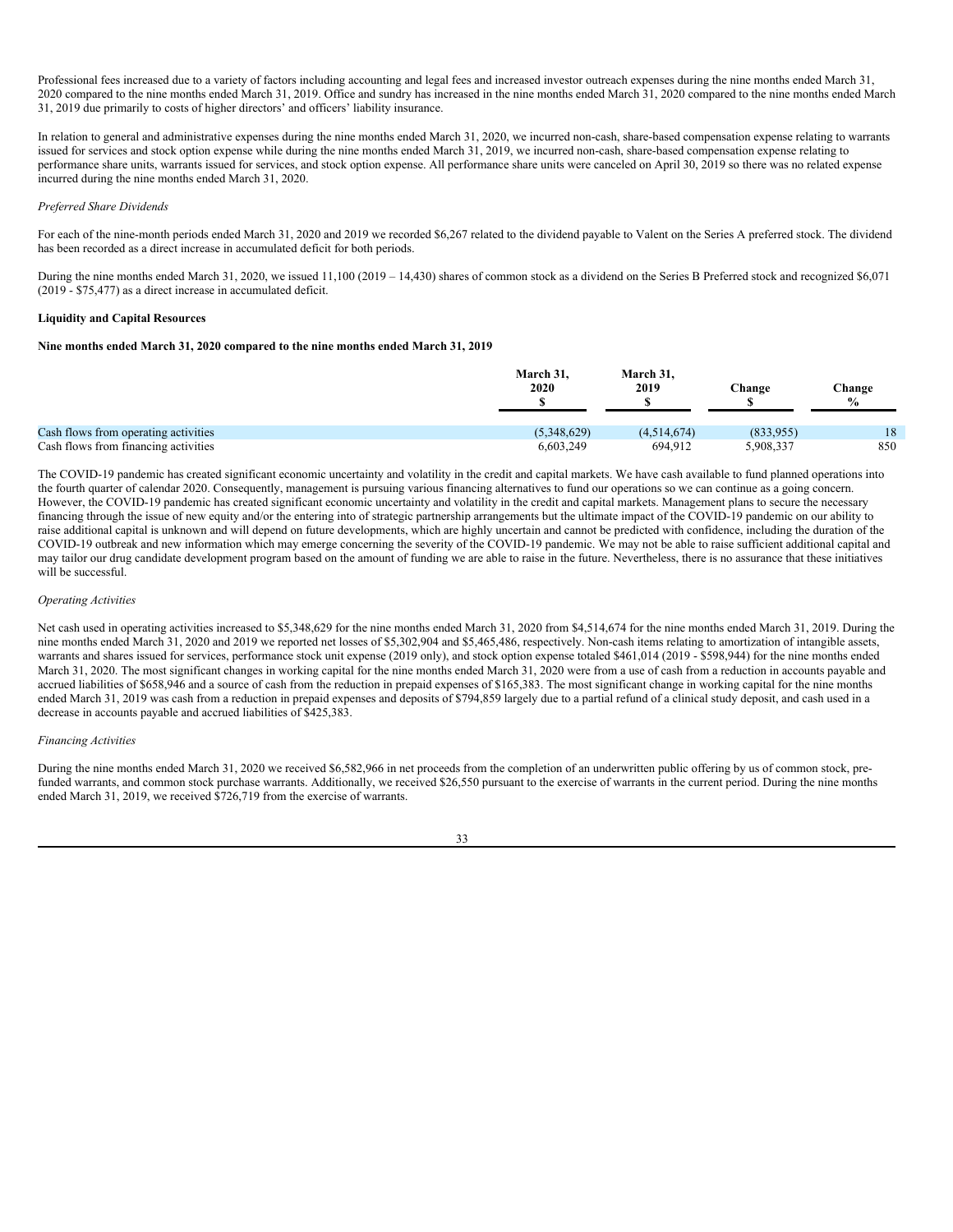### **Going Concern and Capital Expenditure Requirements**

### Going Concern

(See note 1 to the condensed consolidated interim financial statements)

The condensed consolidated interim financial statements have been prepared on a going concern basis which assumes that we will continue our operations for the foreseeable future and contemplates the realization of assets and the settlement of liabilities in the normal course of business.

For the nine months ended March 31, 2020, we reported a loss of \$5,302,904 and negative cash flow from operations of \$5,348,629. As of March 31, 2020, we had an accumulated deficit of \$65,893,587 and cash and cash equivalents on hand of \$4,973,378. We are in the development stage and have not generated any revenues to date. We do not have the prospect of achieving revenues until such time that our product candidate is commercialized, or partnered, which may not ever occur. In the near future, we will require additional funding to maintain our clinical trials, research and development projects, and for general operations. These circumstances indicate substantial doubt exists about our ability to continue as a going concern.

Consequently, management is pursuing various financing alternatives to fund our operations so we can continue as a going concern. However, the COVID-19 pandemic has created significant economic uncertainty and volatility in the credit and capital markets. Management plans to secure the necessary financing through the issue of new equity and/or the entering into of strategic partnership arrangements but the ultimate impact of the COVID-19 pandemic on our ability to raise additional capital is unknown and will depend on future developments, which are highly uncertain and cannot be predicted with confidence, including the duration of the COVID-19 outbreak and new information which may emerge concerning the severity of the COVID-19 pandemic. We may not be able to raise sufficient additional capital and may tailor our drug candidate development program based on the amount of funding we are able to raise in the future. Nevertheless, there is no assurance that these initiatives will be successful.

The financial statements do not give effect to any adjustments to the amounts and classification of assets and liabilities that may be necessary should we be unable to continue as a going concern. Such adjustments could be material.

Our future funding requirements will depend on many factors, including but not limited to:

- the rate of progress and cost of our clinical trials, preclinical studies and other discovery and research and development activities;
- the costs associated with establishing manufacturing and commercialization capabilities;
- the costs of acquiring or investing in businesses, product candidates and technologies;
- the costs of filing, prosecuting, defending and enforcing any patent claims and other intellectual property rights;
- the costs and timing of seeking and obtaining FDA and other regulatory approvals;
- the effect of competing technological and market developments;
- the economic and other terms and timing of any collaboration, licensing or other arrangements into which we may enter; and
- the impact of us being a public entity.

Until we can generate a sufficient amount of product revenue to finance our cash requirements, which we may never do, we expect to finance future cash needs primarily through public or private equity offerings, or strategic collaborations. The sale of equity and convertible debt securities may result in dilution to our stockholders and certain of those securities may have rights senior to those of our shares of capital stock. If we raise additional funds through the issuance of preferred stock, convertible debt securities or other debt financing, these securities or other debt could contain covenants that would restrict our operations. Any other third-party funding arrangement could require us to relinquish valuable rights. Economic conditions may affect the availability of funds and activity in equity markets. We do not know whether additional funding will be available on acceptable terms, or at all. If we are not able to secure additional funding when needed, we may have to delay, reduce the scope of or eliminate one or more of our clinical trials or research and development programs or make changes to our operating plan. In addition, we may have to seek a partner for one or more of our product candidate programs at an earlier stage of development, which would lower the economic value of those programs to us.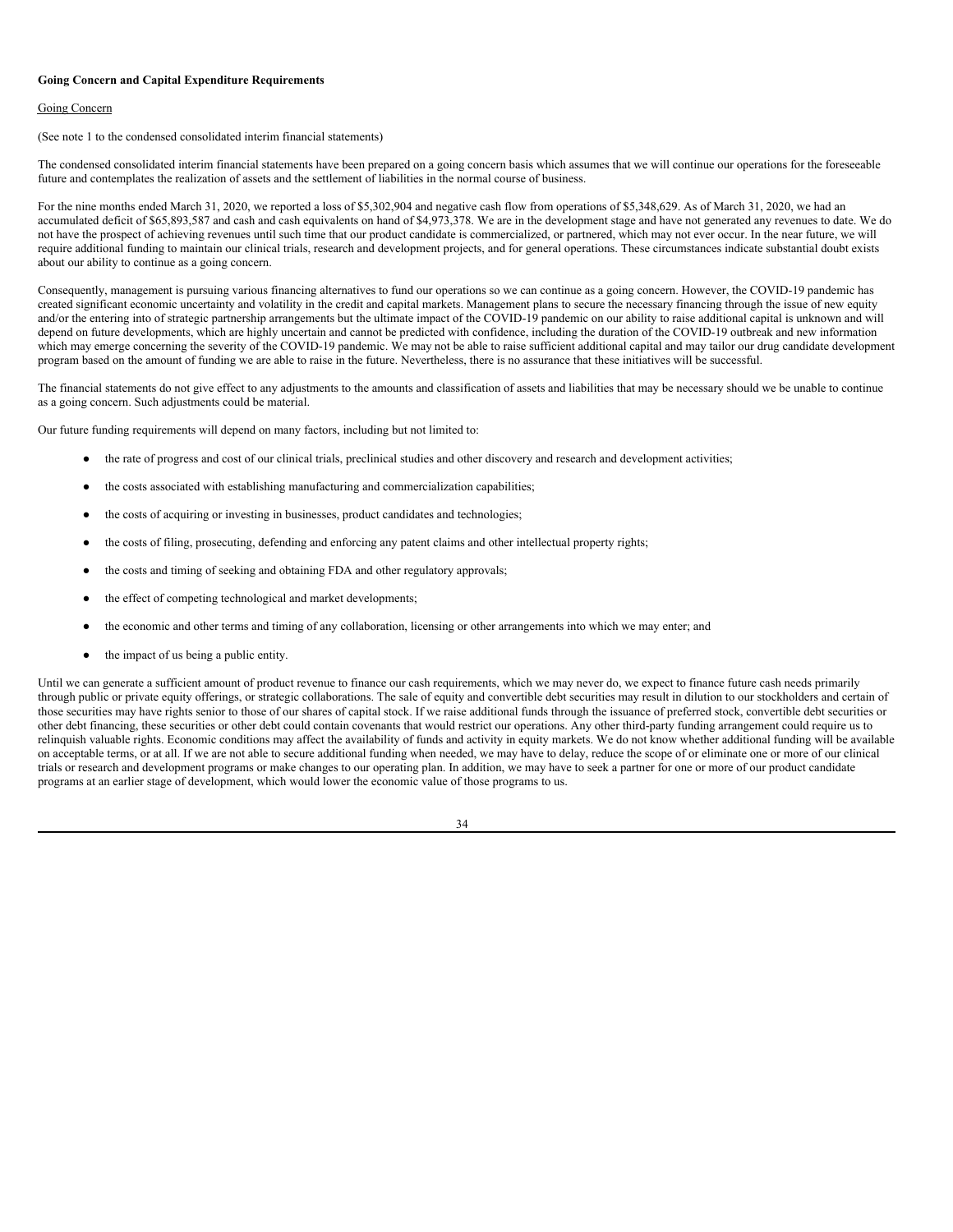#### **Critical Accounting Policies**

The preparation of financial statements, in conformity with generally accepted accounting principles in the United States, requires companies to establish accounting policies and to make estimates that affect both the amount and timing of the recording of assets, liabilities, revenues and expenses. Some of these estimates require judgments about matters that are inherently uncertain and therefore actual results may differ from those estimates.

A detailed presentation of all of our significant accounting policies and the estimates derived therefrom is included in Note 2 to our consolidated financial statements for the year ended June 30, 2019 contained in our Form 10-K filed with the SEC on September 9, 2019. While all of the significant accounting policies are important to our condensed consolidated financial statements, the following accounting policies and the estimates derived therefrom are critical:

- Warrants and shares issued for services
- Stock options
- Accruals for research and development expenses and clinical trials

### Warrants and shares issued for services

We have issued equity instruments for services provided by employees and nonemployees. The equity instruments are valued at the fair value of the instrument granted.

#### Stock options

We account for these awards under Accounting Standards Codification ("ASC") 718, "Compensation - Stock Compensation" ("ASC 718"). ASC 718 requires measurement of compensation cost for all stock-based awards at fair value on the date of grant and recognition of compensation over the requisite service period for awards expected to vest. Compensation expense for unvested options to non-employees is revalued at each period end and is being amortized over the vesting period of the options. The determination of grant-date fair value for stock option awards is estimated using the Black-Scholes model, which includes variables such as the expected volatility of our share price, the anticipated exercise behavior of its grantee, interest rates, and dividend yields. These variables are projected based on our historical data, experience, and other factors. Changes in any of these variables could result in material adjustments to the expense recognized for share-based payments. Such value is recognized as expense over the requisite service period, net of actual forfeitures, using the accelerated attribution method. We recognize forfeitures as they occur. The estimation of stock awards that will ultimately vest requires judgment, and to the extent actual results, or updated estimates, differ from current estimates, such amounts are recorded as a cumulative adjustment in the period estimates are revised.

| I<br>I<br>- | ۰.<br>$\sim$ |  |
|-------------|--------------|--|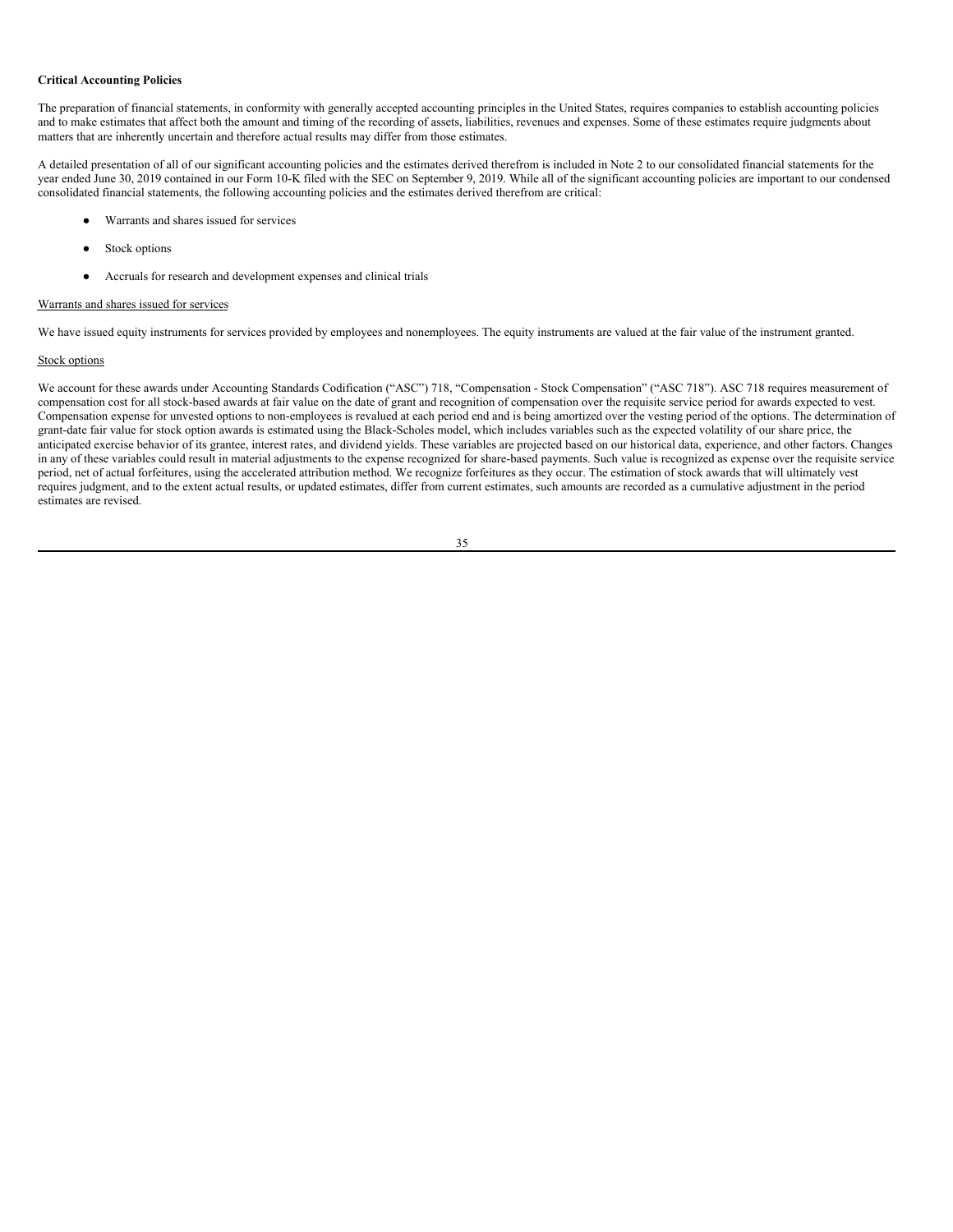### Accruals for research and development expenses and clinical trials

As part of the process of preparing our financial statements, we are required to estimate our expenses resulting from our obligations under contracts with vendors, clinical research organizations and consultants, and under clinical site agreements in connection with conducting clinical trials. The financial terms of these contracts are subject to negotiations, which vary from contract to contract and may result in payment terms that do not match the periods over which materials or services are provided under such contracts. Our objective is to reflect the appropriate expenses in our financial statements by matching those expenses with the period in which services are performed and efforts are expended. We account for these expenses according to the timing of various aspects of the expenses. We determine accrual estimates by taking into account discussion with applicable personnel and outside service providers as to the progress of clinical trials, or the services completed. During the course of a clinical trial, we adjust our clinical expense recognition if actual results differ from our estimates. We make estimates of our accrued expenses as of each balance sheet date based on the facts and circumstances known to us at that time. Our clinical trial accruals are dependent upon the timely and accurate reporting of contract research organizations and other third-party vendors. Although we do not expect our estimates to be materially different from amounts actually incurred, our understanding of the status and timing of services performed relative to the actual status and timing of services performed may vary and may result in us reporting amounts that are too high or too low for any particular period. For the three and nine months ended March 31, 2020 and 2019, there were no material adjustments to our prior period estimates of accrued expenses for clinical trials.

#### **Off-Balance Sheet Arrangements**

We do not have any off-balance sheet arrangements.

### <span id="page-37-0"></span>**Item 3. Quantitative and Qualitative Disclosures About Market Risk.**

Not required for a smaller reporting company.

#### <span id="page-37-1"></span>**Item 4. Controls and Procedures.**

### **Disclosure Controls and Procedures**

Management, with the participation of the Chief Executive Officer and Chief Financial Officer, conducted an evaluation (as required by Rule 13a-15 under the Exchange Act) of the effectiveness of our disclosure controls and procedures (as defined in Rules 13a-15(e) and 15d-15(e) under the Exchange Act) as of the end of the period covered by this report. Based on that evaluation, our Chief Executive Officer and Chief Financial Officer concluded that our disclosure controls and procedures were not effective as of the end of the period covered by this report, due to the material weakness in internal control over financial reporting as discussed in the Company's Annual Report on Form 10-K for the year ended June 30, 2019, filed with the SEC on September 9, 2019.

#### **Changes in internal controls**

There have been no changes in our internal control over financial reporting that occurred during the quarter ended March 31, 2020 that have materially affected, or are reasonably likely to materially affect, our internal control over financial reporting.

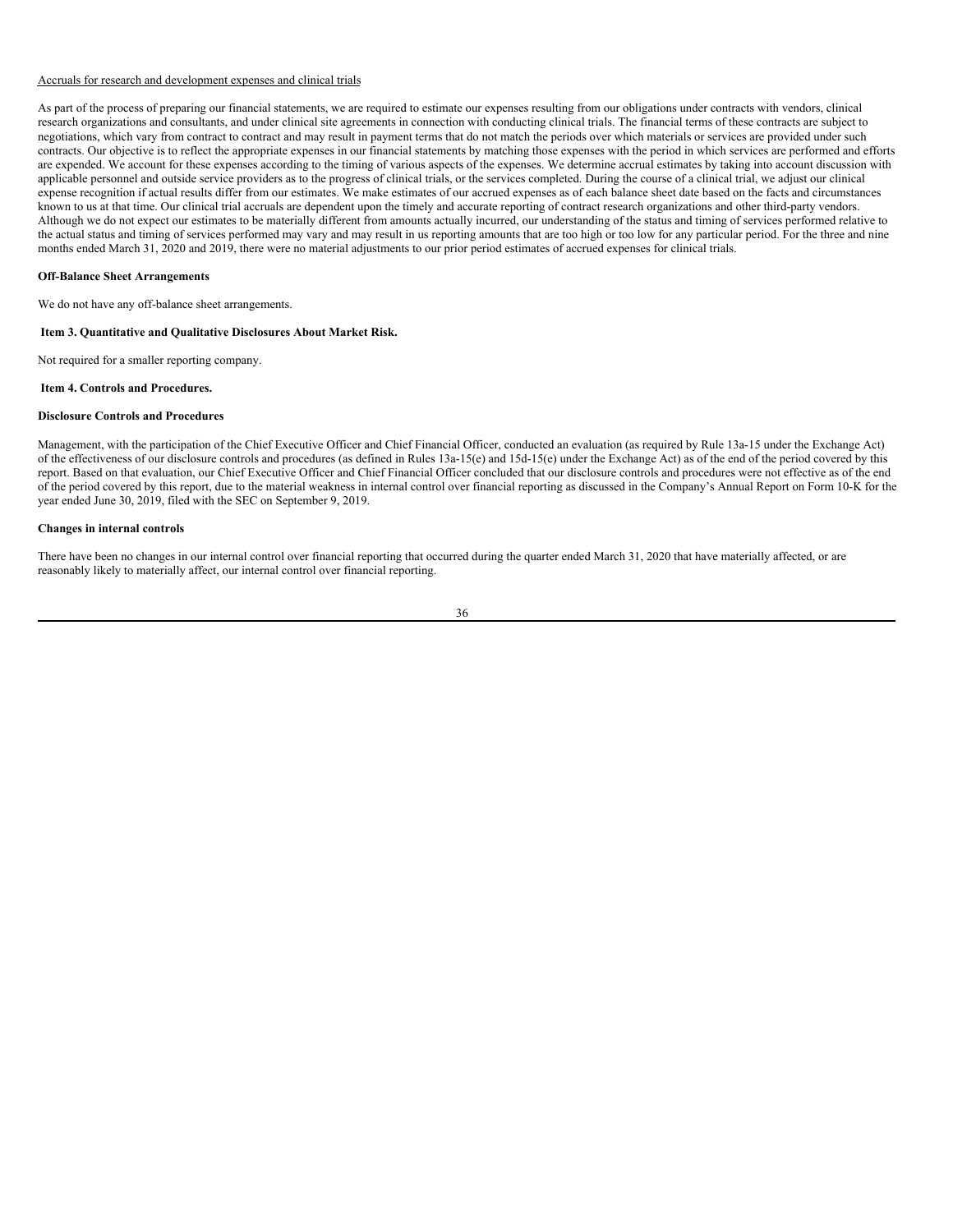### <span id="page-38-0"></span>**PART II - OTHER INFORMATION**

### <span id="page-38-1"></span>**Item 1. Legal Proceedings.**

There are no legal proceedings the Company is party to or any of its property is subject to.

### <span id="page-38-2"></span>**Item 1A. Risk Factors.**

### We face significant risks related to the COVID-19 pandemic, or the widespread outbreak of any other communicable disease, which could have material and adverse *impacts on our business, financial condition, liquidity and results of operations.*

We face risks related to health epidemics or outbreaks of communicable diseases, including the recent outbreak around the world of the highly transmissible and pathogenic coronavirus, COVID-19. The outbreak of such communicable diseases could result in a widespread health crisis that could adversely affect general commercial activity and the economies and financial markets of many countries.

In December 2019, a novel strain of coronavirus, COVID-19, was reported to have surfaced in Wuhan, China and on March 11, 2020 was declared a pandemic by the World Health Organization. The ultimate impact of the COVID-19 pandemic on our operations is unknown and will depend on future developments, which are highly uncertain and cannot be predicted with confidence, including the duration of the COVID-19 outbreak, new information which may emerge concerning the severity of the COVID-19 pandemic, and any additional preventative and protective actions that governments, or us, may determine are needed.

To date, many countries around the world have imposed quarantines and restrictions on travel and mass gatherings to slow the spread of COVID-19 and have closed nonessential businesses. As local jurisdictions continue to put restrictions in place, our ability to continue to operate our business may also be limited. Such events may result in a period of business, supply and drug product manufacturing disruption, and in reduced operations, any of which could materially affect our business, financial condition and results of operations.

We are currently conducting our clinical studies in multiple countries where there has been a COVID-19 outbreak. Changes in circumstances surrounding COVID-19, such as additional travel limitations imposed by governmental authorities could result in new patients being unable to be enrolled in our studies, or existing patients being unable to continue to receive treatment, could impact the cost of our studies as we may have to enroll additional patients in order to obtain the data necessary to be able to conclude our studies. We cannot predict whether any of our clinical testing sites will withdraw from participation in any of our studies temporarily, or permanently. In addition, even if we are able to fully enroll and treat all patients in our studies, obtaining full data could be impacted by an inability to ship and analyze samples, or otherwise complete data assessment. Further, if the patients enrolled in our clinical studies become infected with COVID-19, we may have more adverse events and deaths in our clinical studies as a result. We may also face difficulties enrolling patients in our clinical studies if the patient populations that are eligible for our clinical studies are impacted by the coronavirus disease. Vulnerable patients, such as the cancer patients enrolled in our clinical studies, may be at a higher risk of contracting COVID-19 and may experience more severe symptoms from the disease, adversely affecting our chances for regulatory approval, or requiring further clinical studies. The continued spread of COVID-19 globally, and the resulting travel restrictions in place by governments to help stop the spread of COVID-19, could adversely impact our clinical study operations, including the ability of our principal investigators and site staff to travel to our clinical study sites, and our ability to recruit and retain principal investigators and site staff who, as healthcare providers, may have heightened exposure to COVID-19 if an outbreak occurs in their geography.

In addition, the continued impact resulting from the COVID-19 outbreak in areas where we have manufacturing operations for our clinical drug supply, or where our suppliers or distributors operate, or if the COVID-19 outbreak in these areas were to increase in severity, and the measures taken by the governments of countries affected, could adversely affect our business, financial condition, or results of operations by limiting our ability to manufacture or ship materials, or by forcing temporary closure of facilities that we rely upon.

The spread of COVID-19, which has caused a broad impact globally, may materially affect us economically. While the potential economic impact brought by, and the duration of, COVID-19 may be difficult to assess or predict, a widespread pandemic could result in significant disruption of global financial markets, reducing our ability to access capital, which could in the future negatively affect our liquidity. In addition, a recession or market correction resulting from the spread of COVID-19 could materially affect our business and the value of our common shares.

### If we fail to comply with the continued minimum closing bid requirements of the Nasdaq Capital Market LLC ("Nasdaq") by December 7, 2020 or other requirements for continued listing, including stockholder equity requirements, our common stock may be delisted and the price of our common stock and our ability to access the capital *markets could be negatively impacted.*

Our common stock is listed for trading on Nasdaq. We must satisfy Nasdaq's continued listing requirements, including, among other things, a minimum closing bid price requirement of \$1.00 per share for 30 consecutive business days. If a company's common stock trades for 30 consecutive business days below the \$1.00 minimum closing bid price requirement, Nasdaq will send a deficiency notice, advising that such company has been afforded a "compliance period" of 180 calendar days to regain compliance with the applicable requirements. Thereafter, if such a company does not regain compliance with the bid price requirement, a second 180-day compliance period may be available, provided (i) it meets the continued listing requirement for market value of publicly held shares and all other applicable requirements for initial listing on Nasdaq, including stockholder equity requirements, which we may be unable to satisfy (except for the bid price requirement), and (ii) it provides written notice to Nasdaq of its intention to cure this deficiency during the second compliance period by effecting a reverse stock split, if necessary. In the event the company does not regain compliance with Rule 5550(a)(2) prior to the expiration of the initial 180 calendar day period, and if it appears to the Staff of the Listing Qualifications Department of The Nasdaq Stock Market LLC (the "Nasdaq Staff") that the company will not be able to cure the deficiency, or if the company is not otherwise eligible, the Nasdaq Staff will provide the company with written notification that its securities are subject to delisting from Nasdaq. At that time, the company may appeal the delisting determination to a Hearings Panel.

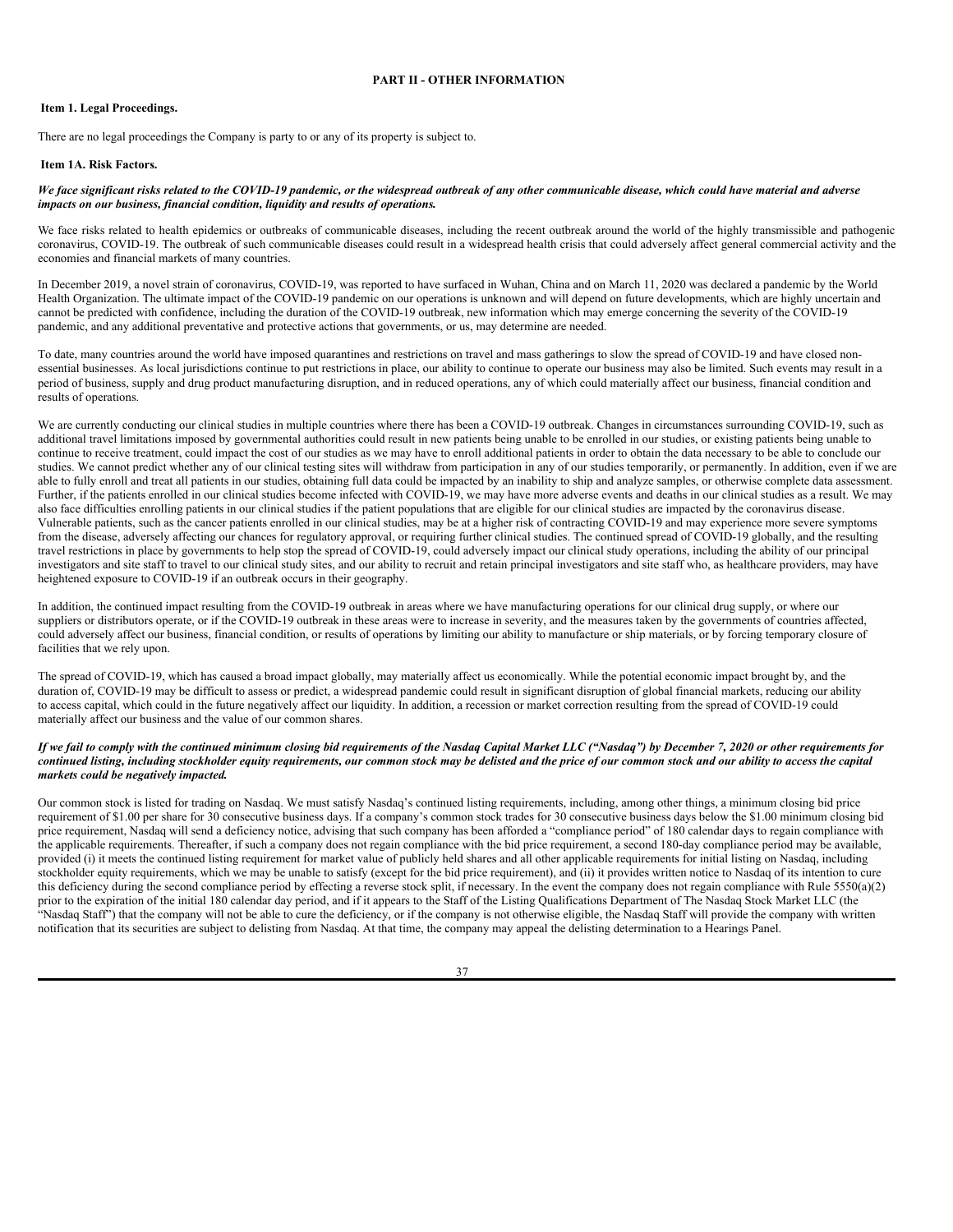On September 26, 2019, the Nasdaq Staff notified us that we did not comply with the minimum \$1.00 per share bid price requirement for continued listing, as set forth in Nasdaq Listing Rule 5550(a)(2), and we had 180 calendar days, or until March 24, 2020, to regain compliance. On March 25, 2020, we received a written notice from the Nasdaq Staff confirming the Company's eligibility for continued listing of its common stock on Nasdaq pursuant to an additional 180 calendar day extension through September 21, 2020. On April 20, 2020, we received a written notice from the Nasdaq Staff stating that, in response to the COVID-19 pandemic and related market conditions, Nasdaq had filed a rule change with the SEC to suspend the compliance period for the minimum closing bid price requirement from April 16, 2020 through June 30, 2020. As a result, we have until December 7, 2020 to regain compliance. The closing bid price of our securities must be at least \$1.00 per share for a minimum of ten consecutive business days to regain compliance, either during the suspension or during the compliance period resuming after the suspension.

If we are unable to regain compliance with the minimum closing bid price requirement by December 7, 2020, or if we fail to meet any of the other continued listing requirements, including stockholder equity requirements, our securities may be delisted from Nasdaq, which could reduce the liquidity of our common stock materially and result in a corresponding material reduction in the price of our common stock. In addition, delisting could harm our ability to raise capital through alternative financing sources on terms acceptable to us, or at all, and may result in the potential loss of confidence by investors, employees and business development opportunities. Such a delisting likely would impair your ability to sell or purchase our common stock when you wish to do so. Further, if we were to be delisted from Nasdaq, our common stock may no longer be recognized as a "covered security" and we would be subject to regulation in each state in which we offer our securities. Thus, delisting from Nasdaq could adversely affect our ability to raise additional financing through the public or private sale of equity securities, would significantly impact the ability of investors to trade our securities and would negatively impact the value and liquidity of our common stock.

### <span id="page-39-0"></span>**Item 2. Unregistered Sales of Equity Securities and Use of Proceeds.**

During the three months ended March 31, 2020, we issued 3,700 shares of common stock as dividends on our outstanding shares of Series B Preferred Stock and 8,752 shares of common stock in relation to services received by us.

In connection with the foregoing, we relied upon the exemption from registration provided by Section 4(a)(2) under the Securities Act of 1933, as amended, for transactions not involving a public offering.

#### <span id="page-39-1"></span>**Item 3. Defaults Upon Senior Securities.**

None.

### <span id="page-39-2"></span>**Item 4. Mine Safety Disclosures.**

Not applicable.

## <span id="page-39-3"></span>**Item 5. Other Information.**

None.

### <span id="page-39-4"></span>**Item 6. Exhibits.**

| No.               | <b>Description</b>                                                  |
|-------------------|---------------------------------------------------------------------|
| 31.1              | Rule 13a-14(a)/ 15d-14(a) Certification of Chief Executive Officer* |
| 31.2              | Rule 13a-14(a)/ 15d-14(a) Certification of Chief Financial Officer* |
| 32.1              | Section 1350 Certification of Chief Executive Officer**             |
| 32.2              | Section 1350 Certification of Chief Financial Officer**             |
| EX-101.INS        | <b>XBRL INSTANCE DOCUMENT</b>                                       |
| $EX-101$ .SCH     | XBRL TAXONOMY EXTENSION SCHEMA DOCUMENT                             |
| EX-101.CAL        | XBRL TAXONOMY EXTENSION CALCULATION LINKBASE                        |
| $EX-101.LAB$      | XBRL TAXONOMY EXTENSION LABELS LINKBASE                             |
| <b>EX-101.PRE</b> | XBRL TAXONOMY EXTENSION PRESENTATION LINKBASE                       |

Filed herewith.

Furnished herewith.

Indicates management contract or compensatory plan.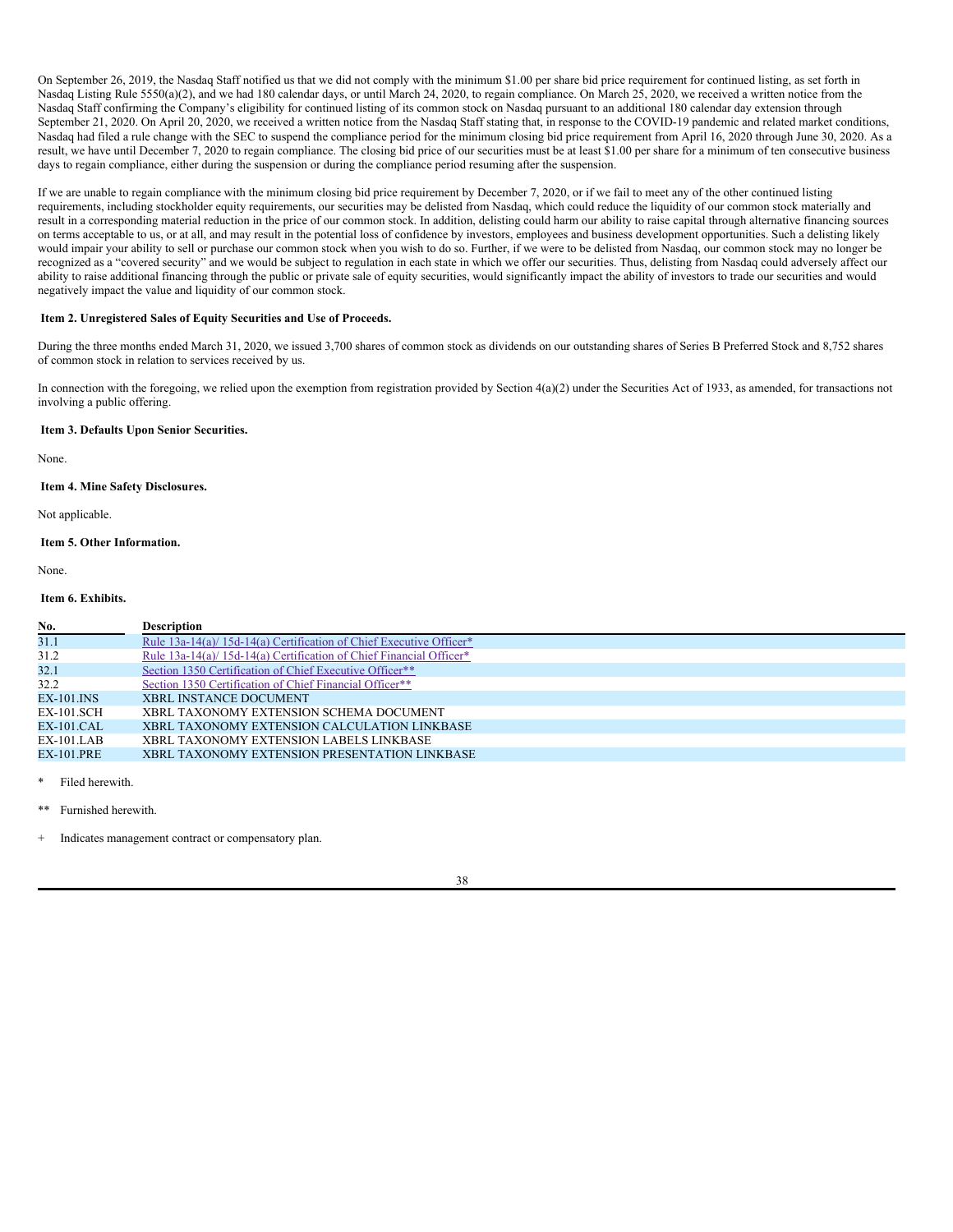## **SIGNATURES**

Pursuant to the requirements of the Securities Exchange Act of 1934, the registrant has duly caused this report to be signed on its behalf by the undersigned thereunto duly authorized.

## **DelMar Pharmaceuticals, Inc.**

Date: May 13, 2020 By: /s/ Saiid Zarrabian Saiid Zarrabian Chief Executive Officer (Principal Executive Officer)

Date: May 13, 2020 By: /s/ Scott Praill Scott Praill

Chief Financial Officer (Principal Financial and Accounting Officer)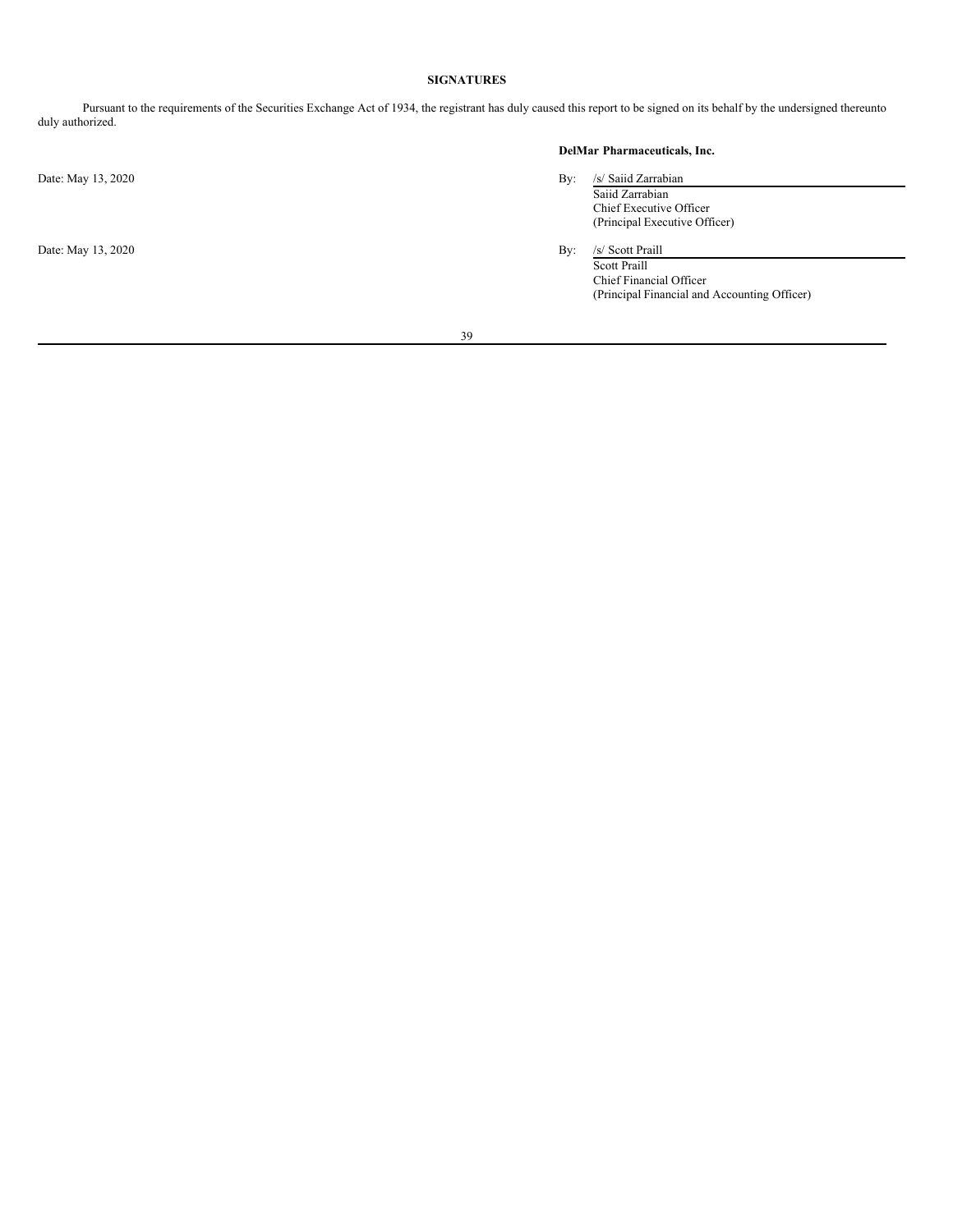<span id="page-41-0"></span>I, Saiid Zarrabian, certify that:

- 1. I have reviewed this quarterly report on Form 10-Q of DelMar Pharmaceuticals, Inc.;
- 2. Based on my knowledge, this report does not contain any untrue statement of a material fact or omit to state a material fact necessary to make the statements made, in light of the circumstances under which such statements were made, not misleading with respect to the period covered by this report;
- 3. Based on my knowledge, the financial statements, and other financial information included in this report, fairly present in all material respects the financial condition, results of operations and cash flows of the registrant as of, and for, the periods presented in this report;
- The registrant's other certifying officer(s) and I are responsible for establishing and maintaining disclosure controls and procedures (as defined in Exchange Act Rules 13a-15(e) and 15d-15(e)) and internal control over financial reporting (as defined in Exchange Act Rules 13a-15(f) and 15d-15(f)) for the registrant and have:
	- (a) Designed such disclosure controls and procedures, or caused such disclosure controls and procedures to be designed under our supervision, to ensure that material information relating to the registrant, including its consolidated subsidiaries, is made known to us by others within those entities, particularly during the period in which this report is being prepared;
	- (b) Designed such internal control over financial reporting, or caused such internal control over financial reporting to be designed under our supervision, to provide reasonable assurance regarding the reliability of financial reporting and the preparation of financial statements for external purposes in accordance with generally accepted accounting principles;
	- (c) Evaluated the effectiveness of the registrant's disclosure controls and procedures and presented in this report our conclusions about the effectiveness of the disclosure controls and procedures, as of the end of the period covered by this report based on such evaluation; and
	- (d) Disclosed in this report any change in the registrant's internal control over financial reporting that occurred during the registrant's most recent fiscal quarter (the registrant's fourth fiscal quarter in the case of an annual report) that has materially affected, or is reasonably likely to materially affect, the registrant's internal control over financial reporting; and
- 5. The registrant's other certifying officer(s) and I have disclosed, based on our most recent evaluation of internal control over financial reporting, to the registrant's auditors and the audit committee of the registrant's board of directors (or persons performing the equivalent functions):
	- (a) All significant deficiencies and material weaknesses in the design or operation of internal control over financial reporting which are reasonably likely to adversely affect the registrant's ability to record, process, summarize and report financial information; and
	- (b) Any fraud, whether or not material, that involves management or other employees who have a significant role in the registrant's internal control over financial reporting.

Date: May 13, 2020

/s/ Saiid Zarrabian

Saiid Zarrabian Chief Executive Officer (Principal Executive Officer)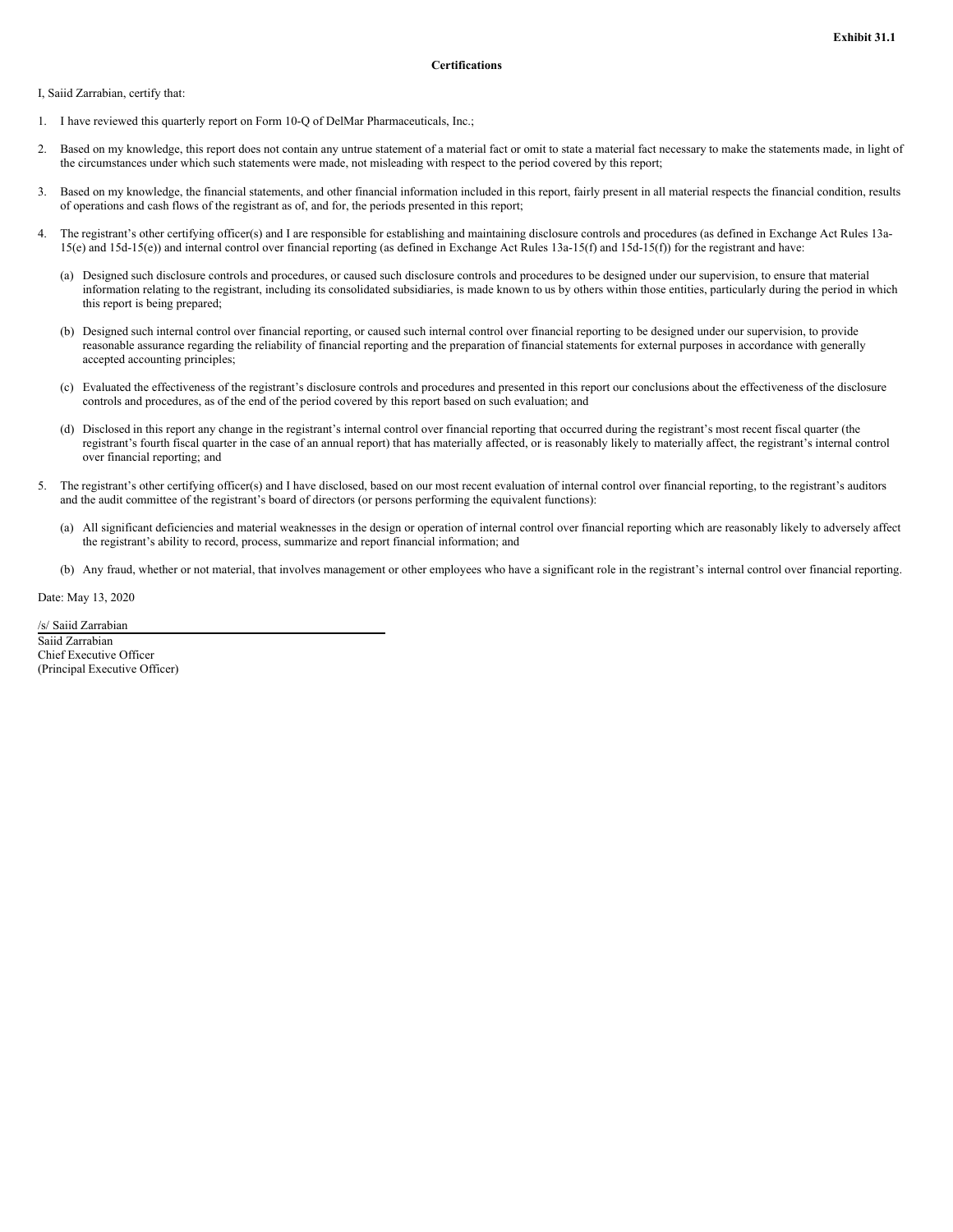<span id="page-42-0"></span>I, Scott Praill, certify that:

- 1. I have reviewed this quarterly report on Form 10-Q of DelMar Pharmaceuticals, Inc.;
- 2. Based on my knowledge, this report does not contain any untrue statement of a material fact or omit to state a material fact necessary to make the statements made, in light of the circumstances under which such statements were made, not misleading with respect to the period covered by this report;
- 3. Based on my knowledge, the financial statements, and other financial information included in this report, fairly present in all material respects the financial condition, results of operations and cash flows of the registrant as of, and for, the periods presented in this report;
- The registrant's other certifying officer(s) and I are responsible for establishing and maintaining disclosure controls and procedures (as defined in Exchange Act Rules 13a-15(e) and 15d-15(e)) and internal control over financial reporting (as defined in Exchange Act Rules 13a-15(f) and 15d-15(f)) for the registrant and have:
	- (a) Designed such disclosure controls and procedures, or caused such disclosure controls and procedures to be designed under our supervision, to ensure that material information relating to the registrant, including its consolidated subsidiaries, is made known to us by others within those entities, particularly during the period in which this report is being prepared;
	- (b) Designed such internal control over financial reporting, or caused such internal control over financial reporting to be designed under our supervision, to provide reasonable assurance regarding the reliability of financial reporting and the preparation of financial statements for external purposes in accordance with generally accepted accounting principles;
	- (c) Evaluated the effectiveness of the registrant's disclosure controls and procedures and presented in this report our conclusions about the effectiveness of the disclosure controls and procedures, as of the end of the period covered by this report based on such evaluation; and
	- (d) Disclosed in this report any change in the registrant's internal control over financial reporting that occurred during the registrant's most recent fiscal quarter (the registrant's fourth fiscal quarter in the case of an annual report) that has materially affected, or is reasonably likely to materially affect, the registrant's internal control over financial reporting; and
- 5. The registrant's other certifying officer(s) and I have disclosed, based on our most recent evaluation of internal control over financial reporting, to the registrant's auditors and the audit committee of the registrant's board of directors (or persons performing the equivalent functions):
	- (a) All significant deficiencies and material weaknesses in the design or operation of internal control over financial reporting which are reasonably likely to adversely affect the registrant's ability to record, process, summarize and report financial information; and
	- (b) Any fraud, whether or not material, that involves management or other employees who have a significant role in the registrant's internal control over financial reporting.

Date: May 13, 2020

/s/ Scott Praill Scott Praill

Chief Financial Officer (Principal Financial Officer)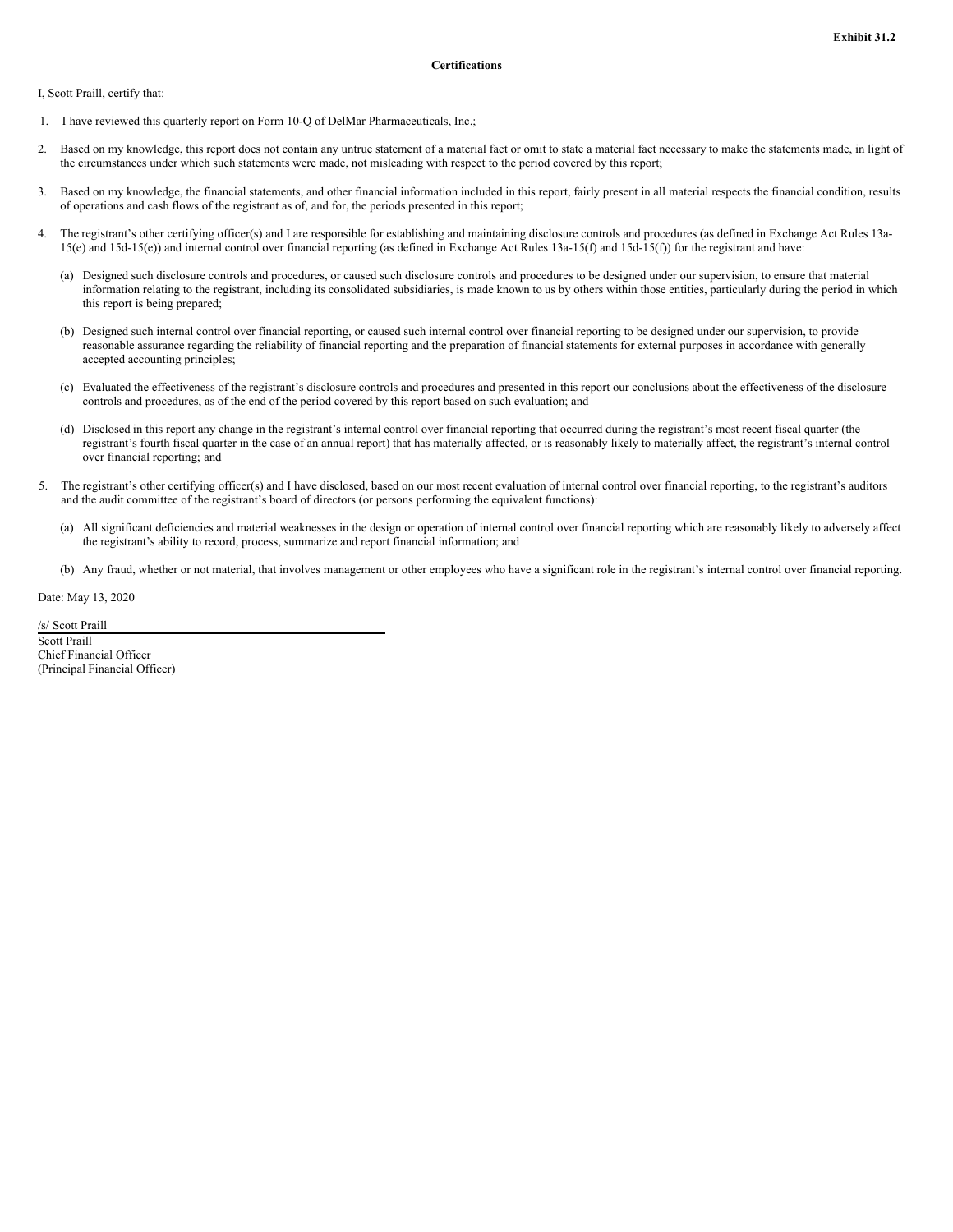### **CERTIFICATION PURSUANT TO 18 U.S.C. SECTION 1350, AS ADOPTED PURSUANT TO SECTION 906 OF THE SARBANES-OXLEY ACT OF 2002**

<span id="page-43-0"></span>In connection with the Quarterly Report of DelMar Pharmaceuticals, Inc. (the "Company") on Form 10-Q for the period ended March 31, 2020, as filed with the Securities and Exchange Commission on the date hereof (the "Report"), I, Saiid Zarrabian, Chief Executive Officer of the Company, certify to my knowledge and in my capacity, pursuant to 18 U.S.C. § 1350, as adopted pursuant to § 906 of the Sarbanes-Oxley Act of 2002, that:

(1) the Report fully complies with the requirements of Section 13(a) or 15(d) of the Securities Exchange Act of 1934; and

(2) the information contained in the Report fairly presents, in all material respects, the financial condition and results of operations of the Company.

Dated: May 13, 2020

/s/ Saiid Zarrabian Saiid Zarrabian Chief Executive Officer (Principal Executive Officer)